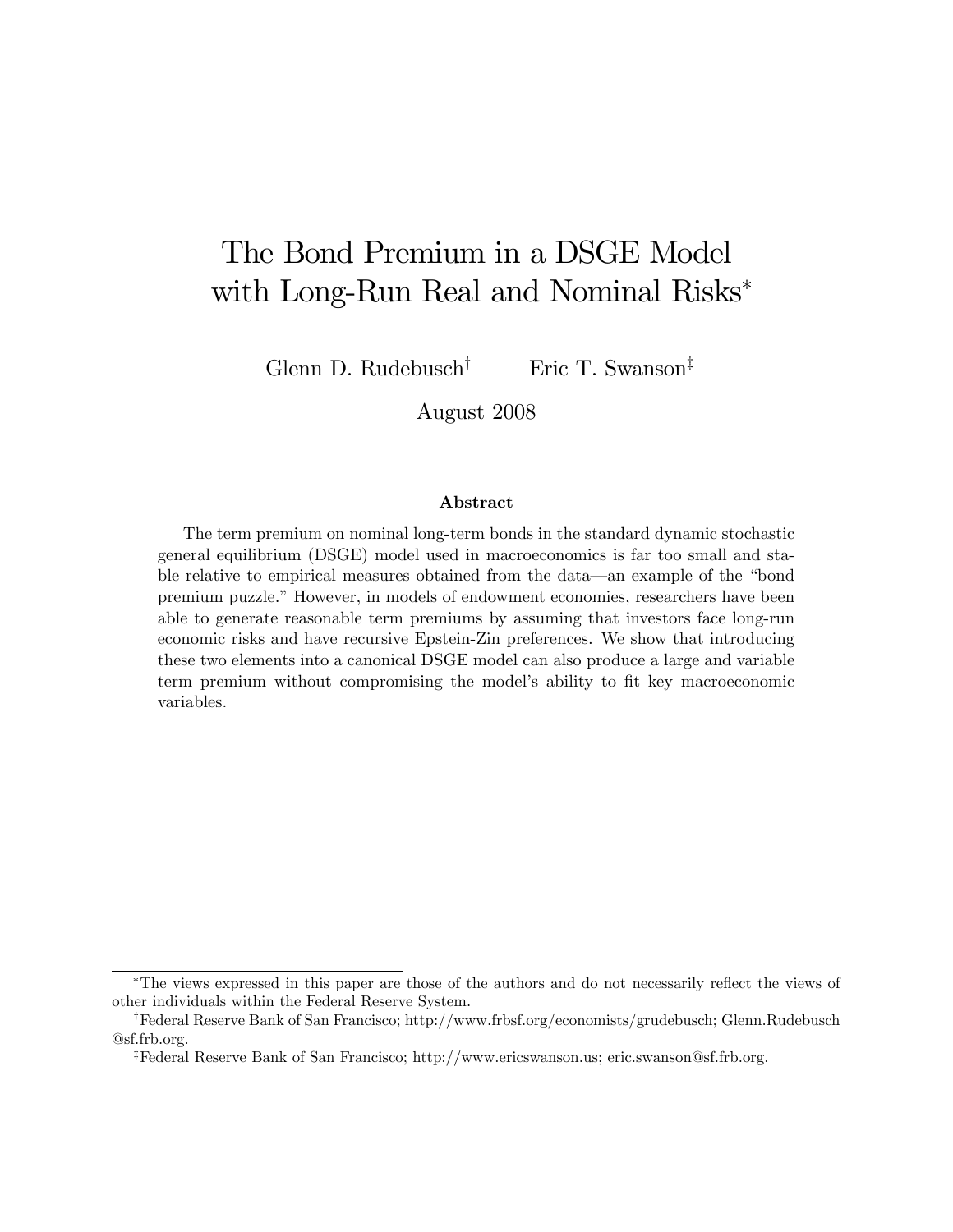## 1 Introduction

The term premium on long-term nominal bonds compensates investors for inflation and consumption risks over the lifetime of the bond. A large finance literature finds that these risk premiums are substantial and vary signiÖcantly over time (e.g., Campbell and Shiller, 1991, and Cochrane and Piazzesi, 2005); however, the economic forces that can justify such large and variable term premiums are less clear. Piazzesi and Schneider (2006) provide some economic insight into the source of a large positive mean term premium in a consumption-based asset pricing model of an endowment economy. Their analysis relies on two crucial features: first, the structural assumption that investors have Epstein-Zin recursive utility preferences, $\frac{1}{2}$ and second, an estimated reduced-form process for the joint determination of consumption and inflation. With these two elements, they show that investors require a premium for holding nominal bonds because a positive inflation surprise lowers a bond's value and is associated with lower future consumption growth. In such a situation, bondholders' wealth decreases just as their marginal utility rises, so they require a premium to offset this risk. Using a similar structure—characterized by both Epstein-Zin preferences and reduced-form consumption and inflation empirics—Bansal and Shaliastovich (2008) also obtain significant time variation in the term premium.

An important shortcoming of such analyses is that they rely on reduced-form empirical correlations between consumption growth and inflation that have no direct structural foundation and may not be stable over time. For example, if the relative importance of technology and demand shocks shifts over time, the reduced-form correlations may change. Therefore, it is important to investigate the bond pricing implications of Epstein-Zin preferences in a structural economic model of preferences and technology. The canonical structural model connecting consumption and inflation is the dynamic stochastic general equilibrium (DSGE) model in which households and Örms solve explicit optimization problems and form rational expectations in the face of fundamental shocks to productivity and other factors. In

 $1$  Early on, Kreps and Porteus (1978) established the theoretical framework for such recursive preferences, which were further developed by Epstein and Zin (1989) and Weil (1989).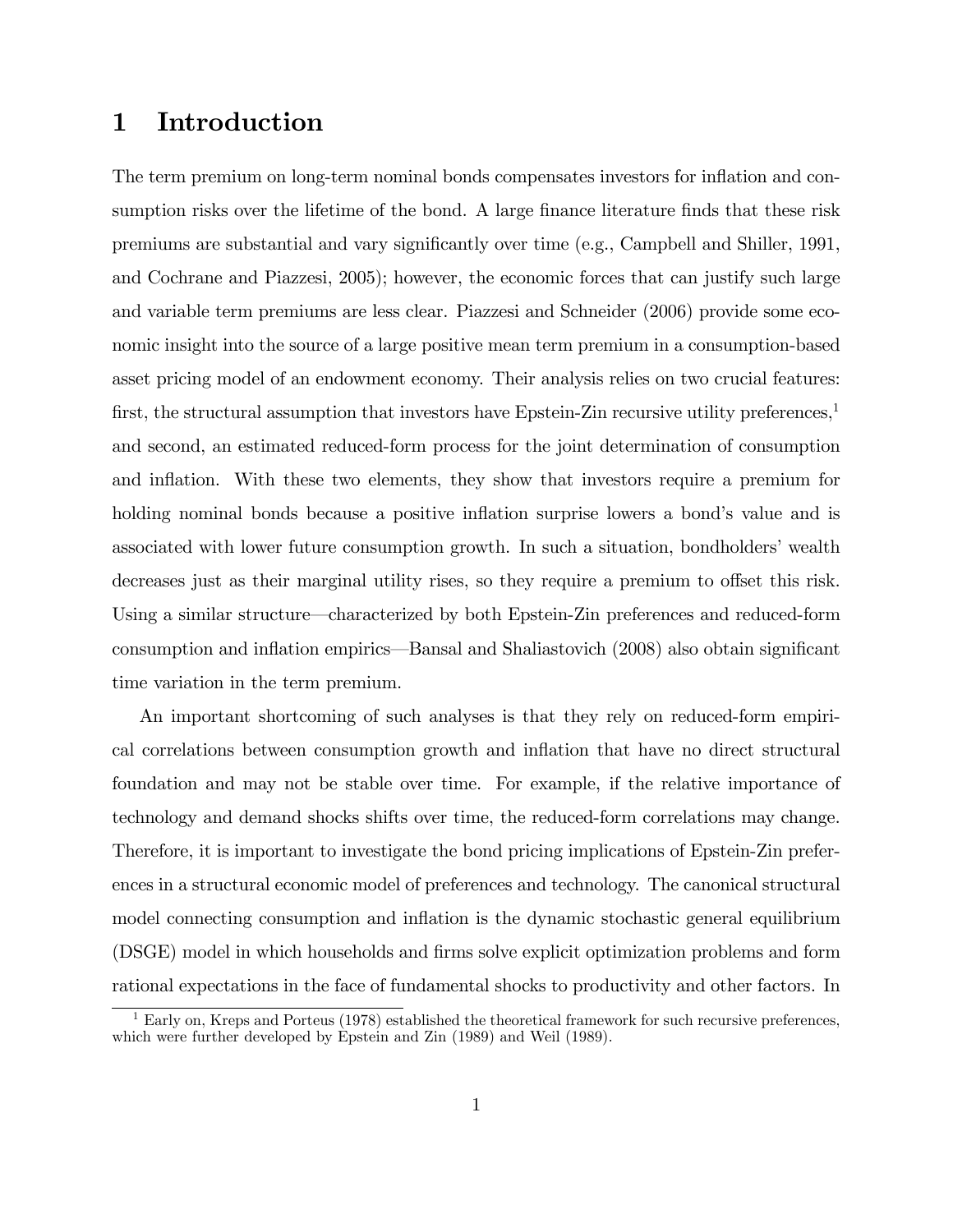this paper, we explore whether the above results with an exogenous reduced-form empirical process for consumption and ináation can be obtained in a structural model.

Our analysis also examines whether the earlier results in an endowment economy with Epstein-Zin investors can be generalized to a production economy. There is some reason to be skeptical in this regard. Although Wachter (2006) obtained a significant mean term premium in an endowment economy using long-memory habit preferences (à la Campbell and Cochrane, 1999), Rudebusch and Swanson (2008) showed that such long-memory habits generated only a negligible term premium in a DSGE model. In particular, because households in a production economy can endogenously trade off labor and consumption, they are much better insulated from consumption risk than households in an endowment economy, who must consume whatever endowment they receive.<sup>2</sup> In a production economy, when households are hit by a negative shock, they can compensate by increasing their labor supply and working more hours, which provides partial insurance against shocks to consumption. Households in an endowment economy do not have this opportunity, so the consumption cost of shocks is correspondingly greater, and risky assets thus carry a larger risk premium. Therefore, it is important to explore whether the endowment economy results with Epstein-Zin preferences hold in a production economy.

In this paper, we use an augmented DSGE model to illuminate the economic forces behind movements in long-term nominal bond premiums by trying to match both macroeconomic moments (e.g., the standard deviations of consumption and inflation) and bond pricing moments (e.g., the means and volatilities of the yield curve slope and bond excess holding period returns). The underlying form of our model follows the standard structure of DSGE models (e.g., Christiano, Eichenbaum, and Evans, 2005, and Smets and Wouters, 2003) and, notably, contains an important role for nominal rigidities in order to endogenously describe the behavior of inflation and other nominal quantities. However, to produce a significant term premium, we make two key additions to the model. First, we assume that households in the model have Epstein-Zin preferences, so risk aversion can be modeled independently from

<sup>2</sup> Jermann (1998), Lettau and Uhlig (2000), and Boldrin, Christiano, and Fisher (2001) also stress this difference between endowment and production economies in accounting for the equity premium.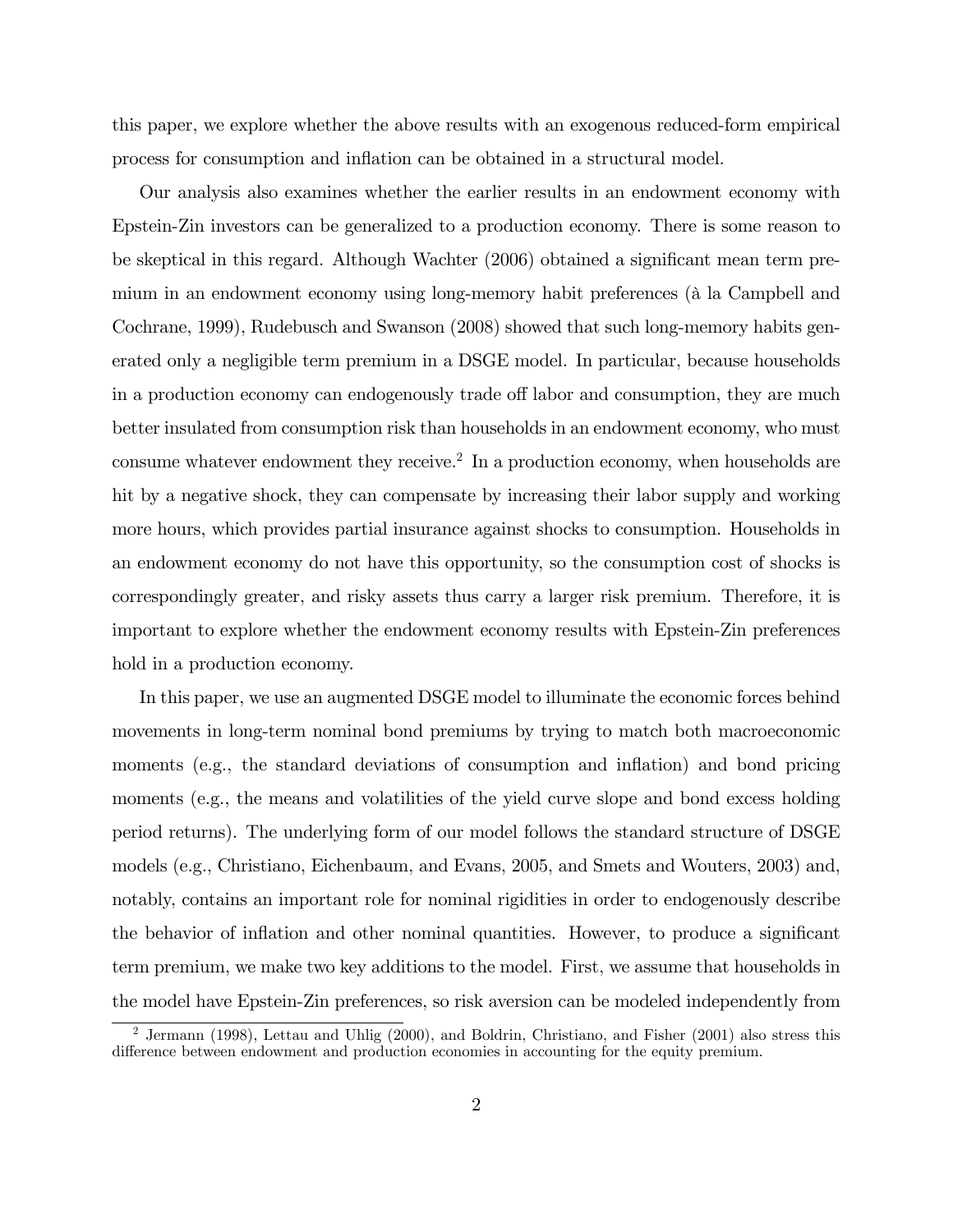the intertemporal elasticity of substitution. Such a separation allows the model to match risk premiums even in the face of the intertemporal substitution possibilities associated with variable labor supply.<sup>3</sup> Second, our model includes long-run economic risks. Bansal and Yaron (2004) have stressed that uncertainty about the economy's long-run growth prospects can play an important role in generating sizable equity risk premiums, and persistent real shocks to technology will also play a role in our model. However, because we are pricing a nominal asset, we also consider long-run nominal risks as the central bank's long-run inflation objective is allowed to vary over time with the recent history of inflation. $4$ 

Together, these two key ingredients—Epstein-Zin preferences and long-run economic risk—allow our model to replicate the level and variability of the term premium without compromising its ability to Öt macroeconomic variables. Intuitively, our model is identical to first order to the standard macroeconomic DSGE representations because the first-order approximation to Epstein-Zin preferences is the same as the first-order approximation to standard expected utility preferences. Furthermore, the macroeconomic moments of the model are not very sensitive to the additional second and higher-order terms introduced by Epstein-Zin preferences, while risk premiums are unaffected by first-order terms and completely determined by those second- and higher-order terms. Therefore, by varying the Epstein-Zin risk aversion parameter while holding the other parameters of the model constant, we are able to fit the asset pricing facts without compromising the model's ability to fit the macroeconomic data.

Our analysis has implications for both the Önance and macroeconomic literatures. For Önance, our analysis can illuminate the earlier reduced-form results with an economic structural interpretation. For macroeconomics, our results suggest a path to transform the standard DSGE model into a complete description of the economy. As a theoretical matter, asset prices and the macroeconomy are inextricably linked; indeed, as emphasized by Cochrane

<sup>&</sup>lt;sup>3</sup> Van Binsbergen, Fernández-Villaverde, Koijen, and Rubio-Ramírez (2008) also price bonds in a DSGE model with Epstein-Zin preferences, although their model treats ináation as an exogenous stochastic process and thus suffers from some of the same drawbacks as Piazzesi and Schneider (2006) and Bansal and Shaliastovich (2007).

<sup>&</sup>lt;sup>4</sup> Gürkaynak, Sack, and Swanson (2005) showed that a small degree of inflation "pass-through" of this form helps account for the "excess sensitivity" of U.S. long-term bond yields to macroeconomic news.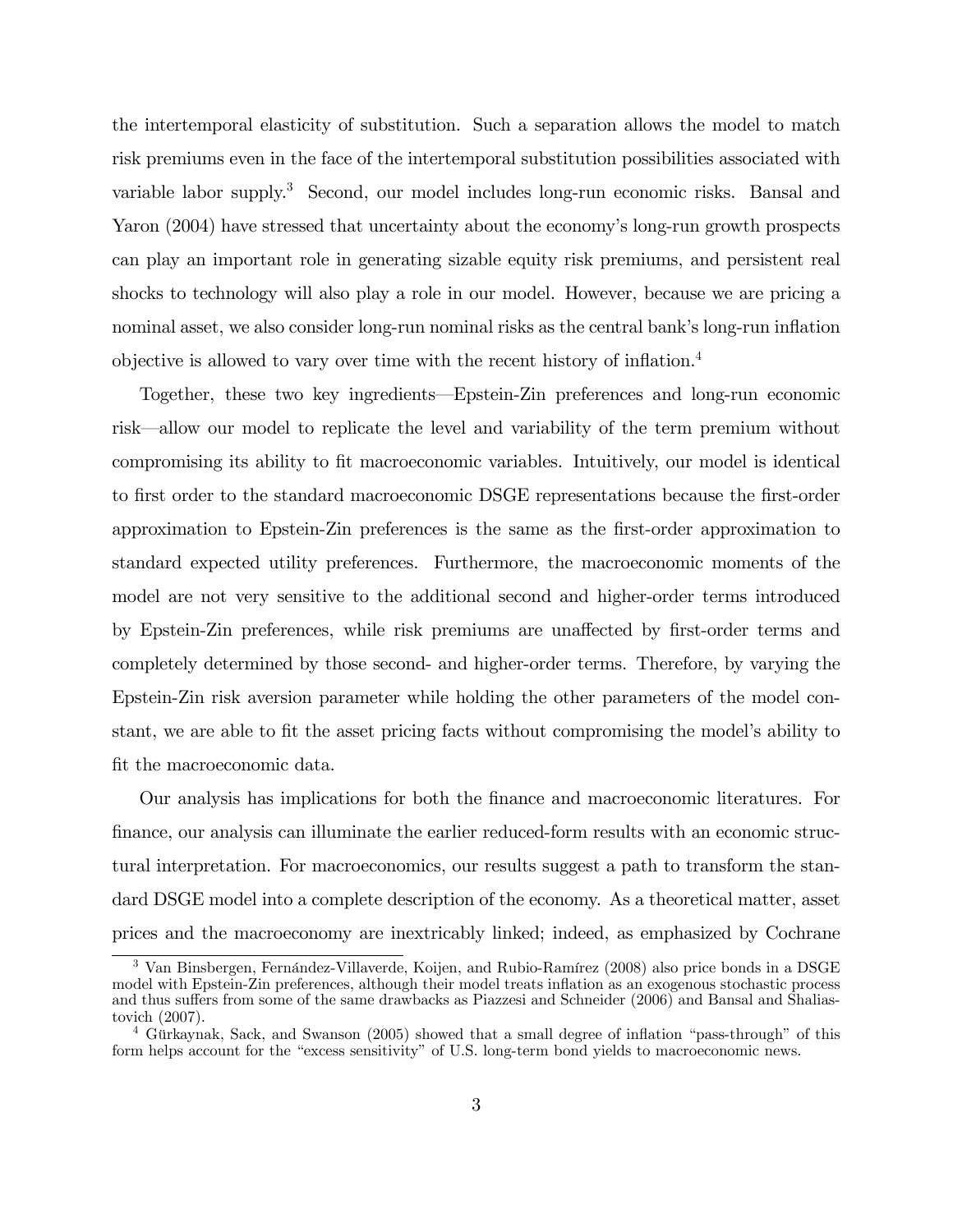(2007), asset markets are the mechanism in the model by which consumption and investment are allocated across time and states of nature. Therefore, the usual macroeconomic modeling strategy of ignoring asset prices is untenable, as any complete DSGE model must match the long-term nominal interest rate and other asset prices as well as consumption and inflation.

The remainder of the paper proceeds as follows. Section 2 lays out a stylized canonical DSGE model with Epstein-Zin preferences. Section 3 presents results for this model and shows how it is able to match the term premium without impairing the model's ability to fit macroeconomic variables. Section 4 introduces a model with enhanced long-run economic risks, which improves the model's overall fit to the data. Section 5 concludes. A technical appendix provides additional details of how to incorporate and solve Epstein-Zin preferences in an otherwise standard DSGE model.

### 2 A DSGE Model with Epstein-Zin Preferences

In this section, we describe a standard DSGE model that is modified to include Epstein-Zin preferences. We also price nominal bonds in this model and present a variety of measures of the term premium and bond risk.

### 2.1 Epstein-Zin Preferences

It is standard practice in macroeconomics to assume that a representative household chooses state-contingent plans for consumption,  $c$ , and labor,  $l$ , so as to maximize an expected utility functional:

$$
\max E_0 \sum_{t=0}^{\infty} \beta^t u(c_t, l_t), \tag{1}
$$

subject to an asset accumulation equation, where  $\beta \in (0,1)$  is the household's discount factor and the period utility kernel  $u(c_t, l_t)$  is twice-differentiable, concave, increasing in c, and decreasing in  $l$ . The maximand in equation (1) can be expressed in first-order recursive form as:

$$
V_t \equiv u(c_t, l_t) + \beta E_t V_{t+1},\tag{2}
$$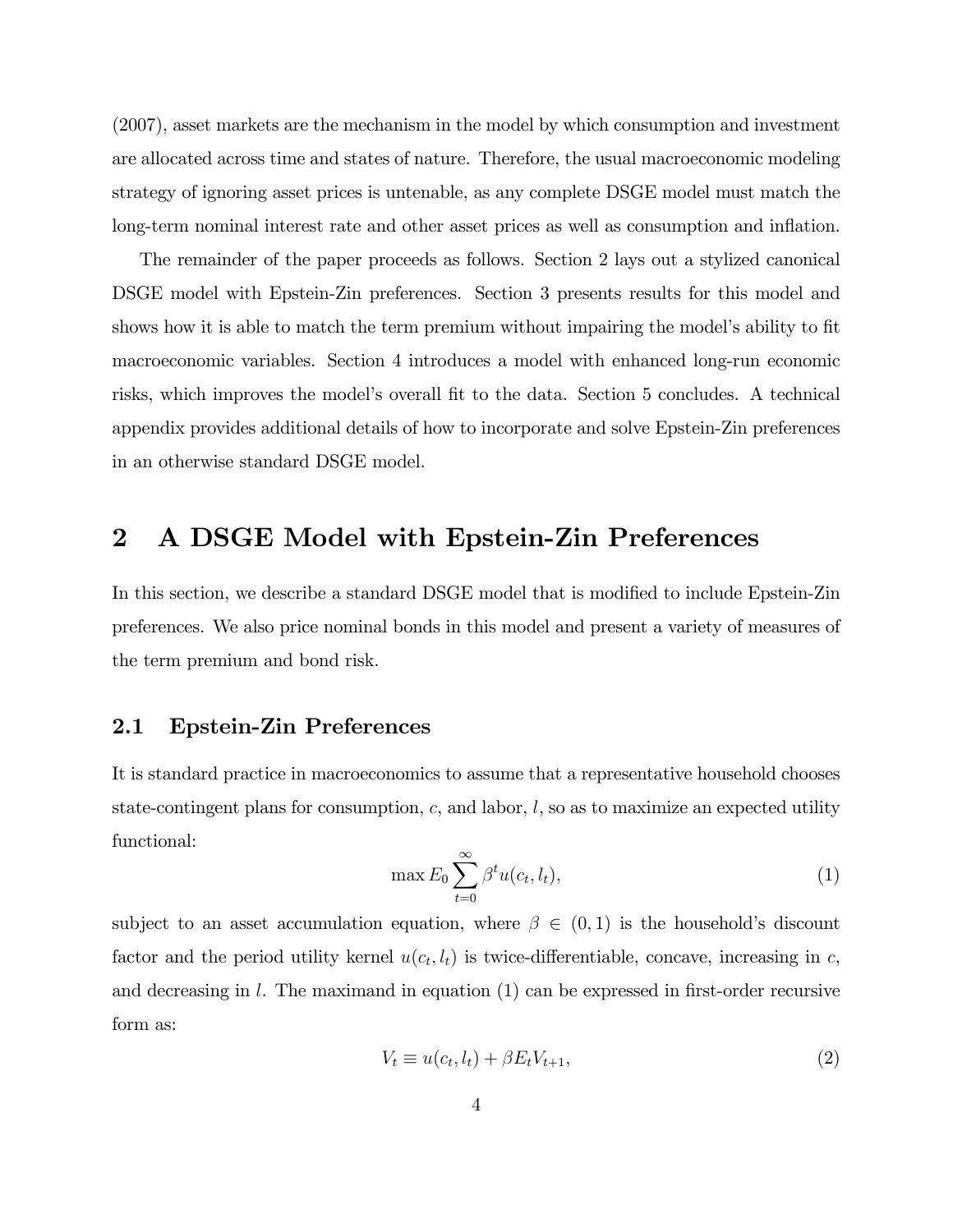where the household's state-contingent plans at time  $t$  are chosen so as to maximize  $V_t$ .

In this paper, we follow the finance literature and generalize  $(2)$  to an Epstein-Zin specification:

$$
V_t \equiv u(c_t, l_t) + \beta \left( E_t V_{t+1}^{1-\alpha} \right)^{1/(1-\alpha)}, \tag{3}
$$

where the parameter  $\alpha$  can take on any real value.<sup>5</sup> If  $u \geq 0$  everywhere, then the proof of Theorem 3.1 in Epstein and Zin (1989) shows that there exists a solution  $V$  to (3) with  $V \geq 0$ . If  $u \leq 0$  everywhere, then it is natural to let  $V \leq 0$  and reformulate the recursion as:

$$
V_t \equiv u(c_t, l_t) - \beta \left[ E_t(-V_{t+1})^{1-\alpha} \right]^{1/(1-\alpha)}.
$$
\n(4)

The proof in Epstein and Zin (1989) also demonstrates the existence of a solution V to (4) with  $V \leq 0$  in this case.<sup>6</sup> When  $\alpha = 0$ , both (3) and (4) reduce to the standard case of expected utility (2). When  $u \geq 0$  everywhere, higher (lower) values of  $\alpha$  correspond to greater (lesser) degrees of risk aversion. When  $u \leq 0$  everywhere, the opposite is true: higher (lower) values of  $\alpha$  correspond to lesser (greater) degrees of risk aversion.

Note that, traditionally, Epstein-Zin preferences over consumption streams have been written as:

$$
\widetilde{V}_t \equiv \left[ c_t^{\rho} + \beta \left( E_t \widetilde{V}_{t+1}^{\widetilde{\alpha}} \right)^{\rho/\widetilde{\alpha}} \right]^{1/\rho}, \tag{5}
$$

but by setting  $V_t = \tilde{V}_t^{\rho}$  and  $\alpha = 1 - \tilde{\alpha}/\rho$ , this can be seen to correspond to (3). Moreover, the form (3) has the advantage that it allows us to consider standard DSGE utility kernels involving both labor and inelastic intertemporal substitution ( $\rho < 0$ ), which the form (5) cannot easily handle.

The key advantage of using Epstein-Zin utility (3) is that it breaks the equivalence between the inverse of the intertemporal elasticity of substitution and the coefficient of relative risk aversion that has long been noted in the literature regarding expected utility  $(2)$ —see, e.g., Mehra and Prescott (1985) and Hall (1988). In (3), the intertemporal elasticity

<sup>&</sup>lt;sup>5</sup> The case  $\alpha = 1$  corresponds to  $V_t = u(c_t, l_t) + \beta \exp(E_t \log V_{t+1})$  for the case  $u \geq 0$ , and  $V_t =$  $u(c_t, l_t) - \beta \exp[E_t \log(-V_{t+1})]$  for  $u \leq 0$ .<br><sup>6</sup> We exclude the case where u is sometimes positive and sometimes negative, although for local approx-

imations around a deterministic steady state with infinitesimal uncertainty, this case does not present any particular difficulties.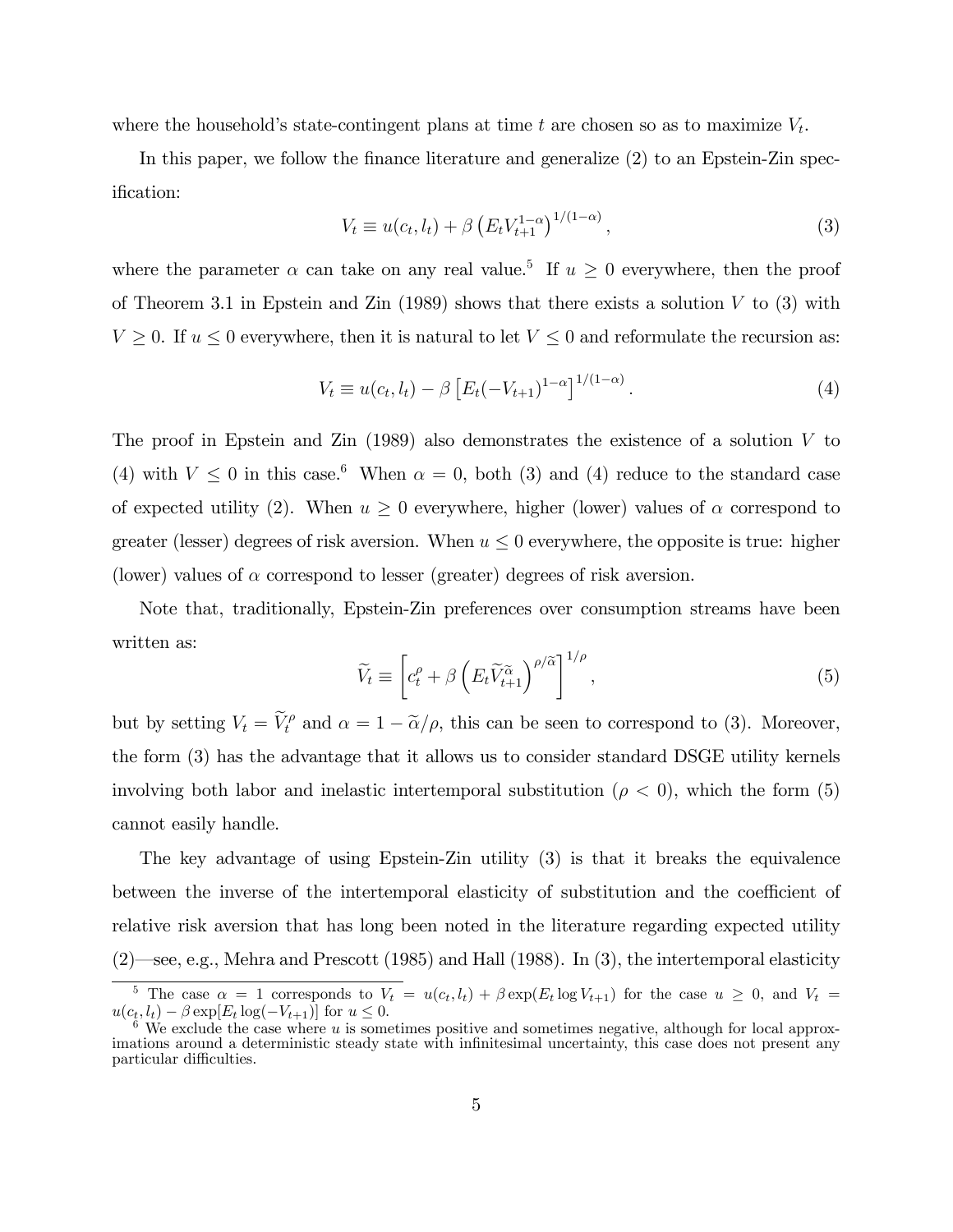of substitution over deterministic consumption paths is exactly the same as in (2), but now the household's risk aversion to uncertain lotteries over  $V_{t+1}$  can be amplified by the additional parameter  $\alpha$ , a feature which is crucial for allowing us to fit both the asset pricing and macroeconomic facts below.<sup>7</sup>

We now turn to the utility kernel  $u$ , and we adopt the usual DSGE specification:

$$
u(c_t, l_t) \equiv \frac{c_t^{1-\gamma}}{1-\gamma} - \chi_0 \frac{l_t^{1+\chi}}{1+\chi},
$$
\n(6)

which allows for tractable modeling of nominal wage and price rigidities—an essential ingredient of models in this literature. If  $\gamma > 1$ , then (6) is nonpositive everywhere and V is defined by (4). If  $\gamma \leq 1$ , then there are two main approaches to ensure that the utility kernel  $u$  is everywhere positive. The first is to add a constant:

$$
u(c_t, l_t) \equiv \frac{c_t^{1-\gamma}}{1-\gamma} - \chi_0 \frac{l_t^{1+\chi}}{1+\chi} + \frac{\chi_0 \bar{l}^{1+\chi}}{1+\chi},
$$
\n(7)

where  $\overline{l}$  denotes the household's time endowment. Note, however, that additive shifts of the utility kernel, as in  $(7)$ , are nonneutral and affect the household's attitude towards risk, except for the special case of expected utility,  $\alpha = 0$ . (This will become apparent when we derive the household's stochastic pricing kernel, below.) The second approach is to use (6) but impose that there is some subsistence level  $c \geq 0$  for consumption below which households cannot go. By setting  $c$  high enough, we can ensure that u is positive over the range of admissible values for c and l. Of these two approaches, we will generally opt for the latter, which does a better job of explaining the term premium below (although preliminary results suggest that in the larger-scale Christiano, Eichenbaum, and Evans (2005) model both approaches work about equally well).

### 2.2 The Household's Optimization Problem

We now turn to the representative household's optimization problem under Epstein-Zin preferences. We assume that households are representative and choose state-contingent

<sup>&</sup>lt;sup>7</sup> Indeed, the linearization or log-linearization of (3) is exactly the same as that of (2), which turns out to be very useful for matching the model to macroeconomic variables, since models with (2) are already known to be able to Öt macroeconomic quantities reasonably well. We will return to this point in Section 3, below.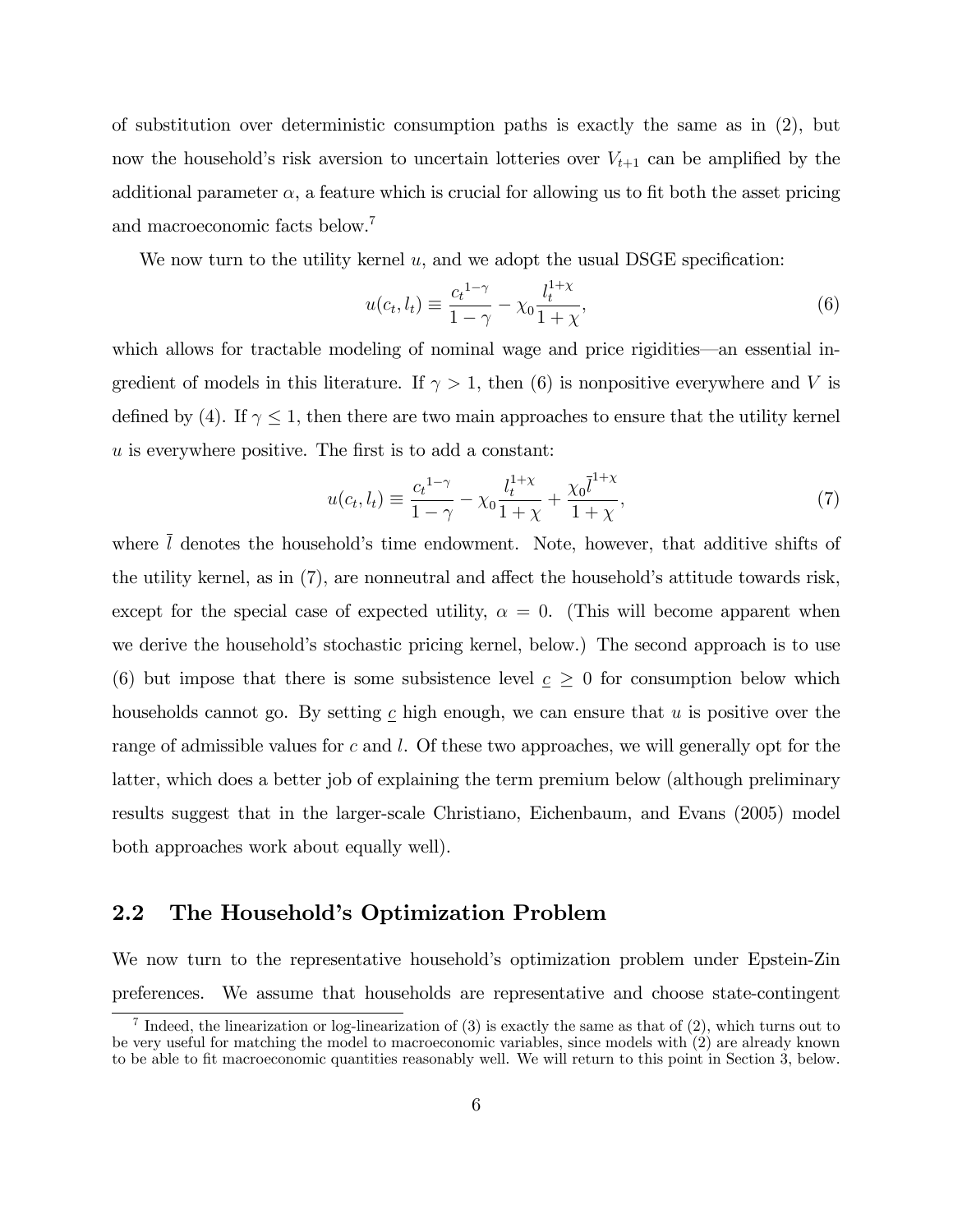consumption and labor plans so as to maximize (3) subject to an intertemporal flow budget constraint, specified below. We will solve the household's optimization problem as a Lagrange problem with the states of nature explicitly specified. To that end, let  $s^0 \in S_0$  denote the initial state of the economy at time 0, let  $s_t \in S$  denote the realizations of the shocks that hit the economy in period t, and let  $s^t \equiv \{s^{t-1}, s_t\} \in S_0 \times S^t$  denote the initial state and history of all shocks up through time t. We define  $s_{t-1}^t$  to be the projection of the history  $s<sup>t</sup>$  onto its first t components; that is,  $s<sup>t</sup>_{t-1}$  is the history  $s<sup>t</sup>$  as it would have been viewed at time  $t - 1$ , before time-t shocks have been realized.

Households have access to an asset whose price is given by  $p_{t,s}$  in each period t and state of the world  $s^t$ . In each period t, households choose the quantity of consumption  $c_{t,s^t}$ , labor  $l_{t,s'}$ , and asset holdings  $a_{t,s'}$  that will carry through to the next period, subject to a constraint that the household's asset holdings  $a_{t,s}$  are always greater than some lower bound  $\underline{a} \ll 0$ , which does not bind in equilibrium but rules out Ponzi schemes. Households are price takers in consumption, asset, and labor markets, and face a price per unit of consumption of  $P_{t,s^t}$ , and nominal wage rate  $w_{t,s}$ . Households also own an aliquot share of firms and receive a per-period lump-sum transfer from firms in the amount  $d_{t,s}$ . The household's flow budget constraint is thus:

$$
p_{t,s} a_{t,s} + P_{t,s} a_{t,s} = w_{t,s} a_{t,s} + d_{t,s} + p_{t,s} a_{t-1,s_{t-1}^t}.
$$
\n
$$
(8)
$$

The household's optimization problem is to choose a sequence of vector-valued functions,  $[c_t(s^t), l_t(s^t), a_t(s^t)]\colon S_0 \times S^t \to [\underline{c}, \infty] \times [0, \overline{l}] \times [\underline{a}, \infty]$  so as to maximize (3) subject to the sequence of budget constraints (8). For clarity in what follows, we assume that  $s^0$  and  $s_t$ can take on only a finite number of possible values (i.e.,  $S_0$  and S have finite support), and we let  $\pi_{s^{\tau}|s^t}$ ,  $\tau \geq t \geq 0$ , denote the probability of realizing state  $s^{\tau}$  at time  $\tau$  conditional on being in state  $s^t$  at time t.

The householdís optimization problem can be formulated as a Lagrangean, where the household chooses state-contingent plans for consumption, labor, and asset holdings,  $(c_{t,s^t}, l_{t,s^t}, a_{t,s^t})$ , that maximize  $V_0$  subject to the infinite sequence of state-contingent constraints (3) and (8),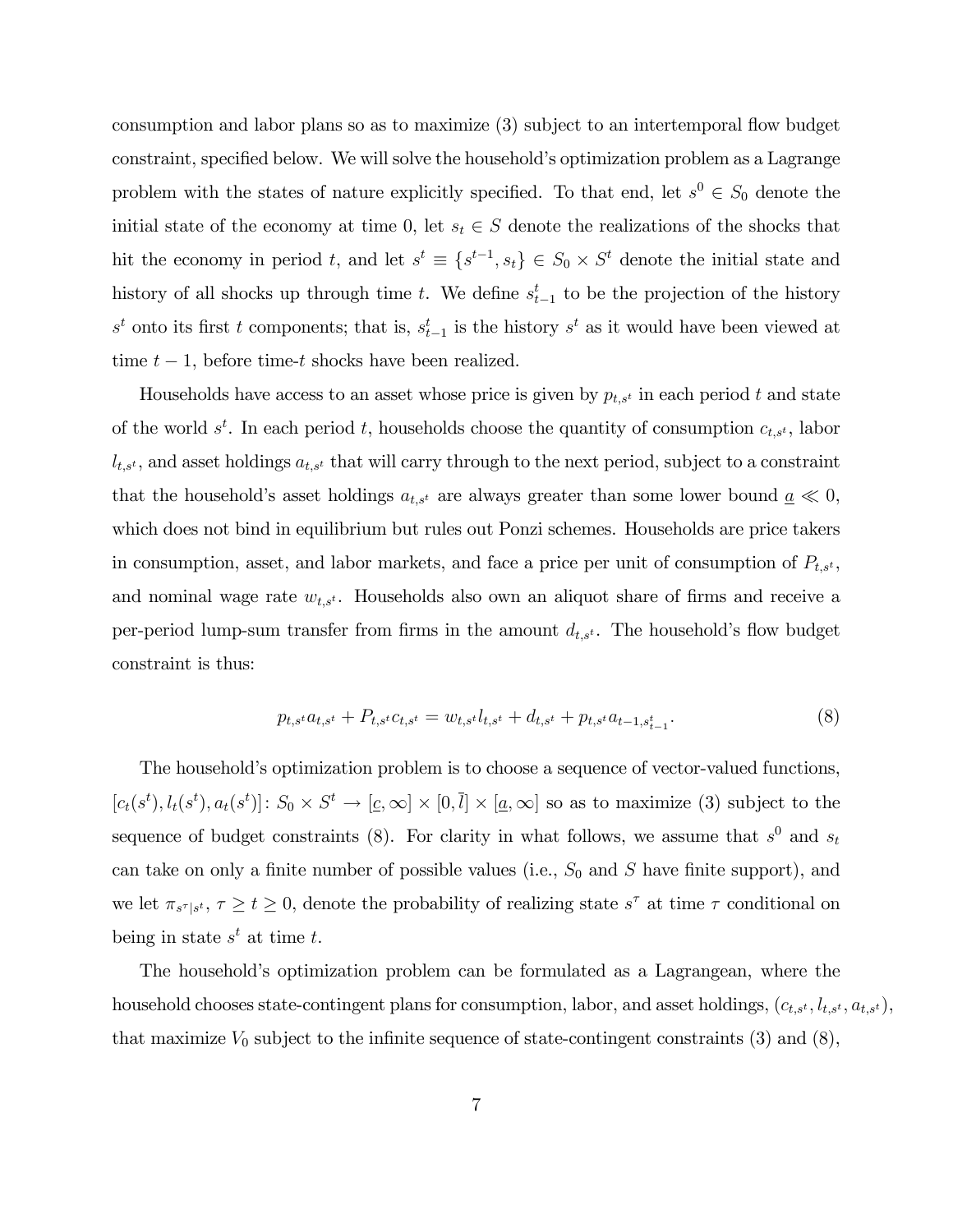that is, maximize:

$$
\mathcal{L} \equiv V_{0,s^0} - \sum_{t=0}^{\infty} \sum_{s^t} \mu_{t,s^t} \left\{ V_{t,s^t} - u(c_{t,s^t}, l_{t,s^t}) - \beta \left( \sum_{s^{t+1}} \pi_{s^{t+1}|s^t} V_{t+1,s^{t+1}}^{1-\alpha} \right)^{1/(1-\alpha)} \right\} - \sum_{t=0}^{\infty} \sum_{s^t} \lambda_{t,s^t} \{ p_{t,s^t} a_{t,s^t} + P_{t,s^t} c_{t,s^t} - w_{t,s^t} l_{t,s^t} - d_{t,s^t} - p_{t,s^t} a_{t-1,s_{t-1}^t} \}.
$$
\n(9)

The household's first-order conditions for  $(9)$  are then:

$$
\frac{\partial \mathcal{L}}{\partial c_{t,s^t}} : \quad \mu_{t,s^t} u_1 |_{(c_{t,s^t}, l_{t,s^t})} = P_{t,s^t} \lambda_{t,s^t},
$$
\n
$$
\frac{\partial \mathcal{L}}{\partial l_{t,s^t}} : \quad -\mu_{t,s^t} u_2 |_{(c_{t,s^t}, l_{t,s^t})} = w_{t,s^t} \lambda_{t,s^t},
$$
\n
$$
\frac{\partial \mathcal{L}}{\partial a_{t,s^t}} : \quad \lambda_{t,s^t} p_{t,s^t} = \sum_{s^{t+1} \supseteq s^t} \lambda_{t+1,s^{t+1}} p_{t+1,s^{t+1}},
$$
\n
$$
\frac{\partial \mathcal{L}}{\partial V_{t,s^t}} : \quad \mu_{t,s^t} = \beta \pi_{s^t | s^t_{t-1}} \mu_{t-1,s^t_{t-1}} \left( \sum_{\tilde{s}^t \supseteq s^t_{t-1}} \pi_{\tilde{s}^t | s^t_{t-1}} V_{t,\tilde{s}^t}^{1-\alpha} \right)^{\alpha/(1-\alpha)} V_{t,s^t}; \quad \mu_{0,s^0} = 1
$$

Letting  $(1 + r_{t+1,s^{t+1}}) \equiv p_{t+1,s^{t+1}}/p_{t,s^{t}},$  the gross rate of return on the asset, making substitutions, and defining the stationary Lagrange multipliers  $\tilde{\lambda}_{t,s^t} \equiv \beta^{-t} \pi_{s^t|s^0}^{-1} \lambda_{t,s^t}$  and  $\tilde{\mu}_{t,s^t} \equiv$  $\beta^{-t} \pi_{s^t|s^0}^{-1} \mu_{t,s^t}$ , these become:

$$
\frac{\partial \mathcal{L}}{\partial c_{t,s^t}} \quad : \quad \widetilde{\mu}_{t,s^t} u_1|_{(c_{t,s^t}, l_{t,s^t})} = P_{t,s^t} \widetilde{\lambda}_{t,s^t} \tag{10}
$$

$$
\frac{\partial \mathcal{L}}{\partial l_{t,s^t}} \quad : \quad -\widetilde{\mu}_{t,s^t} u_2|_{(c_{t,s^t}, l_{t,s^t})} = w_{t,s^t} \widetilde{\lambda}_{t,s^t} \tag{11}
$$

$$
\frac{\partial \mathcal{L}}{\partial a_{t,s^t}} \quad : \quad \widetilde{\lambda}_{t,s^t} = \beta E_{t,s^t} \widetilde{\lambda}_{t+1,s^{t+1}} (1 + r_{t+1,s^{t+1}}) \tag{12}
$$

$$
\frac{\partial \mathcal{L}}{\partial V_{t,s^t}} \quad : \qquad \widetilde{\mu}_{t,s^t} = \widetilde{\mu}_{t-1,s^t_{t-1}} (E_{t-1,s^t_{t-1}} V^{1-\alpha}_{t,\widetilde{s}^t})^{\alpha/(1-\alpha)} V^{-\alpha}_{t,s^t}; \qquad \widetilde{\mu}_{0,s^0} = 1 \tag{13}
$$

These first-order conditions are very similar to the expected utility case except for the introduction of the additional Lagrange multipliers  $\tilde{\mu}_{t,s^t}$ , which translate utils at time t into utils at time 0, allowing for the "twisting" of the value function by  $\alpha$  that takes place at each time 1, 2, ..., t. Note that in the expected utility case,  $\tilde{\mu}_{t,s^t} = 1$  for every t and  $s^t$ , and equations (10) through (13) reduce to the standard optimality conditions. Substituting out for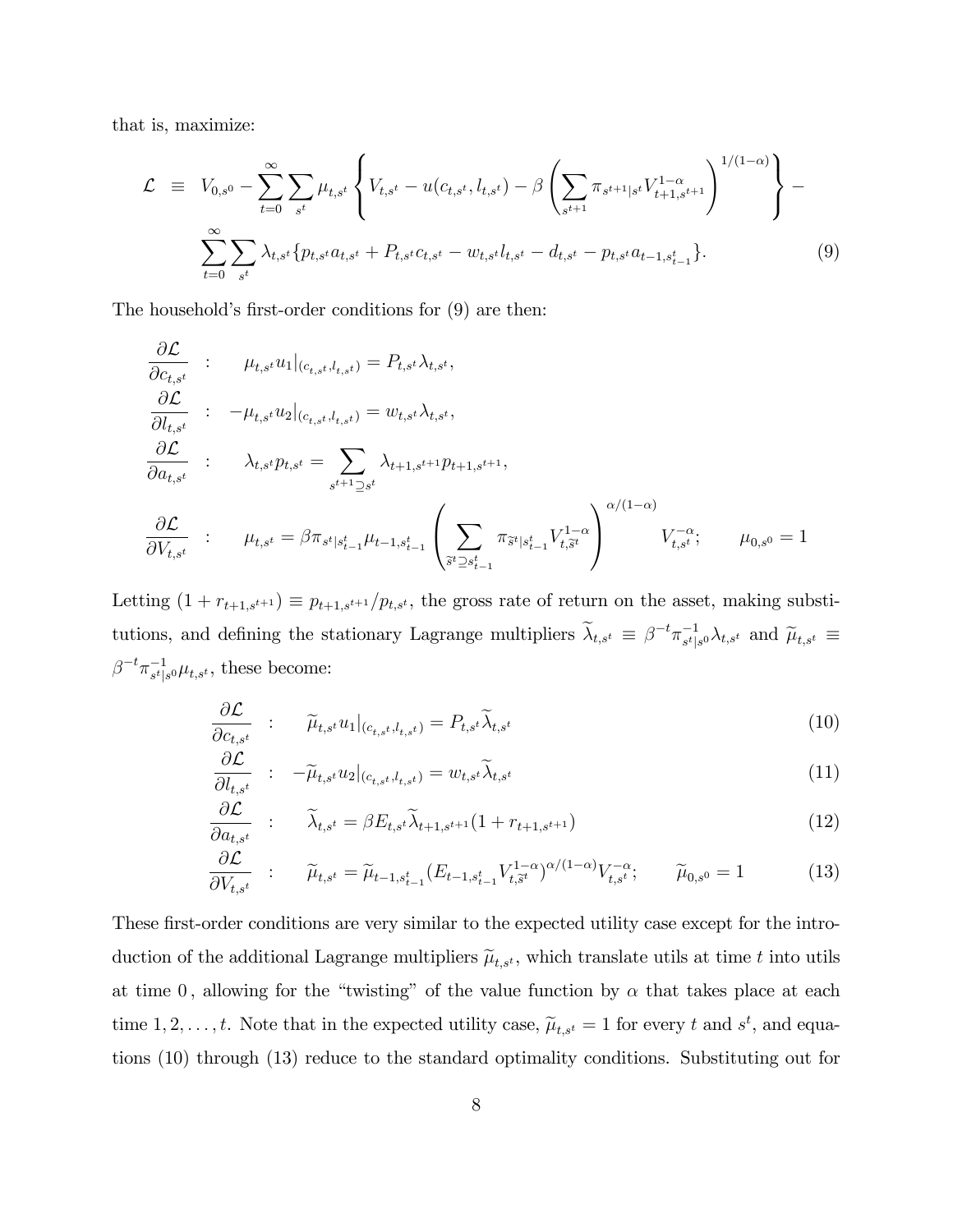$\lambda_{t,s}$  and  $\tilde{\mu}_{t,s}$  in (10) through (13), we get the household's intratemporal and intertemporal (Euler) optimality conditions:

$$
\frac{-u_2|_{(c_{t,s^t},l_{t,s^t})}}{u_1|_{(c_{t,s^t},l_{t,s^t})}} = \frac{w_{t,s^t}}{P_{t,s^t}}
$$
\n
$$
u_1|_{(c_{t,s^t},l_{t,s^t})} = \beta E_{t,s^t} (E_{t,s^t} V_{t+1,s^{t+1}}^{1-\alpha})^{\alpha/(1-\alpha)} V_{t+1,s^{t+1}}^{-\alpha} u_1|_{(c_{t+1,s^{t+1}},l_{t+1,s^{t+1}})} (1 + r_{t+1,s^{t+1}}) P_{t,s^t} / P_{t+1,s^{t+1}}
$$

Finally, let  $p_{t,s^t}^{s^{\tau}}, t \leq \tau$ , denote the price at time t in state s<sup>t</sup> of a state-contingent bond that pays one dollar at time  $\tau$  in state  $s^{\tau}$  and 0 otherwise. If we insert this state-contingent security into the household's optimization problem, we see that, for  $t < \tau$ :

$$
p_{t,s^t}^{s^{\tau}} = \beta E_{t,s^t} (E_{t,s^t} V_{t+1,s^{t+1}}^{1-\alpha})^{\alpha/(1-\alpha)} V_{t+1,s^{t+1}}^{-\alpha} \frac{u_1|_{(c_{t+1,s^{t+1}},l_{t+1,s^{t+1}})}}{u_1|_{(c_{t,s^t},l_{t,s^t})}} \frac{P_{t,s^t}}{P_{t+1,s^{t+1}}} p_{t+1,s^{t+1}}^{s^{\tau}}.
$$
 (14)

That is, the household's (nominal) stochastic discount factor at time t in state  $s<sup>t</sup>$  for stochastic payoffs at time  $t + 1$  is given by:

$$
m_{t,s^t,t+1,s^{t+1}} \equiv \left(\frac{V_{t+1,s^{t+1}}}{\left(E_{t,s^t}V_{t+1,s^{t+1}}^{1-\alpha}\right)^{1/(1-\alpha)}}\right)^{\alpha} \frac{\beta u_1|_{(c_{t+1,s^t+1},l_{t+1,s^{t+1}})}}{u_1|_{(c_{t,s^t},l_{t,s^t})}} \frac{P_{t,s^t}}{P_{t+1,s^{t+1}}} \tag{15}
$$

Despite the twisting of the value function by  $\alpha$ , the price  $p_{t,s}^{s^{\tau}}$  nevertheless satisfies the standard relationship:

$$
p_{t,s}^{s^{\tau}} = E_{t,s^t} m_{t,s^t,t+1,s^{t+1}} m_{t+1,s^{t+1},t+2,s^{t+2}} p_{t+2,s^{t+2}}^{s^{\tau}} = E_{t,s^t} m_{t,s^t,t+1,s^{t+1}} m_{t+1,s^{t+1},t+2,s^{t+2}} \cdots m_{\tau-1,s^{\tau-1},\tau,s^{\tau}}
$$

and the asset pricing equation  $(14)$  is linear in the future state-contingent payoffs, so that we can price any compound security by summing over the prices of its individual constituent state-contingent payoffs.

### 2.3 The Firmís Optimization Problem

To model nominal rigidities, we assume that the economy contains a continuum of monopolistically competitive intermediate goods firms indexed by  $f \in [0, 1]$  that set prices according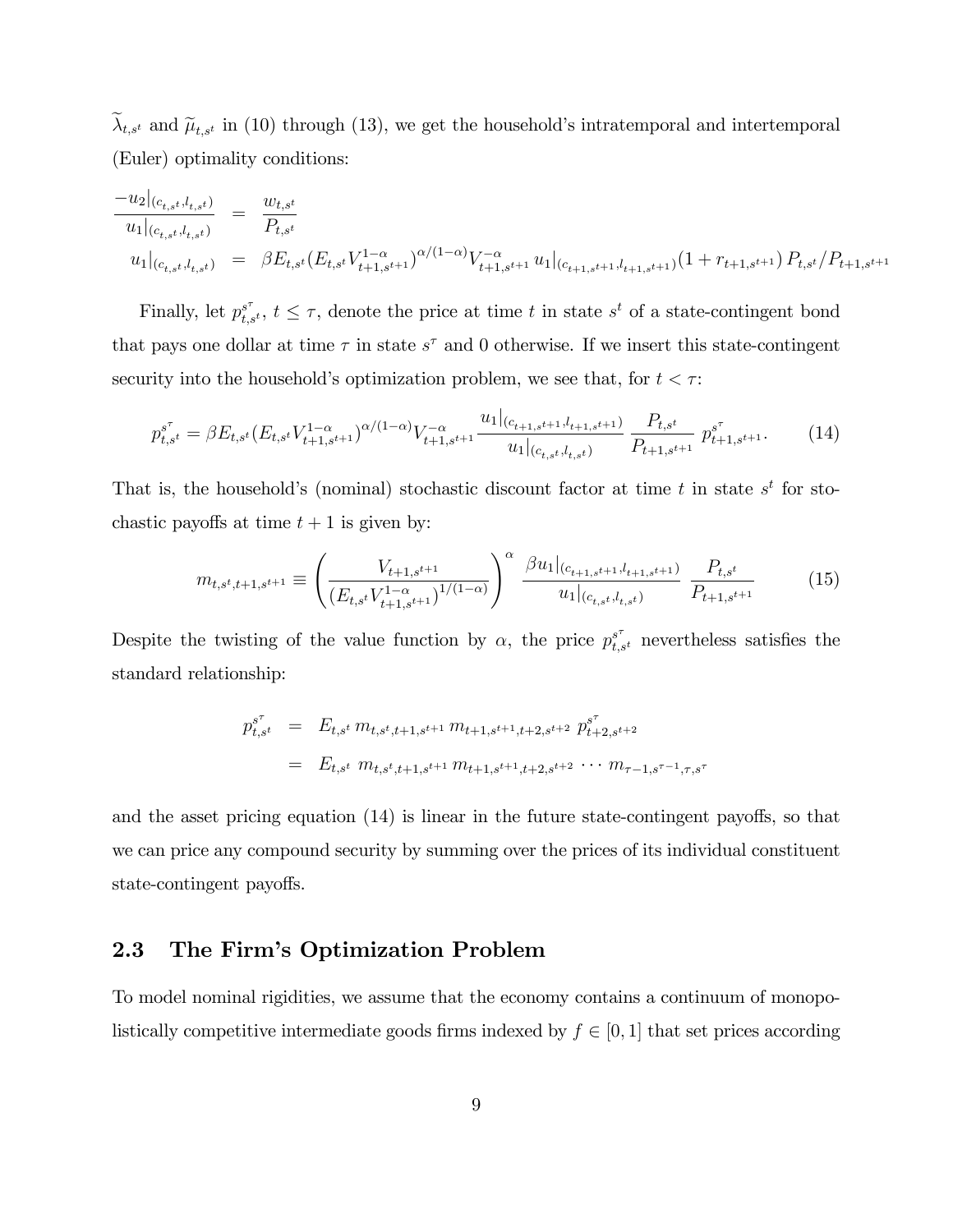to Calvo contracts and hire labor from households in a competitive labor market. Firms have identical Cobb-Douglas production functions:

$$
y_t(f) = A_t \overline{k}^{(1-\eta)} l_t(f)^\eta,\tag{16}
$$

where  $\overline{k}$  is a fixed, firm-specific capital stock and  $A_t$  denotes an aggregate technology shock that affects all firms. $8$  We have suppressed the explicit state-dependence of the variables in this equation and in the remainder of the paper to ease the notational burden. The technology shock  $A_t$  follows an exogenous  $AR(1)$  process:

$$
\log A_t = \rho_A \log A_{t-1} + \varepsilon_t^A,\tag{17}
$$

where  $\varepsilon_t^A$  denotes an *i.i.d.* aggregate technology shock with mean zero and variance  $\sigma_A^2$ .

Firms set prices according to Calvo contracts that expire with probability  $1 - \xi$  each period. When the Calvo contract expires, the Örm is free to reset its price as it chooses, and we denote the price that the firm f sets in period t by  $p_t(f)$ . There is no indexation, so the price  $p_t(f)$  that the firm sets is fixed over the life of the contract. In each period  $\tau \geq t$  that the contract remains in effect, the firm must supply whatever output is demanded at the contract price  $p_t(f)$ , hiring labor  $l_{\tau}(f)$  from households at the market wage  $w_{\tau}$ .

Firms are collectively owned by households and distribute profits and losses back to households each period. When a firm's price contract expires, the firm chooses the new contract price  $p_t(f)$  to maximize the value to shareholders of the firm's cash flows over the lifetime of the contract (equivalently, the firm chooses a state-contingent plan for prices that maximizes the value of the firm to shareholders). That is, the firm maximizes:

$$
E_t \sum_{j=0}^{\infty} \xi^j m_{t,t+j} \left[ p_t(f) y_{t+j}(f) - w_{t+j} l_{t+j}(f) \right],
$$
\n(18)

where  $m_{t,t+j}$  is the representative household's stochastic discount factor from period t to  $t+j.$ 

<sup>8</sup> Woodford (2003) Altig, Christiano, Eichenbaum, and Linde (2004), and others have emphasized the importance of firm-specific fixed factors for generating a level of inflation persistence that is consistent with the data. Firm-specific capital stocks also help to match the term premium as well as the persistence of inflation.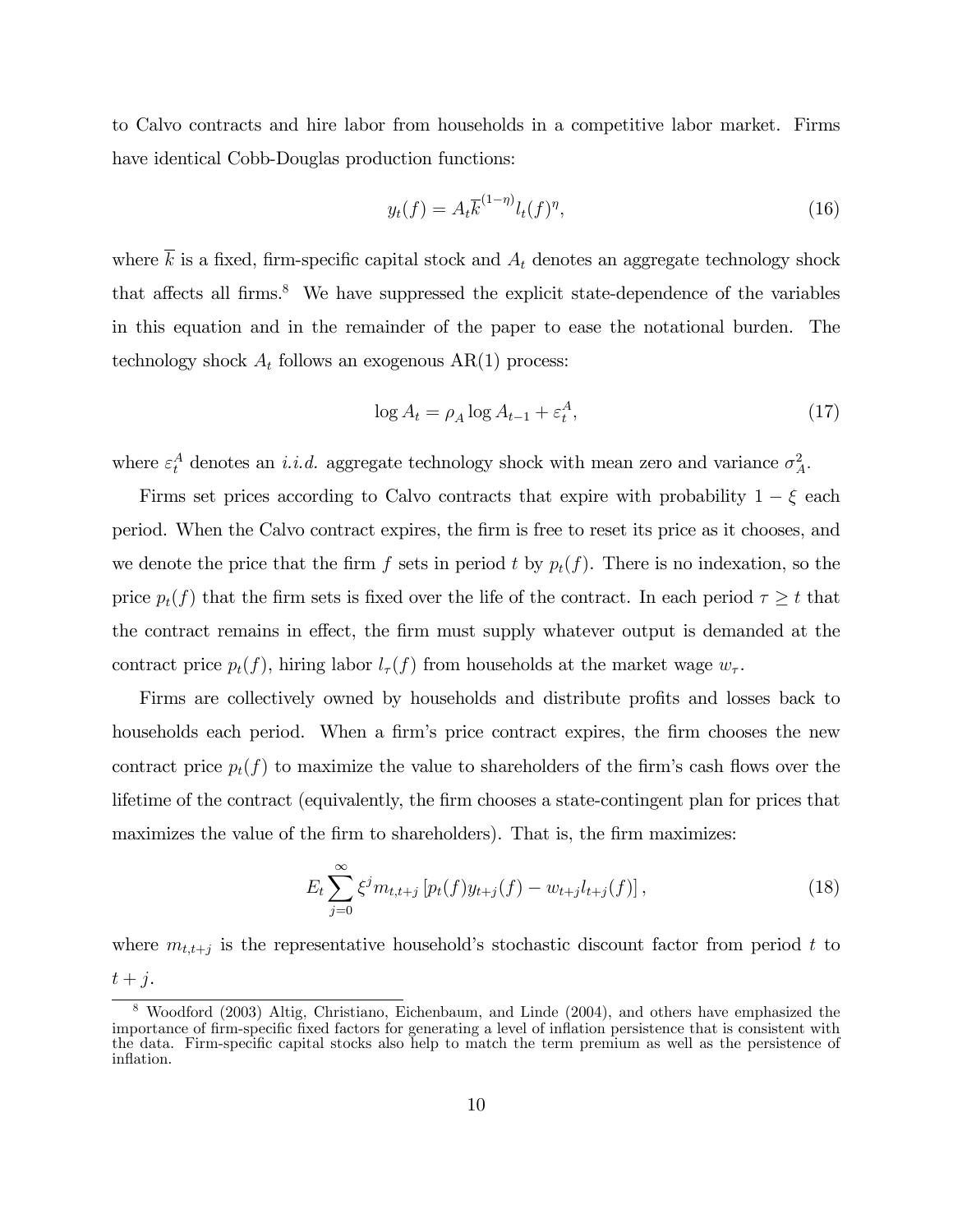The output of each intermediate firm  $f$  is purchased by a perfectly competitive final goods sector that aggregates the continuum of intermediate goods into a single Önal good using a CES production technology:

$$
Y_t = \left[ \int_0^1 y_t(f)^{1/(1+\theta)} df \right]^{1+\theta}.
$$
\n(19)

Each intermediate firm  $f$  thus faces a downward-sloping demand curve for its product:

$$
y_t(f) = \left(\frac{p_t(f)}{P_t}\right)^{-(1+\theta)/\theta} Y_t,
$$
\n(20)

where  $P_t$  is the CES aggregate price per unit of the final good:

$$
P_t \equiv \left[ \int_0^1 p_t(f)^{-1/\theta} df \right]^{-\theta}.
$$
\n(21)

Differentiating (18) with respect to  $p_t(f)$  yields the standard optimality condition for the firm's price:

$$
p_t(f) = \frac{(1+\theta)E_t \sum_{j=0}^{\infty} \xi^j m_{t,t+j}mc_{t+j}(f)y_{t+j}(f)}{E_t \sum_{j=0}^{\infty} \xi^j m_{t,t+j}y_{t+j}(f)}.
$$
(22)

where  $mc_t(f)$  denotes the marginal cost for firm f at time t:

$$
mc_t(f) \equiv \frac{w_t l_t(f)}{\eta y_t(f)}.\tag{23}
$$

### 2.4 Aggregate Resource Constraints and the Government

To aggregate up from firm-level variables to aggregate quantities, it is useful to define crosssectional price dispersion,  $\Delta_t$ :

$$
\Delta_t^{1/\eta} \equiv (1 - \xi) \sum_{j=0}^{\infty} \xi^j p_{t-j}(f)^{-(1+\theta)/\theta \eta}, \qquad (24)
$$

where the occurrence of the parameter  $\eta$  in the exponent is dues to the firm-specificity of capital. We define  $L_t$ , the aggregate quantity of labor demanded by firms, by:

$$
L_t \equiv \int_0^1 l_t(f) df. \tag{25}
$$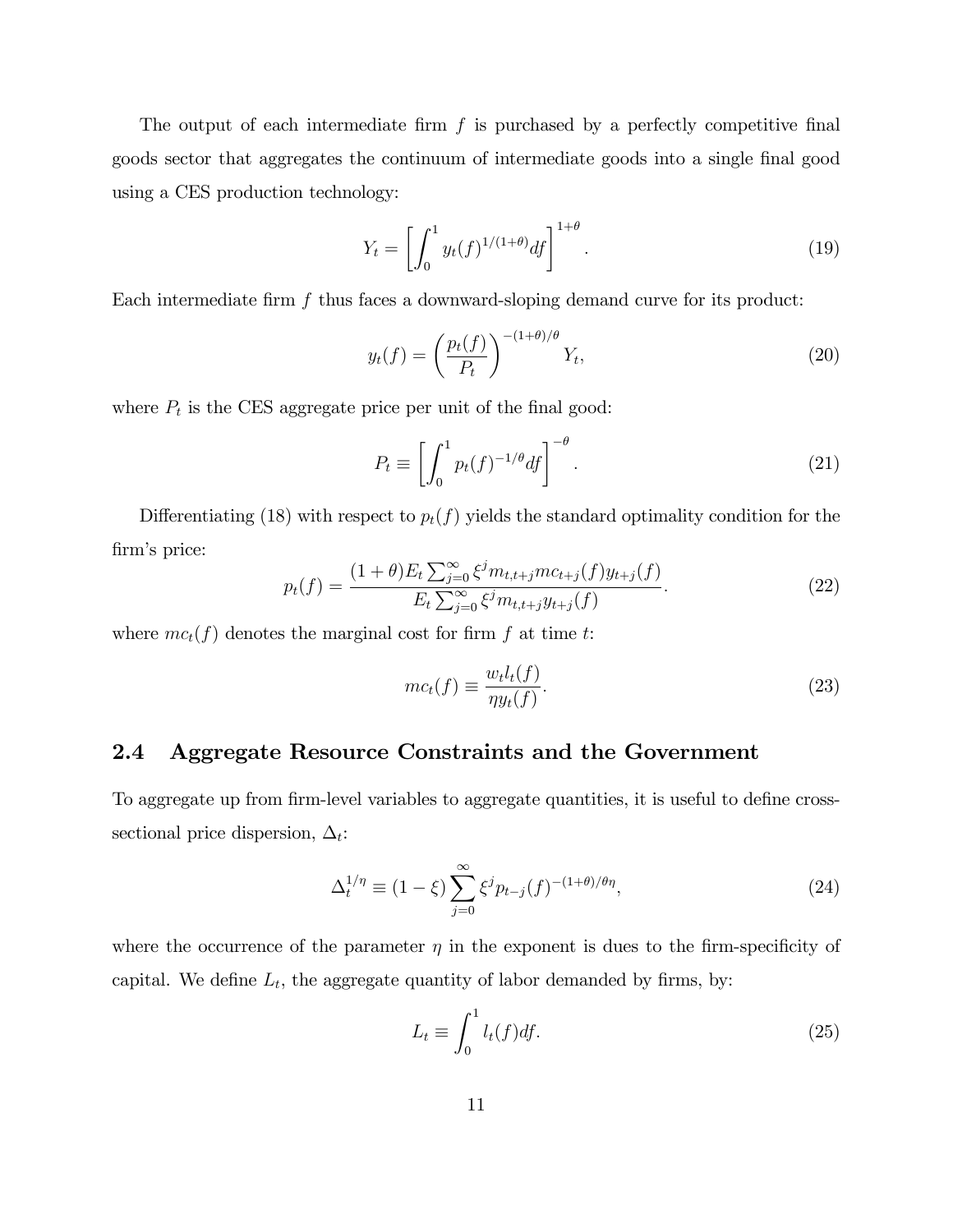Then  $L_t$  satisfies:

$$
Y_t = \Delta_t^{-1} A_t \overline{K}^{1-\eta} L_t^{\eta},\tag{26}
$$

where  $K = k$  is the capital stock. Equilibrium in the labor market requires that  $L_t = l_t$ , labor demand equals the aggregate labor supplied by the representative households.

In order to study the effects of fiscal shocks, we assume that there is a government sector in the model that levies lump-sum taxes  $G_t$  on households and destroys the resources it collects. Government consumption follows an exogenous  $AR(1)$  process:

$$
\log G_t = \rho_G \log G_{t-1} + \varepsilon_t^G,\tag{27}
$$

where  $\varepsilon_t^G$  denotes an *i.i.d.* government consumption shock with mean zero and variance  $\sigma_G^2$ .

Although agents cannot invest in physical capital in this version of the model, we do assume that an amount  $\delta \overline{K}$  of output each period is devoted to maintaining the fixed capital stock. Thus, the aggregate resource constraint implies that

$$
Y_t = C_t + \delta \overline{K} + G_t,\tag{28}
$$

where  $C_t = c_t$ , the consumption of the representative household.

Finally, there is a monetary authority in the economy which sets the one-period nominal interest rate  $i_t$  according to a Taylor-type policy rule:

$$
i_t = \rho_i i_{t-1} + (1 - \rho_i) \left[ 1/\beta + \overline{\pi}_t + g_y (Y_t - \overline{Y})/\overline{Y} + g_\pi (\overline{\pi}_t - \pi^*) \right] + \varepsilon_t^i, \tag{29}
$$

where  $1/\beta$  is the steady-state real interest rate in the model,  $\overline{Y}$  denotes the steady-state level of output,  $\pi^*$  denotes the steady-state rate of inflation,  $\varepsilon_t^i$  denotes an *i.i.d.* stochastic monetary policy shock with mean zero and variance  $\sigma_i^2$ , and  $\rho_i$ ,  $g_y$ , and  $g_\pi$  are parameters.<sup>9</sup> The variable  $\bar{\pi}_t$  denotes a geometric moving average of inflation:

$$
\overline{\pi}_t = \theta_\pi \overline{\pi}_{t-1} + (1 - \theta_\pi) \pi_t,\tag{30}
$$

<sup>&</sup>lt;sup>9</sup> In equation (29) (and equation (29) only), we express  $i_t$ ,  $\pi_t$ , and  $1/\beta$  in annualized terms, so that the coefficients  $g_{\pi}$  and  $g_y$  correspond directly to the estimates in the empirical literature. We also follow the literature by assuming an "inertial" policy rule with *i.i.d.* policy shocks, although there are a variety of reasons to be dissatisfied with the assumption of  $AR(1)$  processes for all stochastic disturbances except the one asociated with short-term interest rates. Indeed, Rudebusch (2002, 2006) and Carrillo, Fève, and Matheron (2007) provide strong evidence that an alternative policy specification with serially correlated shocks and little gradual adjustment is more consistent with the dynamic behavior of nominal interest rates.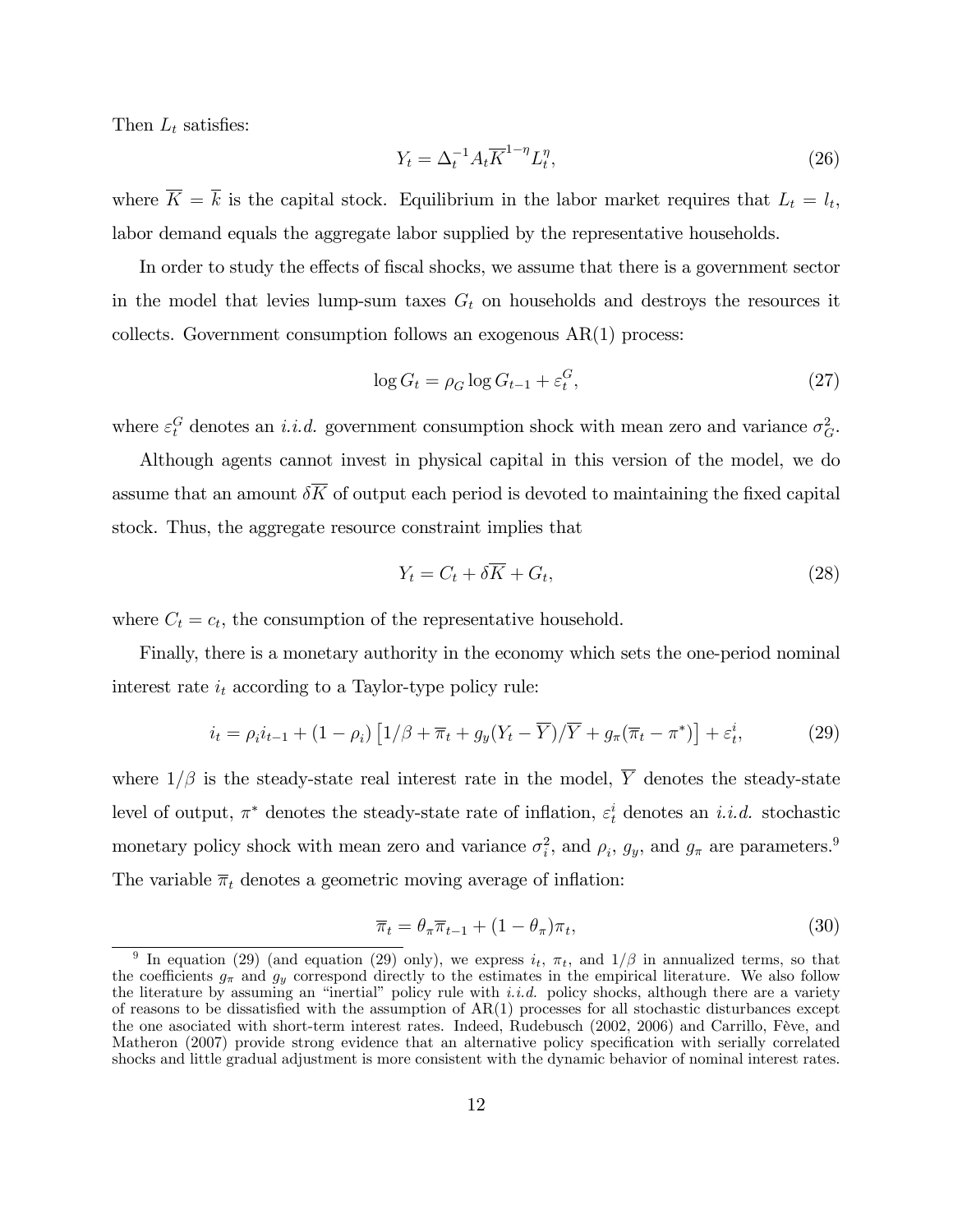where current-period inflation  $\pi_t \equiv \log(P_t/P_{t-1})$  and we set  $\theta_{\pi} = 0.7$  so that the geometric average in  $(30)$  has an effective duration of about four quarters, which is typical in estimates of the Taylor Rule. The advantage of using  $(30)$  rather than the four-quarter average inflation rate is that (30) only requires keeping track of one lagged variable  $(\overline{\pi}_{t-1})$  and hence one extra state variable in the model, while a four-quarter moving average would require keeping track of three  $(\pi_{t-1}, \pi_{t-2}, \text{ and } \pi_{t-3})$ . All of our results below are very similar whether we use (30) or a more traditional four-quarter average ináation rate in the policy rule (29).

#### 2.5 Long-term Bonds and the Term Premium

The price of any asset in the model economy must satisfy the standard stochastic discounting relationship in which the household's stochastic discount factor is used to value the statecontingent payoffs of the asset in period  $t + 1$ . For example, the price of a default-free  $n$ -period zero-coupon bond that pays one dollar at maturity satisfies:

$$
p_t^{(n)} = \mathcal{E}_t[m_{t+1}p_{t+1}^{(n-1)}],\tag{31}
$$

where  $m_{t+1} \equiv m_{t,t+1}, p_t^{(n)}$  denotes the price of the bond at time t, and  $p_t^{(0)} \equiv 1$ , *i.e.*, the time-t price of one dollar delivered at time t is one dollar. The continuously-compounded yield to maturity on the *n*-period zero-coupon bond is defined to be:

$$
i_t^{(n)} \equiv -\frac{1}{n} \log p_t^{(n)}.\tag{32}
$$

In the U.S. data, the benchmark long-term bond is the ten-year Treasury note. Thus, we wish to model the term premium on a bond with a duration of about ten years. Computationally, it is inconvenient to work with a zero-coupon bond that has more than a few periods to maturity; instead, it is much easier to work with an infinitely lived consol-style bond that has a time-invariant or time-symmetric structure. Thus, we assume that households in the model can buy and sell a long-term default-free nominal consol which pays a geometrically declining coupon in every period in perpetuity. The nominal consol's price per one dollar of coupon in period t, which we denote by  $\widetilde{p}_t^{(n)}$  $t^{(n)}$ , then satisfies:

$$
\tilde{p}_t^{(n)} = 1 + \delta_c \mathcal{E}_t m_{t+1} \tilde{p}_{t+1}^{(n)},\tag{33}
$$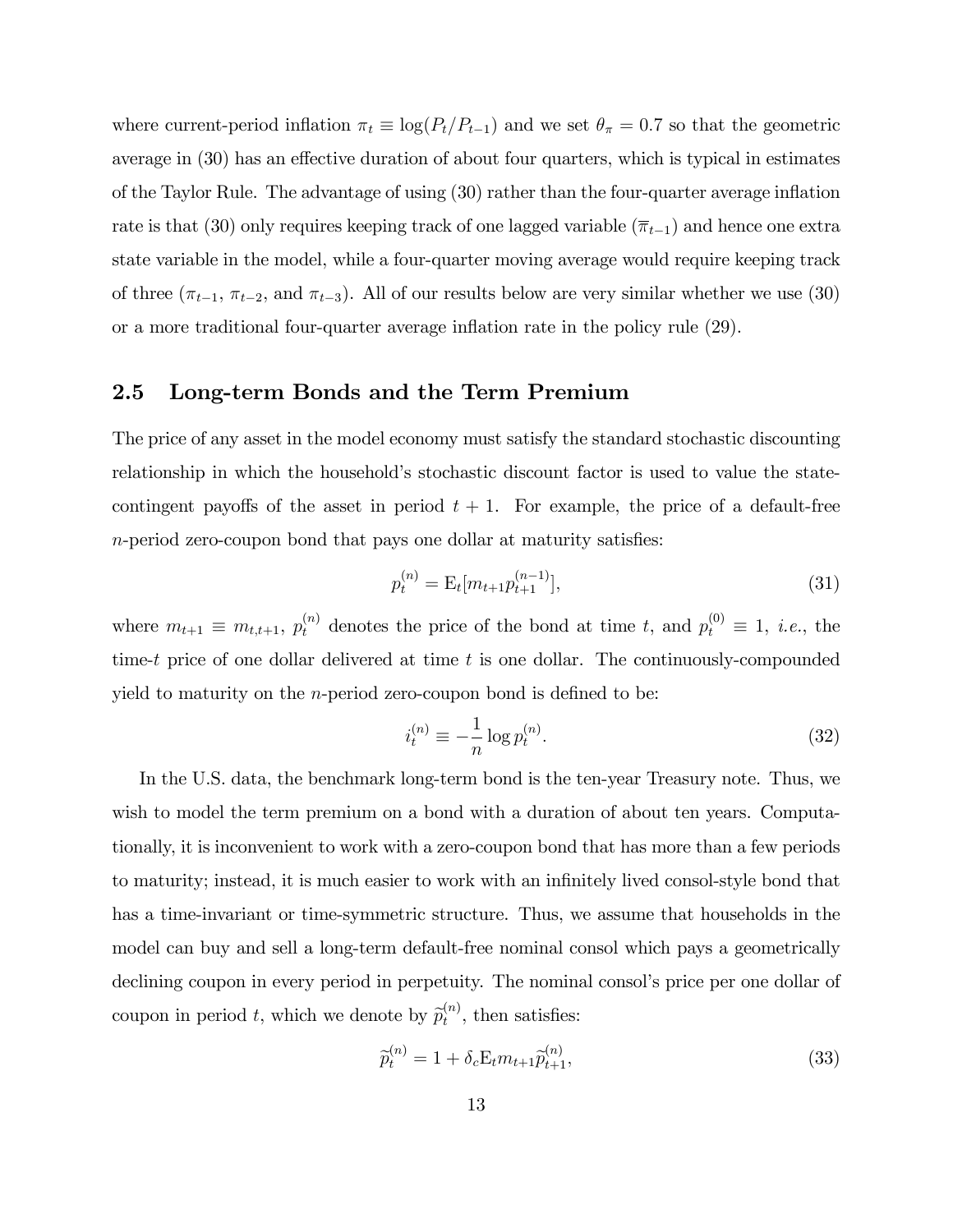where  $\delta_c$  is the rate of decay of the coupon on the consol. By choosing an appropriate value for  $\delta_c$ , we can thus model prices of a bond of any desired Macaulay duration or maturity n, such as the 10-year maturity that serves as our zero-coupon benchmark in the data.<sup>10</sup> Finally, the continuously-compounded yield to maturity on the consol,  $\tilde{i}_t^{(n)}$  $t^{(n)}$ , is given by:

$$
\widetilde{v}_t^{(n)} \equiv \log \left( \frac{\delta_c \widetilde{p}_t^{(n)}}{\widetilde{p}_t^{(n)} - 1} \right). \tag{34}
$$

Note that even though the nominal bond in our model is default-free, it is still risky in the sense that its price can covary with the household's marginal utility of consumption. For example, when inflation is expected to be higher in the future, then the price of the bond generally falls, because households discount its future nominal coupons more heavily. If times of high inflation are correlated with times of low output (as is the case for technology shocks in the model), then households regard the nominal bond as being very risky, because it loses value at exactly those times when the household values consumption the most. Alternatively, if inflation is not very correlated with output and consumption, then the bond is correspondingly less risky. In the former case, we would expect the bond to carry a substantial risk premium (its price would be lower than the risk-neutral price), while in the latter case we would expect the risk premium to be smaller.

In the literature, the risk premium or *term premium* on a long-term bond is typically expressed as the difference between the yield on the bond and the unobserved risk-neutral yield for that same bond. To define the term premium in our model, then, we first define the risk-neutral price of the consol,  $\widehat{p}_t^{(n)}$  $\binom{n}{t}$ :

$$
\widehat{p}_t^{(n)} \equiv \mathcal{E}_t \sum_{j=0}^{\infty} e^{-i_{t,t+j}} \delta_c^j,
$$
\n(35)

where  $i_{t,t+j} \equiv \sum_{n=0}^{j} i_n$ . Equation (35) is the expected present discounted value of the coupons of the consol, where the discounting is performed using the risk-free rate rather than the

<sup>&</sup>lt;sup>10</sup> As  $\delta_c$  approaches 0, the consol behaves more like cash—a zero-period zero-coupon bond. As  $\delta_c$  approaches 1, the consol approaches a traditional consol with a fixed (nondepreciating) nominal coupon, which, under our baseline parameter values below, has a duration of about 25 years. By setting  $\delta_c > 1$ , the duration of the consol can be made even longer.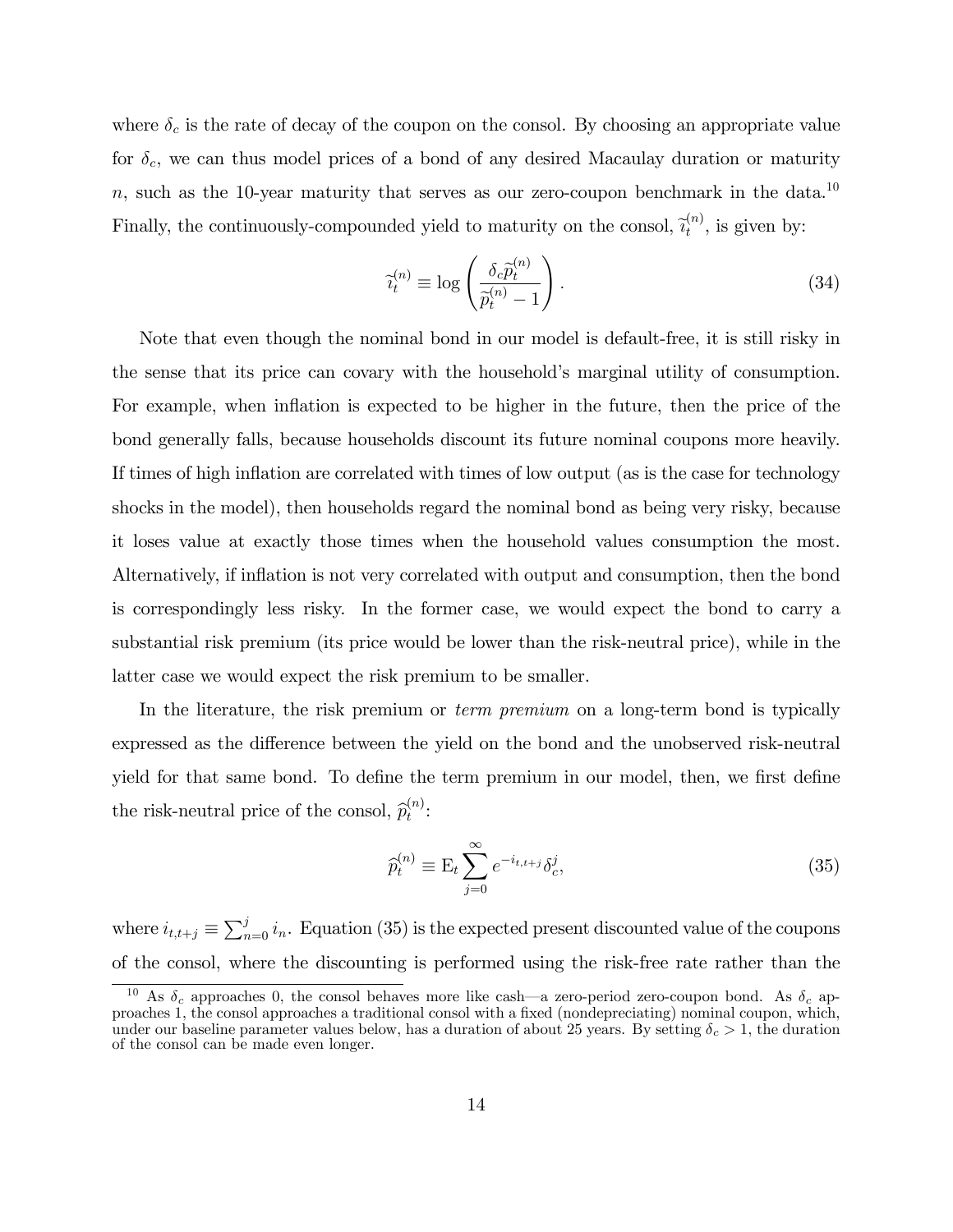household's stochastic discount factor. Equivalently, equation (35) can be expressed in firstorder recursive form as:

$$
\widehat{p}_t^{(n)} = 1 + \delta_c e^{-i_t} \mathcal{E}_t \widehat{p}_{t+1}^{(n)},\tag{36}
$$

which directly parallels equation (33). The implied term premium on the consol is then given by:

$$
\psi_t^{(n)} \equiv \log \left( \frac{\delta_c \tilde{p}_t^{(n)}}{\tilde{p}_t^{(n)} - 1} \right) - \log \left( \frac{\delta_c \tilde{p}_t^{(n)}}{\tilde{p}_t^{(n)} - 1} \right),\tag{37}
$$

which is the difference between the observed yield to maturity on the consol and the riskneutral yield to maturity.

For a given set of structural parameters of the model, we will choose  $\delta_c$  so that the bond has a Macaulay duration of  $n = 40$  quarters, and we will multiply equation (37) by 400 in order to report the term premium in units of annualized percentage points rather than logs.

The term premium in equation (37) can also be expressed more directly in terms of the stochastic discount factor, which can be useful for gaining intuition about how the term premium is related to the various economic shocks driving our DSGE model above.

First, use  $(33)$  and  $(36)$  to write the difference between the consol price and the riskneutral consol price as:

$$
\widetilde{p}_{t}^{(n)} - \widehat{p}_{t}^{(n)} = \delta_{c}(E_{t}m_{t+1}\widetilde{p}_{t+1}^{(n)} - E_{t}m_{t+1}E_{t}\widehat{p}_{t+1}^{(n)}), \n= \delta_{c}\left[Cov_{t}(m_{t+1}, \widetilde{p}_{t+1}^{(n)}) + E_{t}m_{t+1}E_{t}(\widetilde{p}_{t+1}^{(n)} - \widehat{p}_{t+1}^{(n)})\right], \n= \delta_{c}\left[Cov_{t}(m_{t+1}, \widetilde{p}_{t+1}^{(n)}) + e^{-i_{t}}E_{t}(\widetilde{p}_{t+1}^{(n)} - \widehat{p}_{t+1}^{(n)})\right], \n= \sum_{j=0}^{\infty} e^{-i_{t,t+j}}\delta_{c}^{t+j+1}Cov_{t}(m_{t+j+1}, \widetilde{p}_{t+j+1}^{(n)}),
$$
\n(38)

where the last equality in  $(38)$  follows from forward recursion. Equation  $(38)$  makes it clear that, even though the bond price depends only on the one-period-ahead covariance between the stochastic discount factor and next periodís bond price, the term premium depends on this covariance over the entire lifetime of the bond. (An exactly analogous expression holds for the case of a zero-coupon bond.)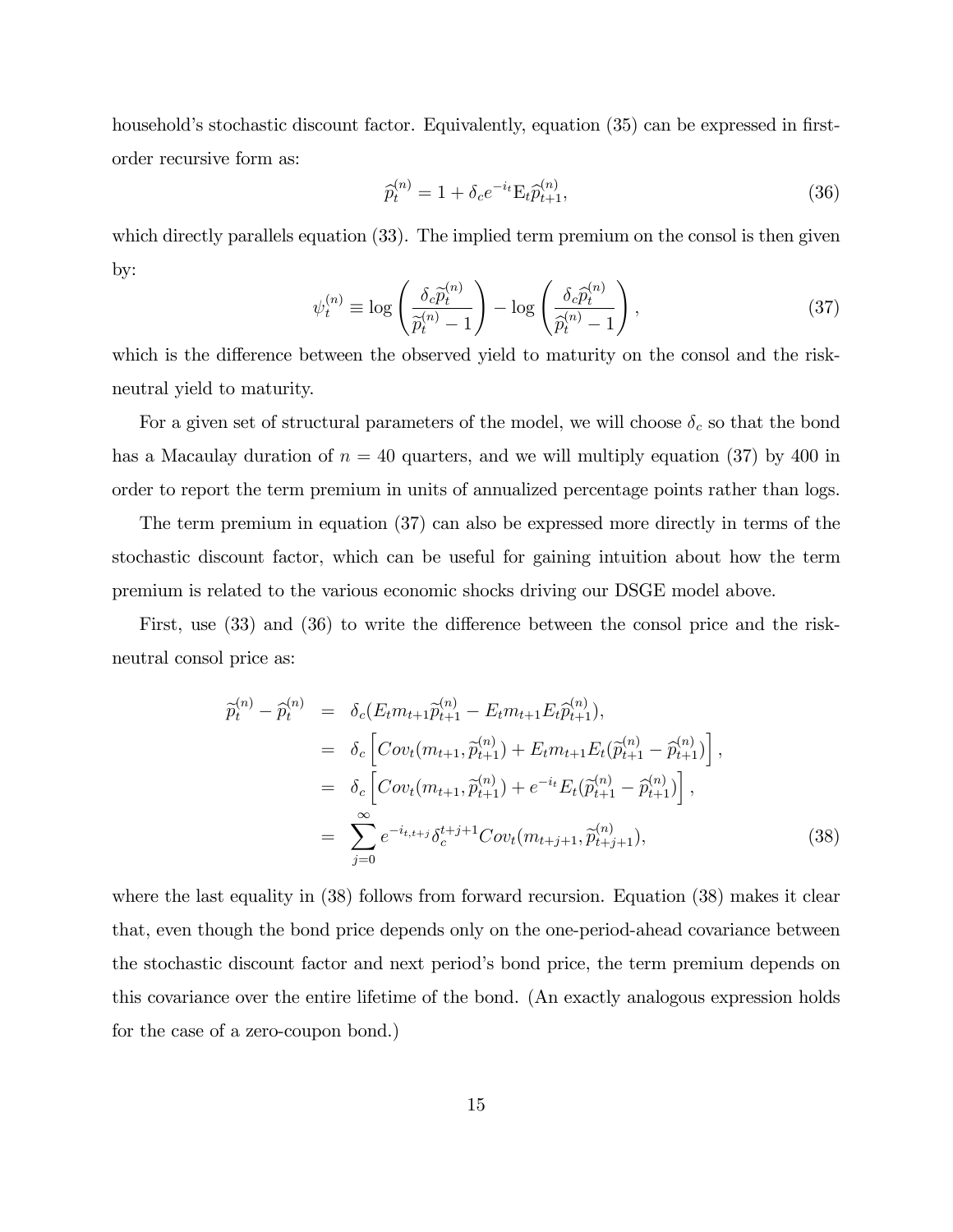Of course, the term premium is usually written as the difference between the yield on the long-term bond and the risk-neutral yield on that bond. From (37),

$$
\psi_t^{(n)} = \log\left(1 - 1/\hat{p}_t^{(n)}\right) - \log\left(1 - 1/\hat{p}_t^{(n)}\right),
$$
  
\n
$$
\approx -1/\hat{p}_t^{(n)} + 1/\hat{p}_t^{(n)},
$$
  
\n
$$
= \frac{-1}{\hat{p}_t^{(n)}\hat{p}_t^{(n)}}(\hat{p}_t^{(n)} - \hat{p}_t^{(n)}).
$$
\n(39)

For all of the parameterizations we consider below, the approximation on the second line of  $(39)$  is good because the 40-quarter bond price is about 40. The final line of  $(39)$  can also be well approximated by replacing the actual bond prices in the denominator with their steady-state values:

$$
\psi_t^{(n)} \approx -(\tilde{p}_t^{(n)} - \hat{p}_t^{(n)})/\bar{p}_t^{(n)2}.
$$
\n(40)

Finally, combining equations (38) and (40) gives a closed-form expression for the term premium in terms of the future covariance of the stochastic pricing kernel with the price of the bond:

$$
\psi_t^{(n)} \approx \frac{-1}{\bar{p}_t^{(n)2}} \sum_{j=0}^{\infty} e^{-i_{t,t+j}} \delta_c^{t+j+1} Cov_t(m_{t+j+1}, \hat{p}_{t+j+1}^{(n)}).
$$
\n(41)

### 2.6 Alternative Measures of Long-term Bond Risk

Although the term premium is the cleanest conceptual measure of the riskiness of longterm bonds, it is not directly observed in the data and must be inferred using term structure models or other methods. Accordingly, the literature has also focused on two other empirical measures that are closely related to the term premium but are more easily observed: the slope of the yield curve and the excess return to holding the long-term bond for one period relative to the one-period short rate.

The slope of the yield curve is simply the difference between the yield to maturity on the long-term bond and the one-period risk-free rate,  $i_t$ . The slope is an imperfect measure of the riskiness of the long-term bond because it can vary in response to shocks even if all investors in the model are risk-neutral. However, on average, the slope of the yield curve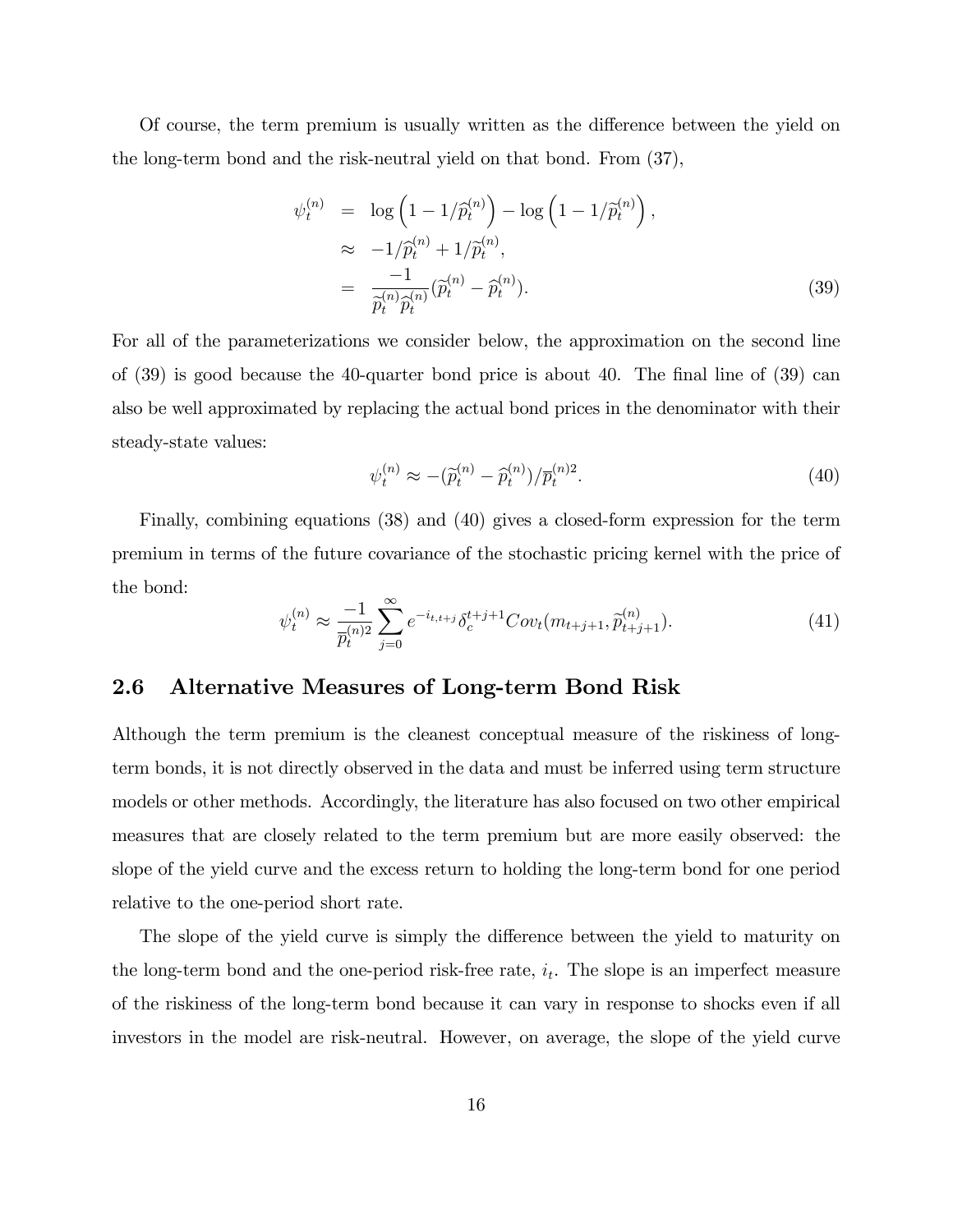equals the term premium, and the volatility of the slope provides us with a noisy measure of the volatility of the term premium.

A second measure of the riskiness of long-term bonds is the excess one-period holding return—that is, the return to holding the bond for one period less the one-period risk-free rate. For the case of an *n*-period zero-coupon bond, this excess return is given by:

$$
x_t^{(n)} \equiv \frac{p_t^{(n-1)}}{p_{t-1}^{(n)}} - e^{i_{t-1}}.\tag{42}
$$

The first term on the right-hand side of  $(42)$  is the gross return to holding the bond and the second term is the gross one-period risk-free return. For the case of the consol in our model, the excess holding period return is a bit more complicated, since the consol pays a coupon in period  $t - 1$  and then depreciates in value by the factor  $\delta_c$ , so the excess holding period return is given by:

$$
\widetilde{x}_t^{(n)} \equiv \frac{\delta_c \widetilde{p}_t^{(n)} + e^{i_{t-1}}}{\widetilde{p}_{t-1}^{(n)}} - e^{i_{t-1}}.
$$
\n(43)

Again, the first term on the right-hand side of  $(43)$  is the gross return to holding the consol and includes the one-dollar coupon in period  $t-1$  that can be invested in the one-period security. As with the yield curve slope, the excess returns in (42) and (43) are imperfect measures of the term premium because they would vary in response to shocks even if investors were risk-neutral. However, the mean and standard deviation of the excess holding period return provide popular measures of the average term premium and the volatility of the term premium.

### 2.7 Model Solution Method

A technical issue in solving the model above arises from its relatively large number of state variables:  $A_{t-1}$ ,  $G_{t-1}$ ,  $i_{t-1}$ ,  $\overline{\pi}_{t-1}$ , and the three shocks,  $\varepsilon_t^A$ ,  $\varepsilon_t^G$ , and  $\varepsilon_t^i$ , make a total of eight.<sup>11</sup> Because of this high dimensionality, discretization and projection methods are computationally infeasible, so we solve the model using the standard macroeconomic technique

<sup>&</sup>lt;sup>11</sup> The number of state variables can be reduced a bit by noting that  $G_t$  and  $A_t$  are sufficient to incorporate all of the information from  $G_{t-1}$ ,  $A_{t-1}$ ,  $\varepsilon_t^G$ , and  $\varepsilon_t^A$ , but the basic point remains valid, namely, that the number of state variables in the model is large from a computational point of view.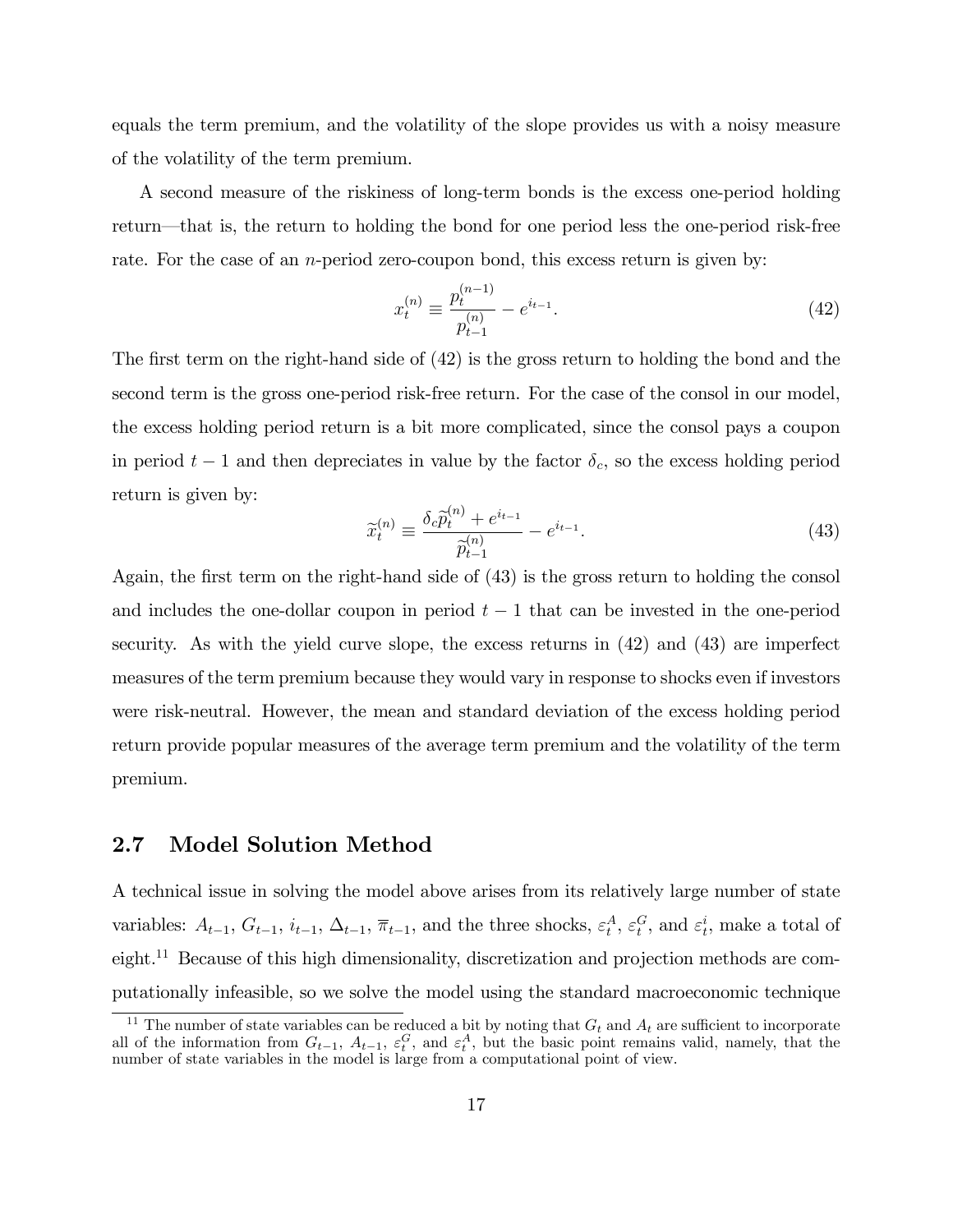of approximation around the nonstochastic steady state—so-called perturbation methods. However, a first-order approximation of the model (i.e., a linearization or log-linearization) eliminates the term premium entirely, because equations  $(33)$  and  $(36)$  are identical to first order. A second-order approximation to the solution of the model produces a term premium that is nonzero but constant (a weighted sum of the variances  $\sigma_A^2$ ,  $\sigma_G^2$ , and  $\sigma_i^2$ ). Since our interest in this paper is not just in the level of the term premium but also in its volatility and variation over time, we compute a third-order approximate solution to the model around the nonstochastic steady state using the algorithm of Swanson, Anderson, and Levin (2006). For the baseline model above with eight state variables, a third-order accurate solution can be computed in just a few minutes on a standard laptop computer, and for the more complicated specifications we consider below with long-run risks, a third-order solution can be computed in twenty or thirty minutes. Additional details of this solution method are provided in Swanson, Anderson, and Levin (2006) and Rudebusch, Sack and Swanson (2007).

Once we have computed an approximate solution to the model, we compare the model and the data using a standard set of macroeconomic and financial moments, such as the standard deviations of consumption, labor, and other variables, and the means and standard deviations of the term premium and the alternative measures of long-term bond risk described above. One method of computing these moments is by simulation, but this method is slow and, for a nonlinear model, the simulations can sometimes diverge to infinity. We thus compute these moments in closed form, using perturbation methods. In particular, we compute the unconditional standard deviations and unconditional means of the variables of the model to second order.<sup>12</sup> For the term premium, the unconditional standard deviation is zero to second order, so we compute the unconditional standard deviation or the term premium to third order.<sup>13</sup> This method yields results that are extremely close to those that arise from

 $12$  To compute the standard deviations of the variables to second order, we compute a fourth-order accurate solution to the unconditional covariance matrix of the variables and then take the square root along the diagonal. Becuase  $E[XY]$  involves the product of two variables, we only need a third-order accurate solution for X and Y in order to compute their product to fourth order (this is easiest to see by normalizing their constant terms to zero).

<sup>&</sup>lt;sup>13</sup> The first-order approximation to the term premium is zero, as discussed above, so a third-order accurate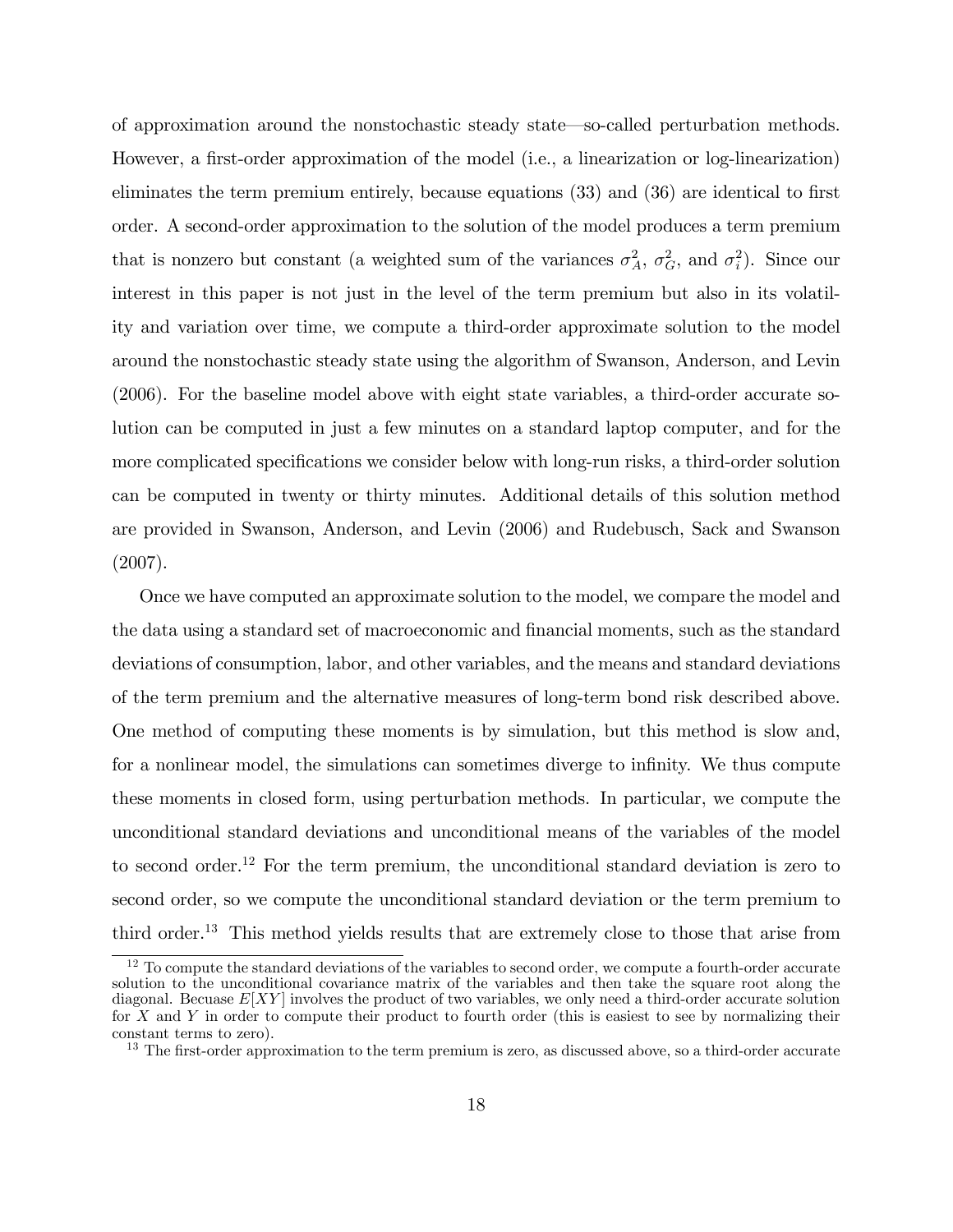simulation while at the same time being quicker and more numerically robust.

### 3 Comparing the Epstein-Zin DSGE Model to the Data

We now investigate whether the model developed in the previous section, which is a canonical DSGE model augemented with Epstein-Zin preferences, is consistent with basic features of the data. We first describe the baseline model parameters and see whether this model can match important macroeconomic and finance moments. We then investigate the best possible fit of the model to the data.

#### 3.1 Model Parameterization

The baseline parameter values that we use for our simple New Keynesian model are reported in Table 1 and are fairly standard in the literature (see, e.g., Levin, Onatski, Williams, and Williams, 2005). We set the household's discount factor,  $\beta$ , to .99 per quarter, implying a steady-state real interest rate of 4.02 percent per year. We set households' utility curvature with respect to consumption,  $\gamma$ , to .66, implying an intertemporal elasticity of substitution in consumption of 1.5, which is somewhat higher than estimates in the micro literature (e.g., Vising-Jorgenson (2002)), but identical to the value used by Bansal and Yaron (2004), who argue that existing estimates in the micro literature are downward-biased due to heteroskedasticity in the consumption process.<sup>14</sup> Households' utility curvature with respect to labor,  $\chi$ , is set to 1.5, implying a Frisch elasticity of 2/3, which is in line with estimates from the microeconomics literature (e.g., Pistaferri, 2003). We discuss the parameter  $\alpha$  and its relationship to the coefficient of relative risk aversion below.

We set firms' output elasticity with respect to labor,  $\eta$ , to .7, firms' steady-state markup,  $\theta$ , to .2 (implying a price-elasticity of demand of 6), and the Calvo frequency of price adjustment,  $\xi$ , to .75 (implying an average price contract duration of four quarters), all of which

solution to the term premium is sufficient to compute the standard deviation of the term premium to third order.

 $14$  In Bansal and Yaron's (2004) example, the assumed intertermporal elasticity of substitution is 1.5, but the micro-style regression estimate, assuming constant consumption volatility, would be only 0.6.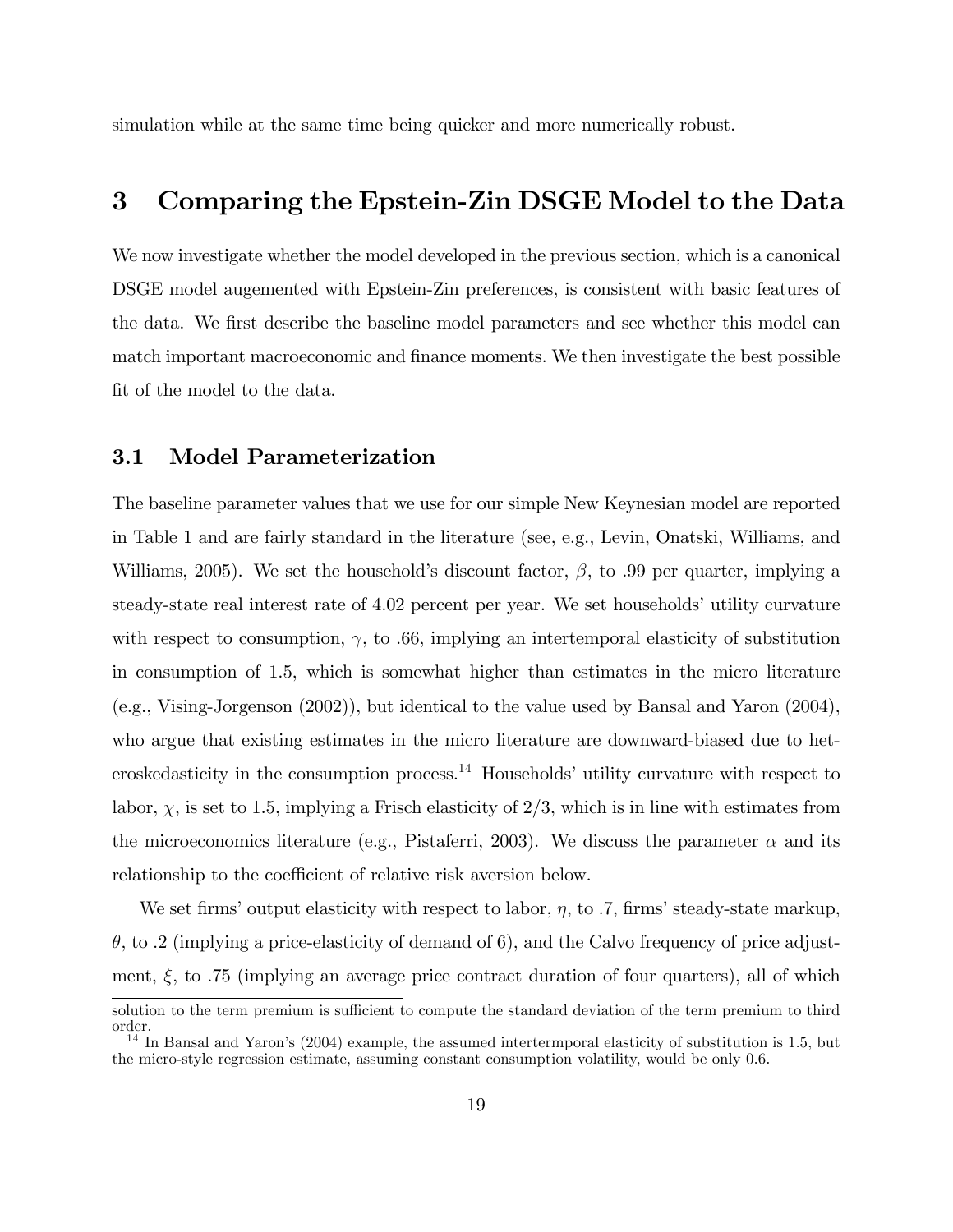are stadard in the literature. We set the steady-state capital-output ratio in the model to 2.5 (where output is annualized), and the capital depreciation rate to 2 percent per quarter (which implies a steady-state investment-output ratio of 20 percent). Government purchases are assumed to comprise 17 percent of output in steady state. The shock persistences  $\rho_A$  and  $\rho_G$  are set to .9, as is common, and the shock variances  $\sigma_A^2$  and  $\sigma_G^2$  are set to .01<sup>2</sup> and .004<sup>2</sup>, respectively, consistent with typical estimates in the literature. The monetary policy rule coefficients are taken from Rudebusch (2002) and are also typical of those in the literature. Finally, the parameter  $\chi_0$  is chosen to normalize the steady-state quantity of labor to unity and the parameter  $\delta_c$  is chosen to set the Macaulay duration of the consol in the model to ten years, as discussed above.

| .66                                   |          | .73<br>$\rho_i$                                                                                          | $K/(4\overline{Y})$                  | 2.5 |
|---------------------------------------|----------|----------------------------------------------------------------------------------------------------------|--------------------------------------|-----|
| $\gamma$                              |          | $g_{\pi}$ .53                                                                                            | $\delta \overline K / \overline Y$ 2 |     |
| 1.5<br>$\chi$                         |          | $g_y$ .93                                                                                                | $\overline{G}/\overline{Y}$          | .17 |
| 43<br>$\alpha$                        | $\rho_A$ | $\cdot .9$                                                                                               |                                      |     |
| $\overline{\phantom{a}}$ .7<br>$\eta$ |          |                                                                                                          |                                      |     |
| $\cdot$ .2<br>$\theta$                |          |                                                                                                          |                                      |     |
| $\xi$<br>.75                          |          | $\begin{array}{ccc} \rho_G & .9 \\ \sigma_A^2 & .01^2 \\ \sigma_G^2 & .004^2 \\ \end{array}$<br>$.004^2$ |                                      |     |
| memo:                                 |          |                                                                                                          |                                      |     |
| quasi-CRRA                            | - 15     |                                                                                                          |                                      |     |

Table 1

### 3.2 The Coefficient of Relative Risk Aversion

In a model in which the household's optimization problem is homothetic (e.g., a model with fixed labor,  $u(c_t, l_t) = c_t^{1-\gamma}/(1-\gamma)$ , and shocks that enter multiplicatively with respect to wealth), which is standard in the endowment economy literature using Epstein-Zin preferences, the household's value function  $V_t$  is equal to a constant (function of parameters) times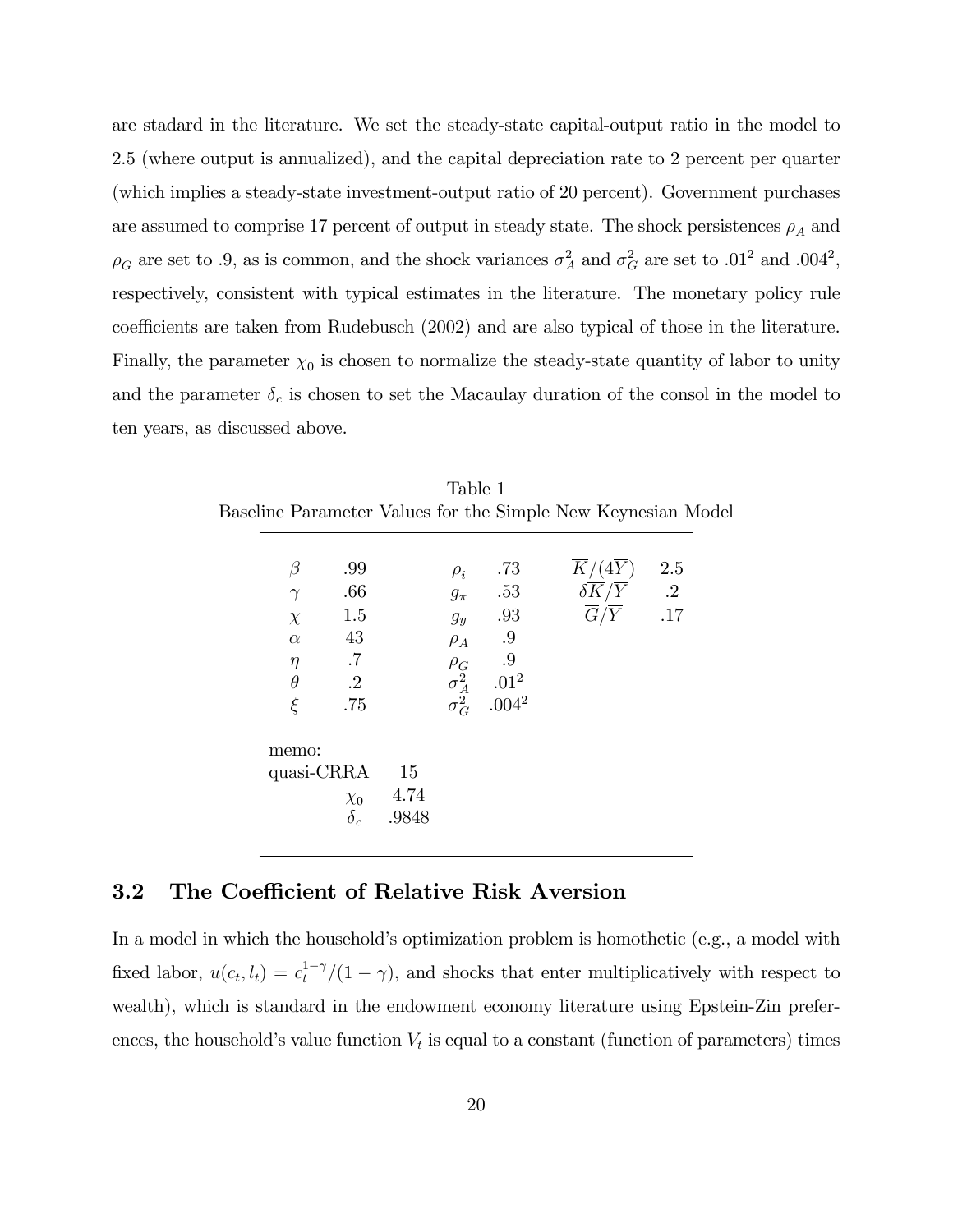$W_t^{1-\gamma}$ , where  $W_t$  denotes beginning-of-period household wealth. In that case, it is common practice in the literature to refer to  $1 - \tilde{\alpha}$ , or  $1 - (1 - \alpha)(1 - \gamma)$  the way we have written it in  $(3)$ , as the household's coefficient of relative risk aversion with respect to gambles over wealth (since the expectation in (3) is over  $E_t W_{t+1}^{(1-\alpha)(1-\gamma)}$ ).

In contrast, the value function for the household's optimization problem in our model is much more complex than in an endowment economy and is not separable in the level of household wealth (the utility kernel is not homothetic due to the presence of labor and the various shocks that do not enter multiplicatively with respect to wealth). Moreover, it is difficult to define risk aversion when there is more than one good or more than one state variable, as discussed by Kihlstrom and Mirman (1971). For these reasons, there is no standard or even unambiguous quantitative measure of risk aversion in our model.<sup>15</sup>

In order to compare our model and results to the endowment economy literature, we thus report the *quasi-CRRA* for our model,  $1 - (1 - \alpha)(1 - \gamma)$ . The interpretation of this coefficient is that, if labor in our model were held fixed, and if utility were homothetic, and if all the shocks in the model were multiplicative with respect to wealth, then the CRRA in the model would be the quasi-CRRA that we report. We have experimented with alternative definitions of the CRRA for our model, and none of these has been entirely satisfactory, so at present this is the best quantitative measure of risk aversion in the model that we can offer, although we continue to search for a better measure.

In the baseline parameterization of our model given in Table 1, the Epstein-Zin coefficient  $\alpha$  is set to 43, and  $\gamma$  is 0.66, which implies a quasi-CRRA of 15. This value is only slightly higher than the ones used by Bansal and Yaron (2004) and Bansal and Shaliastovich (2008) in their analysis of the equity, term, and foreign exchange premiums in an endowment economy setting.

<sup>&</sup>lt;sup>15</sup> We do know from Epstein and Zin (1989) that, for  $u(c_t, l_t) \geq 0$  everywhere, higher values of  $\alpha$  correspond to greater risk aversion. The issue here is that we have no easy way to *quantify* the degree of risk aversion in our model in a way that one could compare to the empirical literature.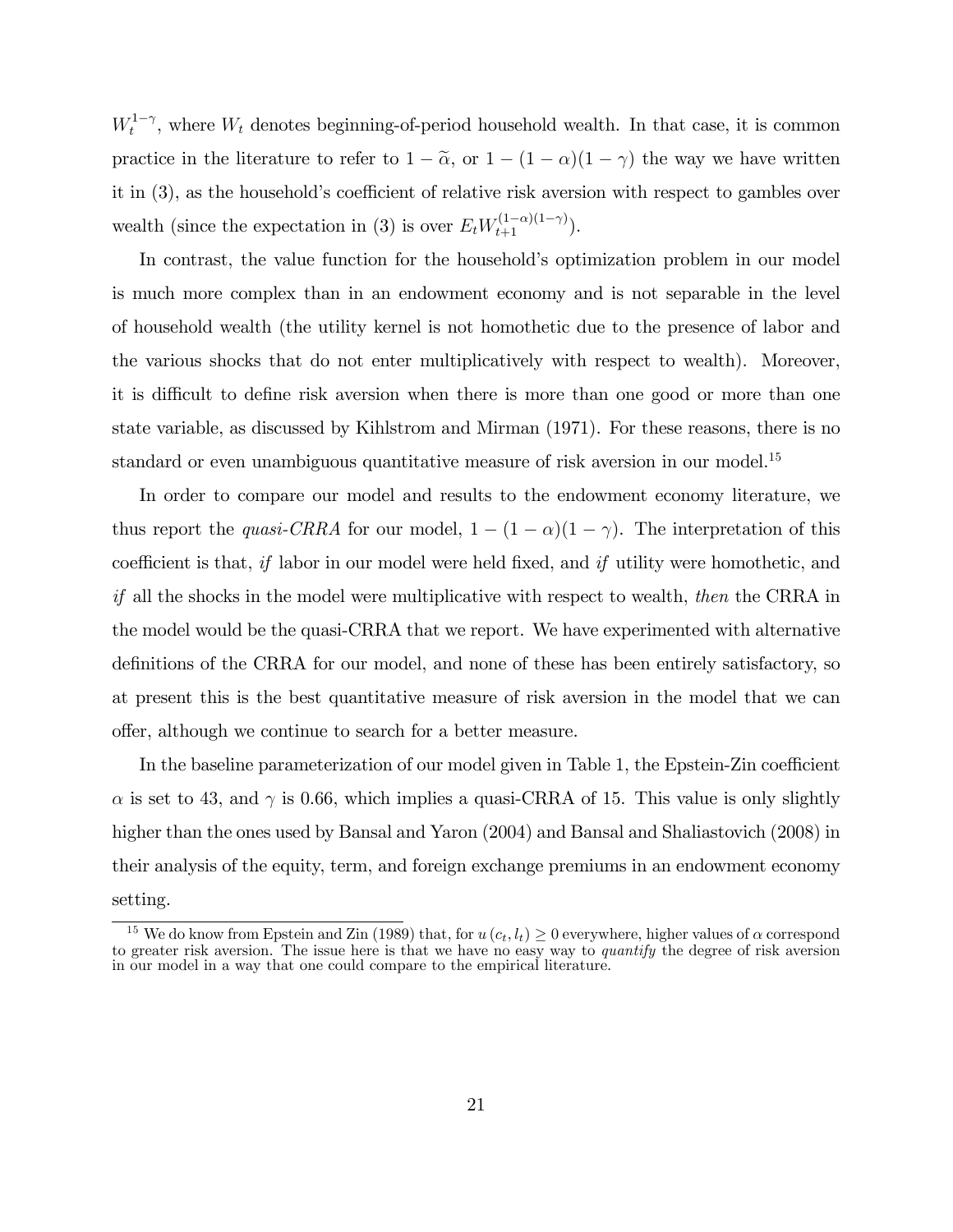#### 3.3 Model Results

For the model with baseline parameter values, various model-implied moments are reported in Table 2, along with the corresponding empirical moments for quarterly U.S. data from 1960 to 2007. For the empirical moments, consumption,  $C$ , is real personal consumption expenditures from the U.S. national income and product accounts, labor, L, is total hours of production workers from the Bureau of Labor Statistics, and the real wage,  $w^r$ , is total wages and salaries of production workers from the BLS divided by total production worker hours and deflated by the GDP price index. Standard deviations were computed for logarithmic deviations of each series from a Hodrick-Prescott trend and reported in percentage points. Standard deviations for inflation, interest rates, and the term premium were computed for the raw series rather than for deviations from trend. Inflation,  $\pi$ , is the annualized rate of change in the quarterly GDP price index from the Bureau of Economic Analysis. The short-term nominal interest rate,  $i$ , is the end-of-month federal funds rate from the Federal Reserve Board, in annualized percentage points. The short-term real interest rate,  $r$ , is the short-term nominal interest rate less realized quarterly inflation rate at an annual rate. The ten-year zero-coupon bond yield,  $i^{(10)}$ , is the end-of-month ten-year zero-coupon bond yield taken from Gurkaynak, Sack, and Wright (2008). The term premium on the ten-year zero-coupon bond,  $\psi^{(10)}$ , is the term premium computed by Kim and Wright (2005), in annualized percentage points.<sup>16</sup> The yield curve slope and one-period excess holding return are calculated from the data above and are reported in annualized percentage points.

Kim and Wright (2005) use an arbitrage-free, three-latent-factor affine model of the term structure to compute the term premium. Alternative measures of the term premium using a wide variety of methods produce qualitatively similar results in terms of the overall magnitude and variability—see Rudebusch, Sack, and Swanson (2007) for a detailed discussion and comparison of several methods.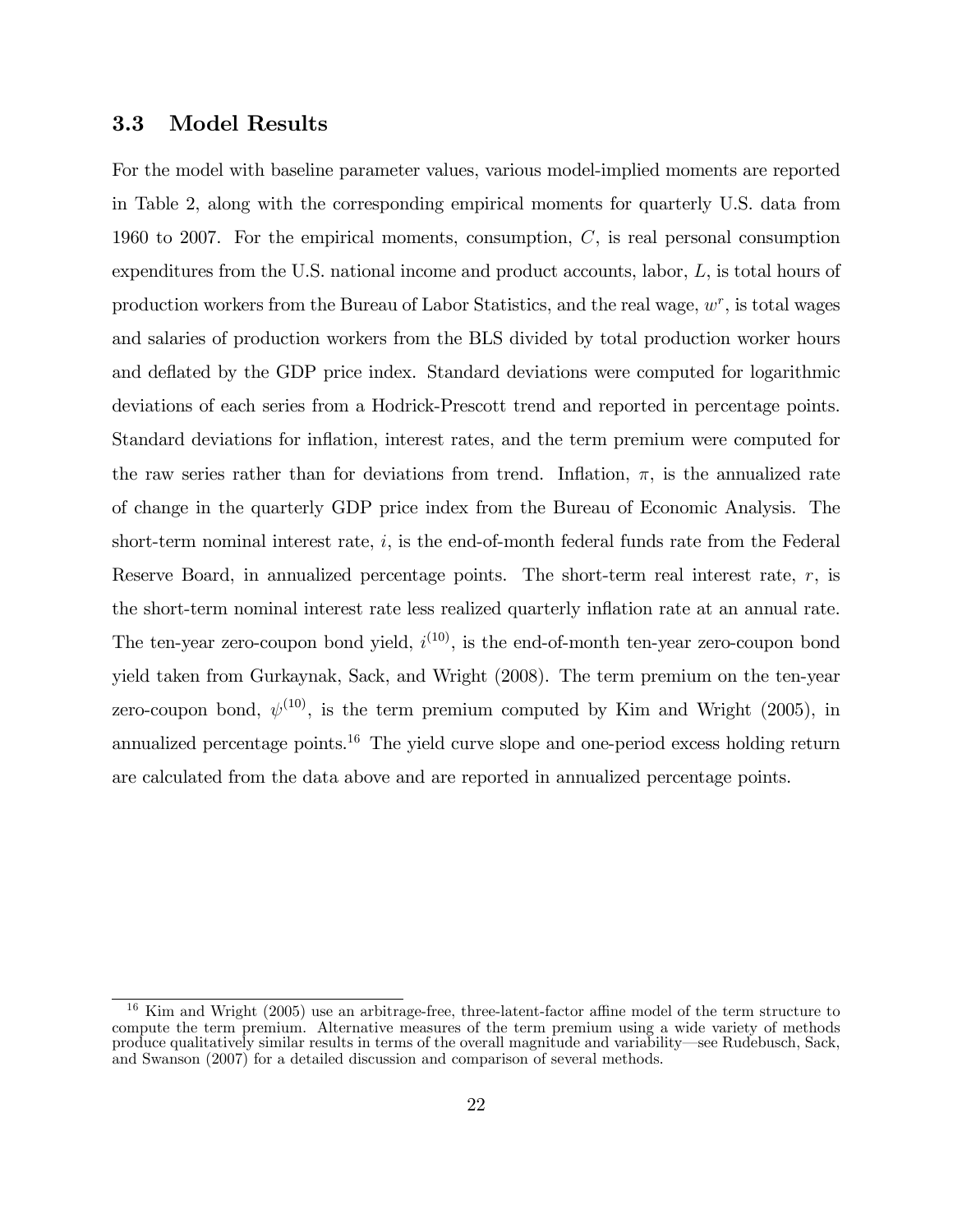|                             |            | Model with     | Model with  | Model with                  |
|-----------------------------|------------|----------------|-------------|-----------------------------|
|                             | U.S. Data, | Expected       | Epstein-    | $\mathop{\rm EZ}$           |
|                             | 1961-2007  | Utility        | Zin         | Preferences                 |
| Variable                    |            | Preferences    | Preferences | $(\text{best} \text{ fit})$ |
|                             |            |                |             |                             |
| sd[C]                       | 1.19       | 1.42           | 2.33        | 2.53                        |
| sd[L]                       | 1.71       | 2.56           | 2.42        | 2.21                        |
| $sd[w^r]$                   | $0.82\,$   | 2.08           | 3.00        | 1.52                        |
| $sd[\pi]$                   | 2.52       | 2.25           | 2.50        | 2.71                        |
| sd[i]                       | 2.71       | 1.90           | 1.73        | 2.27                        |
| sd[r]                       | 2.30       | 1.89           | 1.94        | 1.62                        |
| $sd[i^{(10)}]$              | 2.41       | 0.54           | 0.48        | 1.03                        |
|                             |            |                |             |                             |
| $\text{mean}[\psi^{(10)}]$  | 1.06       | .010           | $.104\,$    | 1.05                        |
| $sd[\psi^{(10)}]$           | 0.54       | .000           | .007        | .184                        |
| $\text{mean}[i^{(10)} - i]$ | 1.43       | $-.047$        | .058        | 0.99                        |
| $sd[i^{(10)} - i]$          | 1.33       | 1.43           | 1.29        | 1.33                        |
| $\text{mean}[x^{(10)}]$     | 1.76       | .015           | .141        | 1.04                        |
| $sd[x^{(10)}]$              | 23.43      | 6.56           | 5.92        | 9.02                        |
|                             |            |                |             |                             |
| memo:<br>quasi-CRRA         |            | $\overline{2}$ | 15          | 75                          |
| <b>IES</b>                  |            | 0.5            | 1.5         | 1.3                         |
|                             |            | 1.5            | 1.5         | 0.4                         |
| $\chi$                      |            | $0.9\,$        | 0.9         |                             |
| $\rho_A$                    |            |                |             | 0.95                        |
| $\sigma_A$                  |            | .01            | .01         | .007                        |
|                             |            |                |             |                             |

Table 2 Empirical and Model-Based Unconditional Moments

All variables are quarterly values expressed in percent. Inflation and interest rates, the term premium  $(\psi)$ , and excess holding period returns  $(x)$  are expressed at an annual rate.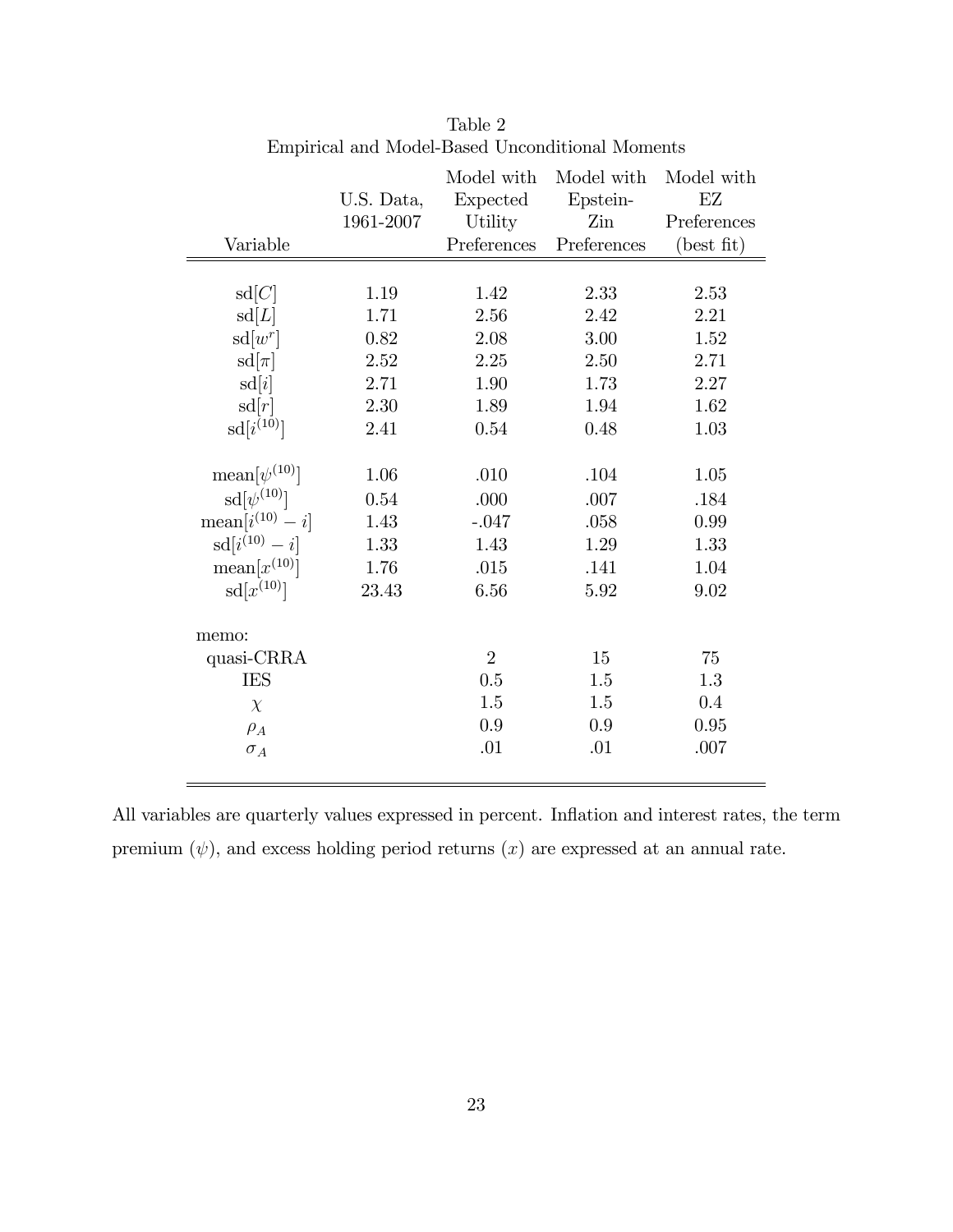The second column of Table 2 reports results for the version of our stylized model with expected utility preferences,  $\alpha = 0$ . The model does a reasonable job of matching the U.S. data for the macroeconomic variables, the short-term nominal interest rate, and the yield to maturity on the long-term bond. However, the term premium implied by the expected utility version of the model is both too small in magnitude and has the wrong sign—the model implies a term premium of 1 basis point—and is far too stable, with an unconditional standard deviation less than one-tenth of one basis point. This basic finding of a term premium that is too small and far too stable is extremely robust with respect to wide variation of the parameters over plausible values (see Rudebusch and Swanson, 2008, for additional discussion and sensitivity analysis).

The third column of Table 2 reports results from the version of the model with Epstein-Zin preferences and a quasi-CRRA of 15 ( $\alpha = 43$ ). The model fits all of the macroeconomic variables essentially as well as an expected utility version of the model with the same IES  $(\gamma = .66)$ , which is a straightforward implication of two features of the model: First, the linearization or log-linearization of Epstein-Zin preferences (3) is exactly the same as that of standard expected utility preferences  $(2)$ , so to first order, these two utility specifications are the same, and second, the shocks that we consider here and which are standard in macroeconomics have standard deviations of only about 1 percent or less, so a linear approximation to the model is typically very accurate. Only for models with enormous curvature (e.g.,  $\gamma \gg 1$ or  $\chi \gg 1$ ), or for much larger shocks, would we expect second- or higher-order terms of the model to matter very much.

For asset prices, however, the implications of the Epstein-Zin and expected utility preferences are very different.<sup>17</sup> With Epstein-Zin preferences, the mean term premium is an order of magnitude larger than with expected utility preferences, and the mean yield curve slope and excess holding period return show similar marked increases. There is, however, little improvement in matching the empirical volatilities of these series, and even the mean term premium remains significantly smaller than its empirical counterpart. This last deficiency

 $17$  Here, second- and higher-order terms are the whole story, since to first order the model is certainty equivalent and hence there are no first-order risk premium terms.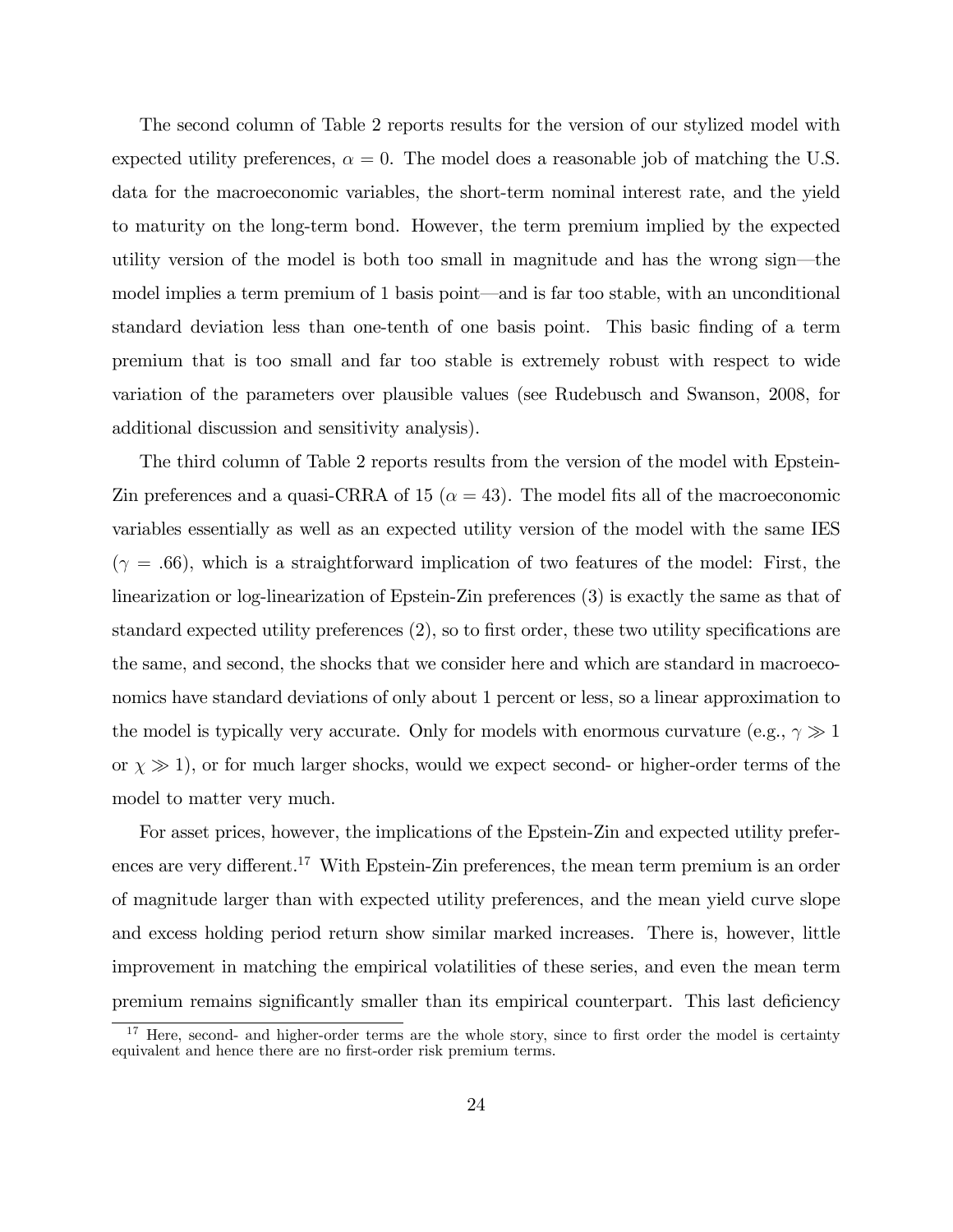can be remedied by boosting the risk aversion of the model, as we show in Figure 1.

The solid line in Figure 1 plots the relationship between the mean term premium  $(\psi^{(10)})$ and the quasi-CRRA. As the quasi-CRRA increases, holding all the other parameters of the model fixed at their baseline values, the mean term premium rises steadily, so that a quasi-CRRA of 75 produces a mean term premium of 60 basis points, which is within the range of the empirical estimate. Finally, as shown in the third column of Table 2, a quasi-CRRA of 75 (with other parameters at their baseline values) produces fairly reasonable other bond yield moments without distorting the macroeconomic moments. That is, even for very extreme values of  $\alpha$ , and hence very high levels of risk aversion in the model, the dynamics of the macroeconomic variables implied by the model are largely unchanged, a finding that has also been noted by Tallarini (2000) and Backus, Routledge, and Zin (2007). The fact that the models are first-order equivalent seems to dominate, for practical purposes, the additional curvature that is introduced by the parameter  $\alpha$ . This is a very useful feature of the model, for our purposes, because it allows us to vary the parameter  $\alpha$  to match asset prices, without jeopardizing the ability of the model to fit the behavior of macroecoomic aggregates.

Finally, the last column of Table 2 reports results from the "best-fit" parameterization of the model with Epstein-Zin preferences, where we have searched over a wide range of parameter values to find the parameterization that provides the closest joint fit to both the macroeconomic and financial moments in the data. The computational time required to solve the model for each set of parameter values is about 20 minutes, so it is generally infeasible to estimate the model using maximum likelihood or Bayesian estimation procedures. Instead, we perform a grid search over the five parameters listed in Table 2 that are among the most uncertain and of the greatest importance for the term premium—namely,  $\alpha$ ,  $\gamma$ ,  $\chi$ ,  $\rho_A$ , and  $\sigma_A$  and report the set of parameter values that best fits the macroeconomic and financial moments in Table  $2^{18}$ . We define the "best fit" to be the set of parameters that matches the equally-weighted sum of squared deviations from the moments in the first column of Table 2 as closely as possible (with one exception: we divide the standard deviation of the

<sup>18</sup> Some details of the grid search here.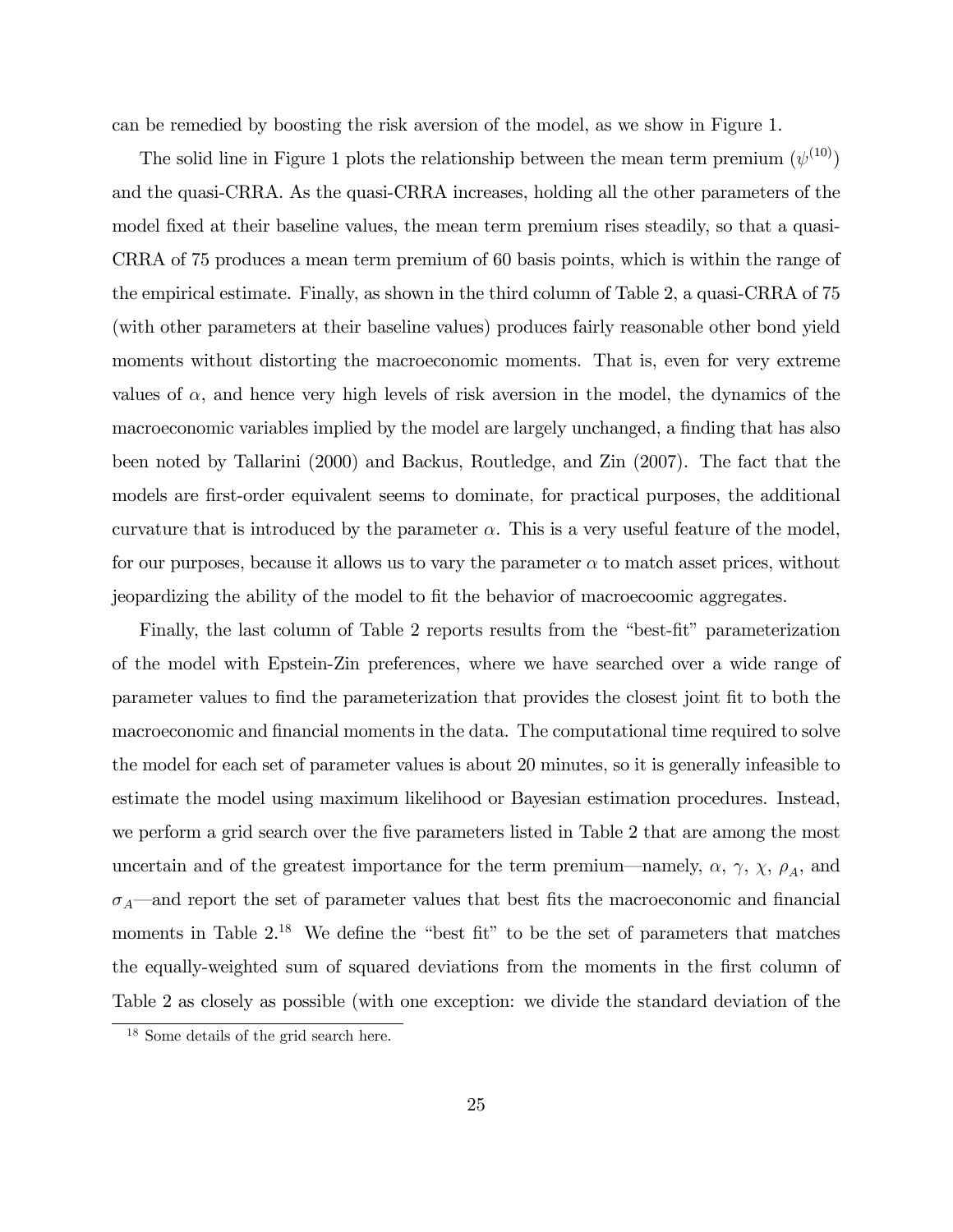excess holding period return  $x^{(10)}$  by 10 in order to give it roughly as much weight as the other moments in the column).<sup>19</sup> With the resulting best-fitting parameter values (reported at the bottom of Table 2), the mean term premium is about 105 basis points and the unconditional standard deviation of the term premium is 18.4 basis points, a much better fit than the baseline model. To achieve this better fit, the estimation procedure picks a high value for the quasi-CRRA of 75, and a high technology shock persistence,  $\rho_A = .95$ . With these extreme parameter values, holding the technology shock standard deviation fixed at its baseline value would result in macroeconomic moments that are too volatile relative to the data, so the estimation chooses a lower standard deviation,  $\sigma_A = .007$ . The value of  $\chi = 0.4$  also helps to damp down the macroeconomic volatility of the real wage and hence firms' marginal cost and inflation.

Impulse responses for the best-Öt Epstein-Zin DSGE model, which are shown in Figure 2, provide further insight into the sources of movements in bond yields. The first column of Figure 2 provides the response of consumption, ináation, the bond price, and the term premium to a positive one-standard-deviation shock to technology. The second and third columns provide responses for similarly-sized shocks to government spending and monetary policy, respectively. These impulse responses demonstrate that the reduced-form correlations between consumption, inflation, and the bond price depend on the underlying type of structural shock. Recall that Piazzesi and Schneider (2006) suggested that the term premium stems from the fact that a surprise increase in ináation lowered the value of a nominal bond and was also followed by lower consumption going forward. For our structural model, these two correlations are exhibited in the first column of Figure 2 following a technology shock, as inflation falls and the long-term bond price and consumption both rise. However, these relationships take on the opposite sign for the government spending and monetary policy shocks, where a fall in inflation is associated with decreases in the bond price and in consumption. Thus, the sign of the reduced-form correlation depends on the distribution of the underlying shocks that are hitting the economy, and the sign of the correlations estimated by Piazzesi

<sup>&</sup>lt;sup>19</sup> Minimizing the equal-weighted distance to these six moments provides us with a consistent estimator of our parameters, though it is not efficient.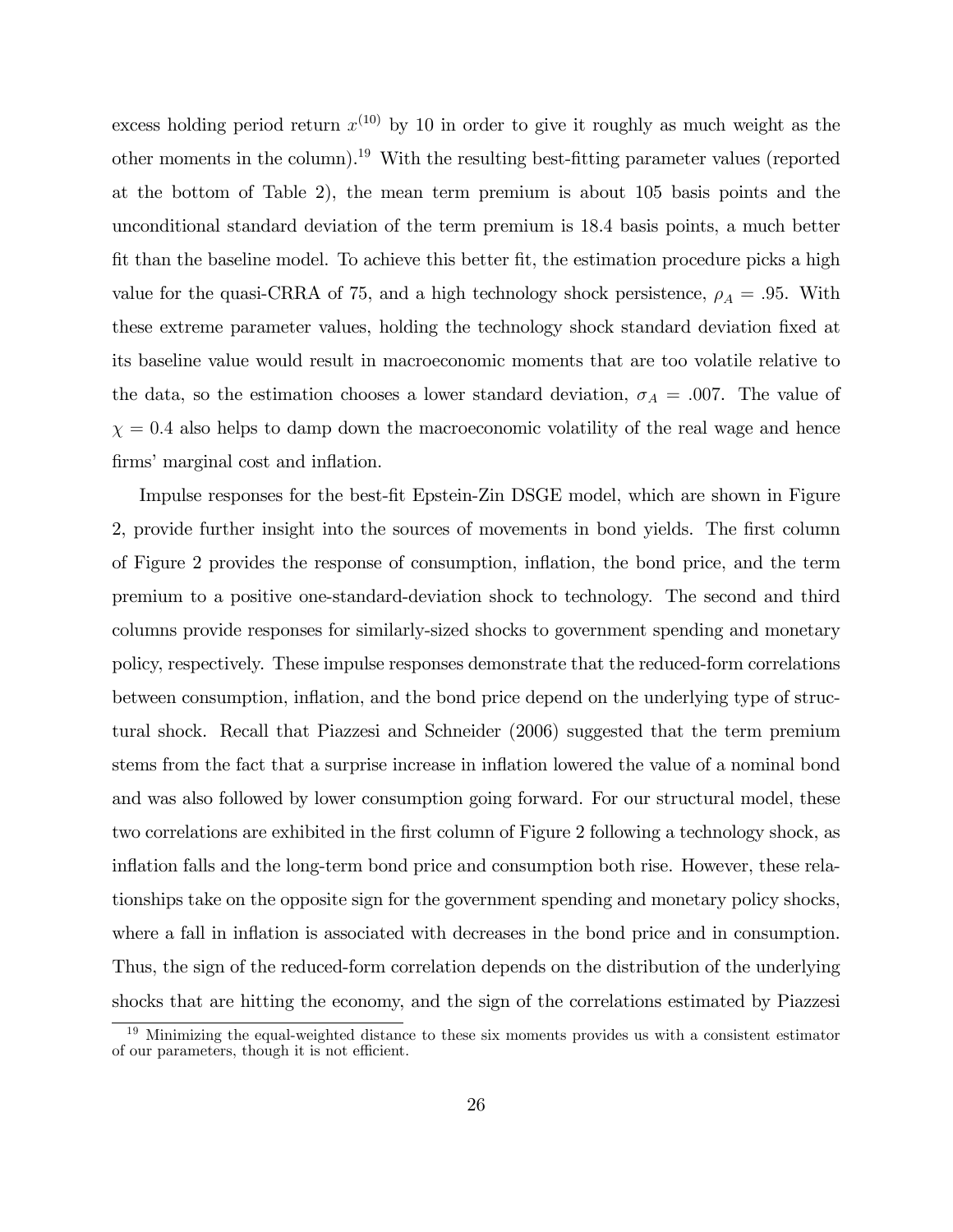and Schneider suggest that technology-type shocks predominated over their sample. This observation is consistent with the quantitative magnitudes exhibited in Figure 2. The bond price movements are one or two orders of magnitude larger for the technology shocks than for the other two shocks. Indeed, even if those other two shocks are eliminated, the technology shocks on their own can do essentially as good a job in matching all of the moments in Table 2 as the full model.

Although the results in Table 2 do a fairly good job of matching the macroeconomic and finance moments, that performance comes at the cost of assuming a very high degree of risk aversion. This is consistent with some earlier work, such as Piazzesi and Schneider (2006), who assume a CRRA of 59. Still, it is not clear that such severe risk aversion is consistent with the microeconomic evidence, so in the next section, we consider the addition of more persistent economic risk in order to reduce the degree of risk aversion needed to match the data.

### 4 Long-Run Risk

The results in Table 2 demonstrate that Epstein-Zin preferences are capable of matching both the basic macroeconomic and financial facts in a DSGE framework. This finding contrasts sharply to preference specifications based on habit, which Rudebusch and Swanson (2008) found failed in the DSGE setting despite their successes in endowment economy studies such as Campbell and Cochrane (1999) and Wachter (2006). However, the Öt in the last column of Table 2 still comes at the cost of a very high quasi-CRRA of 75, which implies a level of risk aversion that is generally at odds with microeconomic surveys and experiments. In this section, we examine to what extent a long-run risk in the model (such as a long-run productivity risk or a long-run inflation risk) can help the model to fit the data with a smaller value for the quasi-CRRA.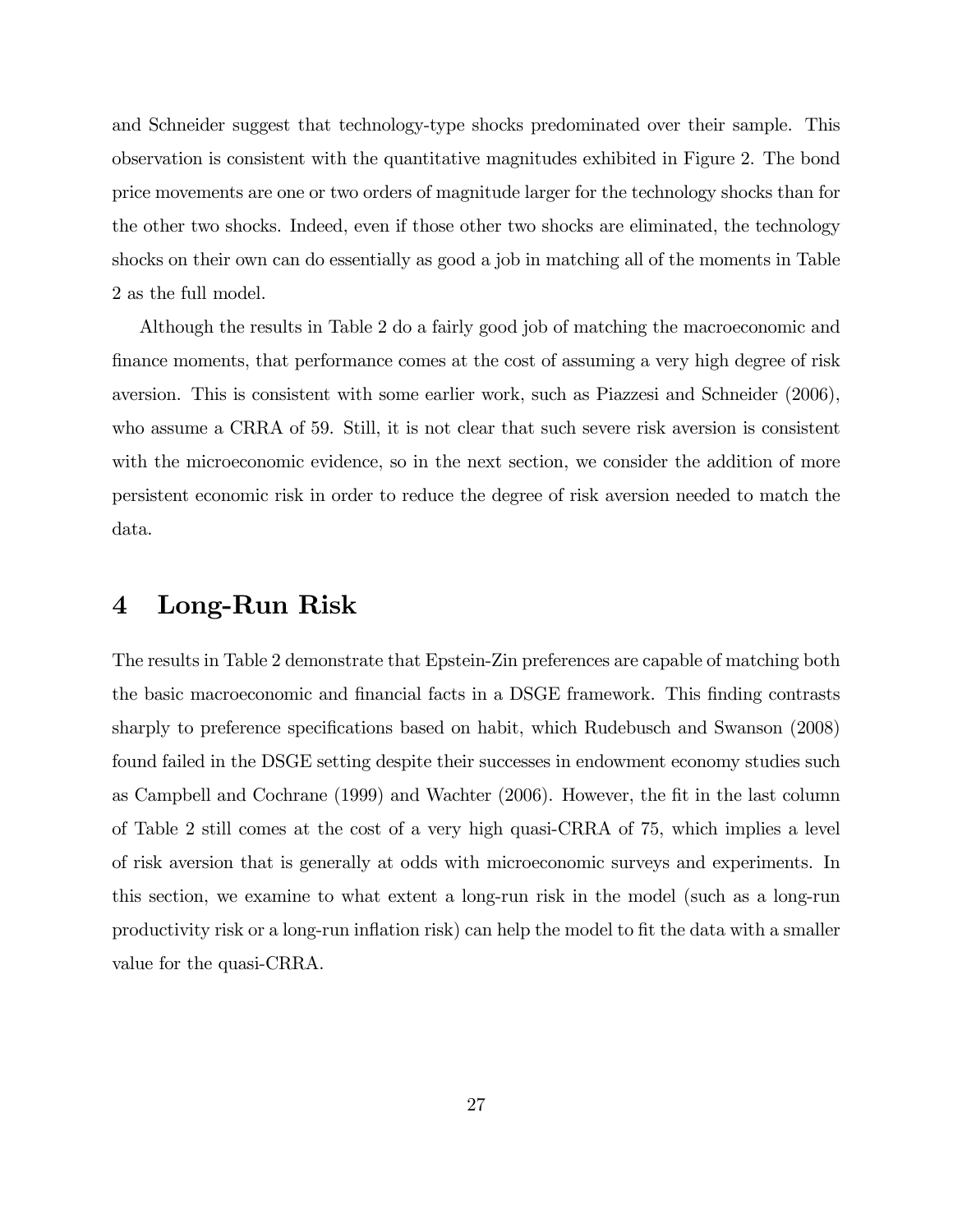### 4.1 Long-Run Productivity Risk

Since Bansal and Yaron (2004), the ability of a relatively small but highly persistent long-run consumption growth risk to account for a variety of risk premium puzzles in an endowment economy framework has been widely recognized. In our DSGE framework, it is natural to model long-run consumption risk as a long-run risk to productivity; that is, analogous to Bansal and Yaron, we now assume that the level of aggregate technology A has a small but highly persistent component  $A^*$  as well as an i.i.d. component:

$$
\log A_t^* = \rho_{A^*} \log A_{t-1}^* + \varepsilon_t^{A^*},\tag{44}
$$

$$
\log A_t = \log A_t^* + \varepsilon_t^A,\tag{45}
$$

where the shocks  $\varepsilon_t^{A^*}$  and  $\varepsilon_t^A$  are uncorrelated. We then replace equation (17) of our DSGE model above with  $(44)–(45)$ . Choosing baseline parameter values for  $(44)–(45)$  is not completely straightforward, however—Bansal and Yaron's parameter values are for an exogenous consumption process, while consumption in our DSGE model is not an exogenous process but instead is an endogenous function of technology and other structural shocks. As a baseline, we set  $\rho_{A^*} = .98$ , similar to Bansal-Yaron's value of .979 for consumption growth. Following Bansal and Yaron, we choose values for  $\sigma_{A^*}$  and  $\sigma_A$  to match the unconditional volatility of consumption in our baseline model without long-run risk and also to set the proportion of one-step-ahead consumption growth volatility that is attributable to the long-run shock to about 5 percent, similar to Bansal and Yaron's value of 4.4 percent. This results in baseline values of  $\sigma_{A^*} = .002$  and  $\sigma_A = .005$ .

Table 3 reports the results of incorporating this long-run productivity risk into our DSGE model above. The first column reports results for the expected utility version of the model with long-run risk and the second column reports results for our baseline Epstein-Zin parameterization of the model with long-run risk. As in Table 2, the last column of Table 3 reports results for the best fit set of parameter values from a grid search over the parameters  $\alpha, \gamma, \chi, \sigma_{A^*},$  and  $\sigma_A$ .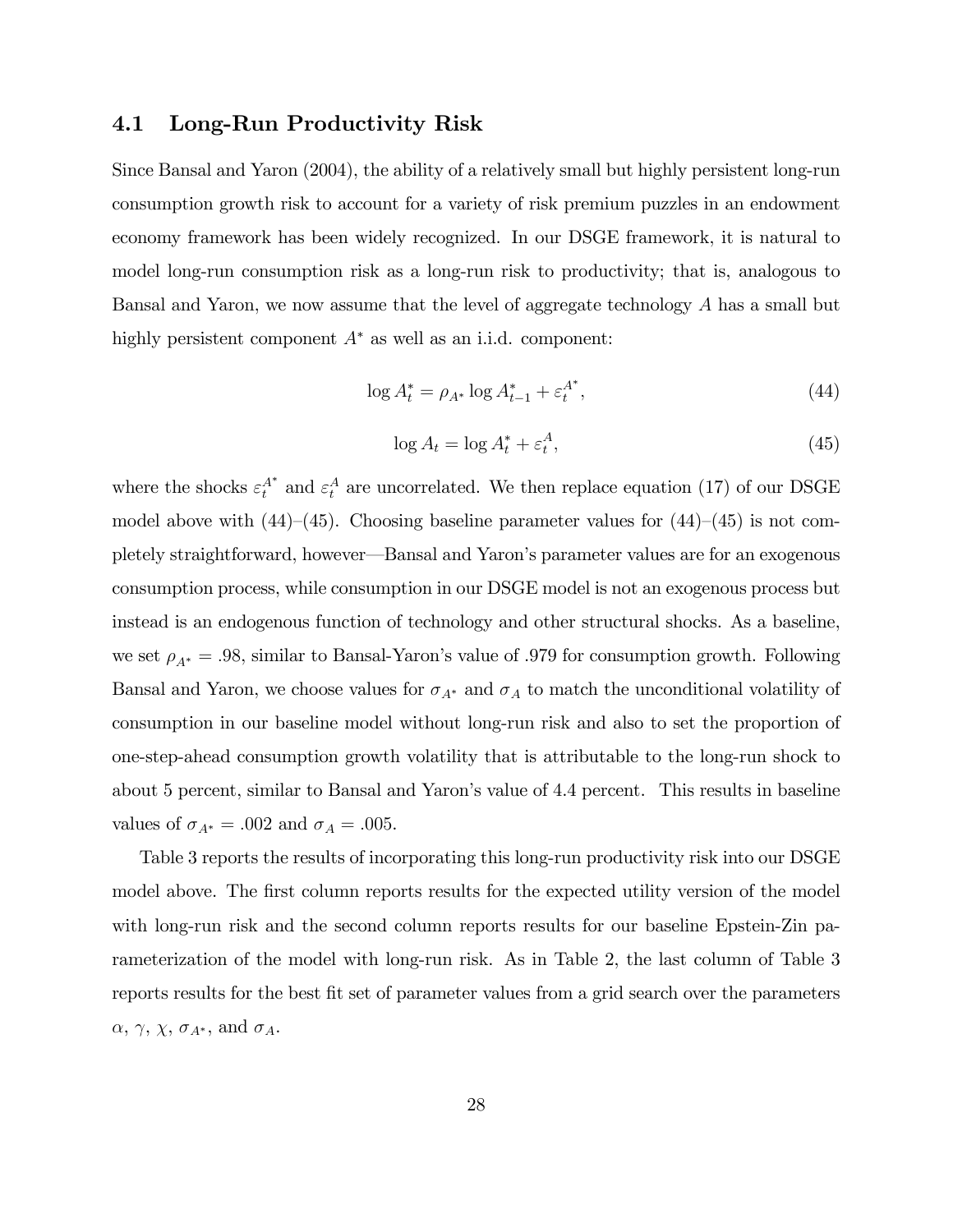|                             | Model with<br>Expected Utility<br>Preferences | Model with<br>Epstein-Zin<br>Preferences | Model with<br><b>EZ</b> Preferences<br>and Long-run Risk |
|-----------------------------|-----------------------------------------------|------------------------------------------|----------------------------------------------------------|
| Variable                    | and Long-run Risk                             | and Long-run Risk                        | $(\text{best} \text{ fit})$                              |
|                             |                                               |                                          |                                                          |
| sd[C]                       | $.92\,$                                       | 1.56                                     | 2.95                                                     |
| sd[L]                       | 1.03                                          | .93                                      | 1.32                                                     |
| $sd[w^r]$                   | 1.43                                          | 1.56                                     | 1.90                                                     |
| $sd[\pi]$                   | 1.12                                          | 1.64                                     | 3.14                                                     |
| sd[i]                       | 1.17                                          | 1.52                                     | 2.88                                                     |
| sd[r]                       | .66                                           | .66                                      | 1.35                                                     |
| $sd[i^{(10)}]$              | .65                                           | .90                                      | 1.84                                                     |
|                             |                                               |                                          |                                                          |
| $\text{mean}[\psi^{(10)}]$  | .005                                          | .084                                     | .872                                                     |
| $sd[\psi^{(10)}]$           | .000                                          | .016                                     | .183                                                     |
| $\text{mean}[i^{(10)} - i]$ | $-.018$                                       | .048                                     | .758                                                     |
| $sd[i^{(10)} - i]$          | .64                                           | $.72\,$                                  | 1.15                                                     |
| $\text{mean}[x^{(10)}]$     | $.005$                                        | .083                                     | .859                                                     |
| $sd[x^{(10)}]$              | 4.39                                          | 6.05                                     | 11.59                                                    |
| memo:                       |                                               |                                          |                                                          |
| quasi-CRRA                  | $\overline{2}$                                | 15                                       | 35                                                       |
| <b>IES</b>                  | 0.5                                           | 1.5                                      | 1.5                                                      |
| $\chi$                      | 1.5                                           | 1.5                                      | 0.1                                                      |
| $\rho_{A^*}$                | .98                                           | $.98\,$                                  | .98                                                      |
| $\sigma_{A^*}$              | .002                                          | .002                                     | .004                                                     |
| $\sigma_A$                  | .005                                          | .005                                     | .001                                                     |

Table 3 Model-Based Unconditional Moments with Long-Run Productivity Risk

All variables are quarterly values expressed in percent. Inflation and interest rates, the term premium  $(\psi)$ , and excess holding period returns  $(x)$  are expressed at an annual rate.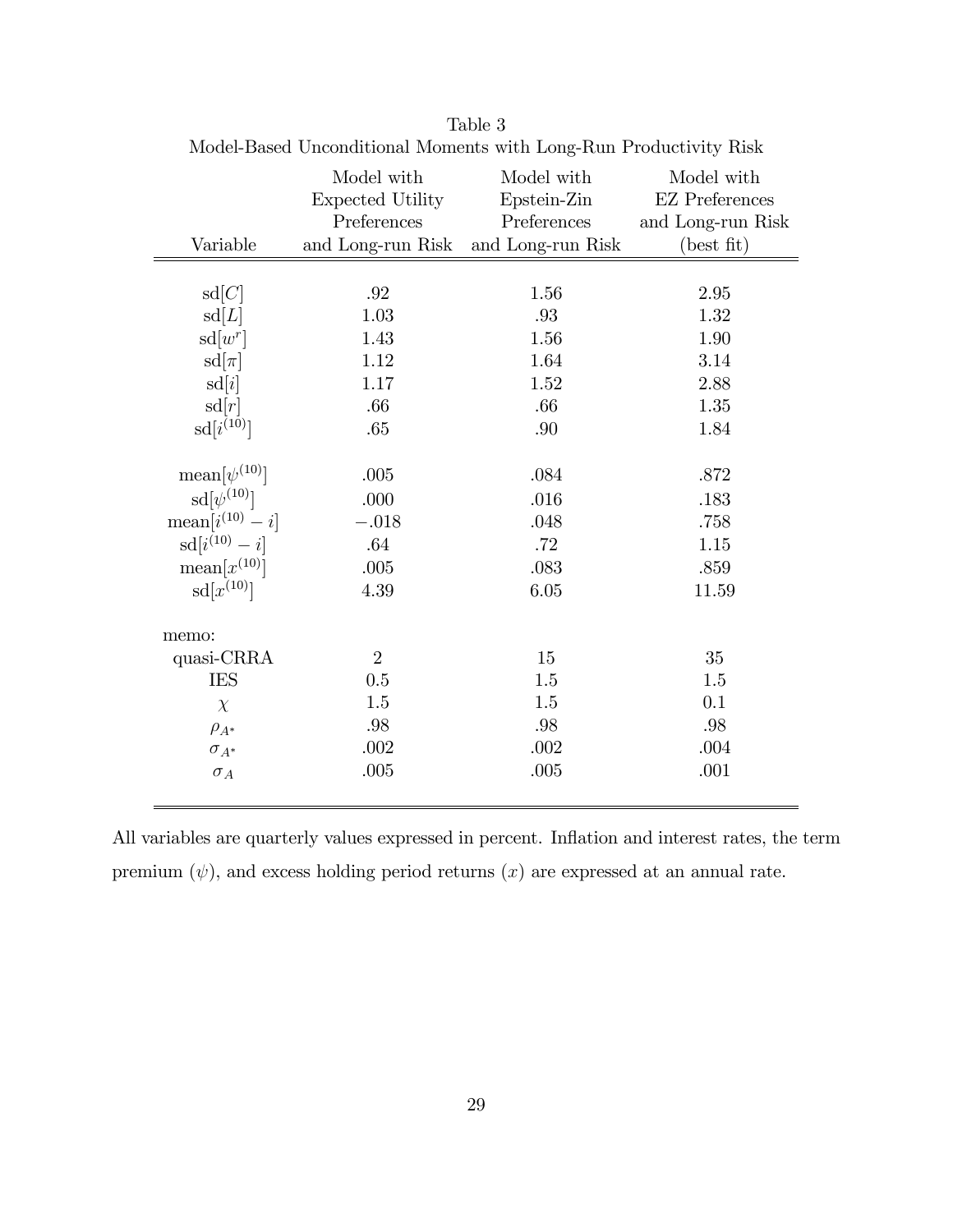In the case of expected utility (the first column), the presence of long-run productivity risk has little effect on the term premium or on other measures of bond market risk simply because households are hardly at all risk-averse. The Epstein-Zin parameterization in the middle column shows more of an effect. Relative to the baseline model without long-run risk in Table 2, the term premium is substantially more variable even though the macroeconomic variables are less variable. Finally, the best fit column of Table 3 provides notable success with long-run productivity risk. Here, a quasi-CRRA of only 35 provides the best fit to the data with a term premium about as large and variable as the best-Ötting model without long-run risk.

### 4.2 Long-Run Inflation Risk

Since Bansal and Yaron (2004), the finance literature has stressed the importance of long-run risk in consumption growth. In contrast, there has been little attention devoted to long-run nominal risks in the economy, specifically, time-variation in the economy's long-run inflation rate. Such risk would appear to be very relevant for pricing nominal bonds. Therefore, we consider the case where the monetary authority's target rate of inflation,  $\pi_t^*$ , varies over time. Certainly, financial market perceptions of the long-run inflation rate in the U.S. appear to have varied considerably in recent decades. As discussed by Kozicki and Tinsley  $(2001)$ , survey data on long-run inflation expectations show considerable variation over the past 50 years. Such variation is consistent with the macro-Önance arbitrage-free model estimates in Rudebusch and Wu  $(2007, 2008)$  and with the evidence on the "excess sensitivity" of long-term bond yields to macroeconomic announcements found by Gürkaynak, Sack, and Swanson (2005).

From the point of view of modeling the term premium, long-run inflation risk has a number of advantages over long-run productivity or consumption risk. First, estimates of the low-frequency component of productivity or consumption are extremely imprecise, so it is very difficult to empirically test the direct predictions of a Bansal-Yaron long-run productivity or consumption risk model with observable macroeconomic variables. In contrast, survey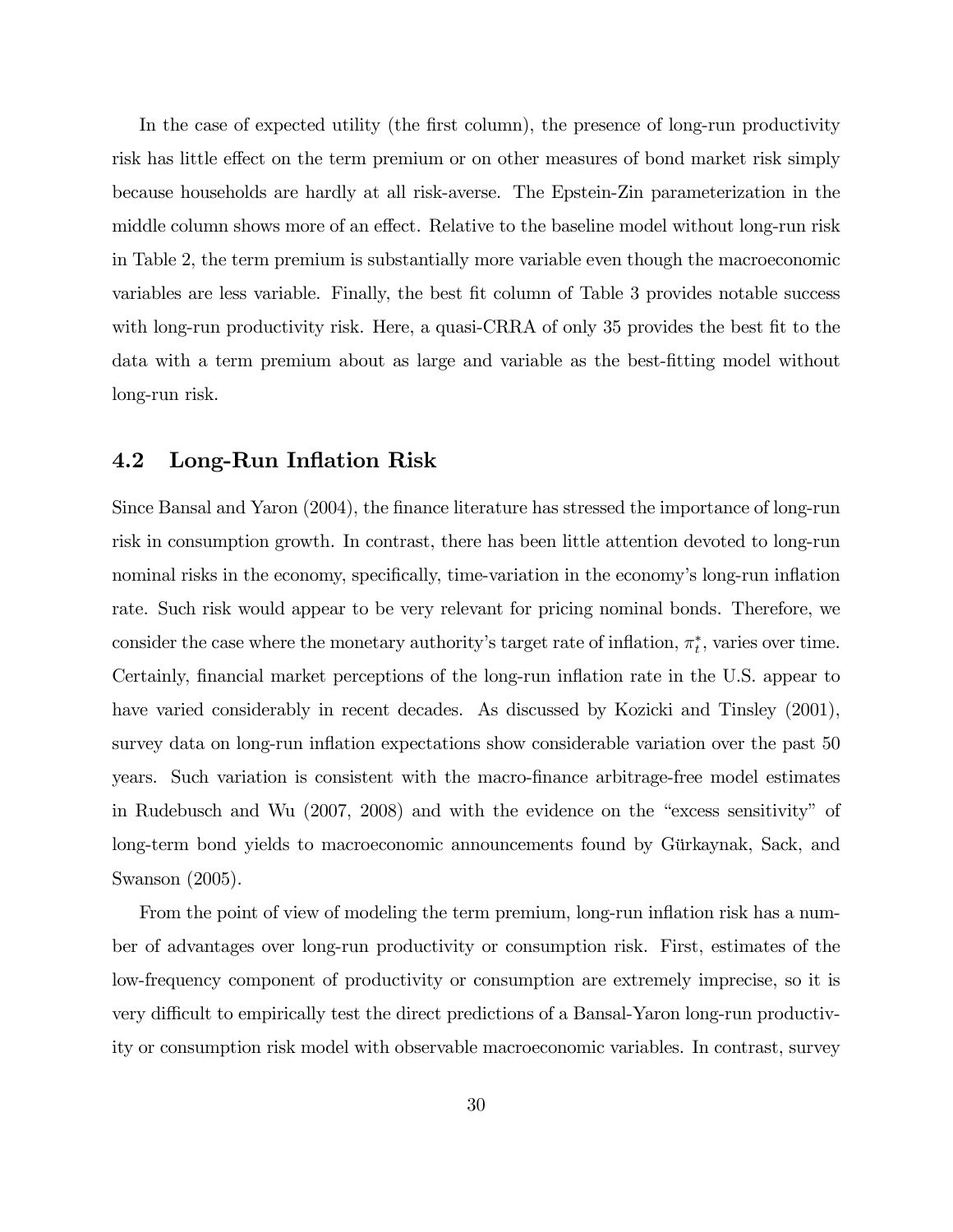data and other estimates on long-run ináation expectations are readily available and show considerable variation. Second, the idea that long-term nominal bonds are risky because of uncertainty about future monetary policy and long-run ináation is intuitively appealing. Third, estimates of the term premium in the Önance literature are low in the 1960s, high in the late 1970s and early 1980s, and then low again in the 1990s and 2000s, which suggests that inflation and inflation variability are highly correlated with the term premium, at least over these longer, decadal samples. Modeling the linkage between long-run ináation risk and the term premium thus seems to be a promising avenue for understanding and modeling long-term bond yields.

Following the empirical evidence in Gürkaynak et al., we assume that  $\pi_t^*$  loads to some extent on the recent history of inflation:

$$
\pi_t^* = \rho_{\pi^*} \pi_{t-1}^* + (1 - \rho_{\pi^*}) \vartheta_{\pi^*} (\overline{\pi}_t - \pi_t^*) + \varepsilon_t^{\pi^*}.
$$
\n(46)

There are two main advantages to using specification (46) rather than a simple random walk or AR(1) specification with  $\vartheta_{\pi^*} = 0$ . First, (46) allows long-term inflation expectations to respond to current news about inflation and economic activity in a manner that is consistent with the bond market responses documented by Gürkaynak et al. Thus,  $\vartheta_{\pi^*} > 0$  seems to be consistent with the data (Gürkaynak et al. find that a value of  $\vartheta_{\pi^*} = .02$  is roughly consistent with the bond market data).

Second, if  $\vartheta_{\pi^*} = 0$ , then even though  $\pi_t^*$  varies over time, it does not do so systematically with output or consumption. As a result, long-term bonds are not particularly risky, in the sense that their returns are not very correlated with the household's stochastic discount factor. Long-term bonds even have some elements of insurance in this case, because a negative shock to  $\varepsilon_t^{\pi^*}$  leads the monetary authority to raise interest rates and depress output at precisely the same time that it causes long-term bond yields to fall and bond prices to rise; as a result, long-term bonds act like insurance for this type of shock and carry a negative risk premium. By contrast, if  $\vartheta_{\pi^*} > 0$ , then a negative technology shock today raises inflation and long-term inflation expectations and depresses bond prices at exactly the same time that it depresses output, which makes holding long-term bonds quite risky. Thus, to help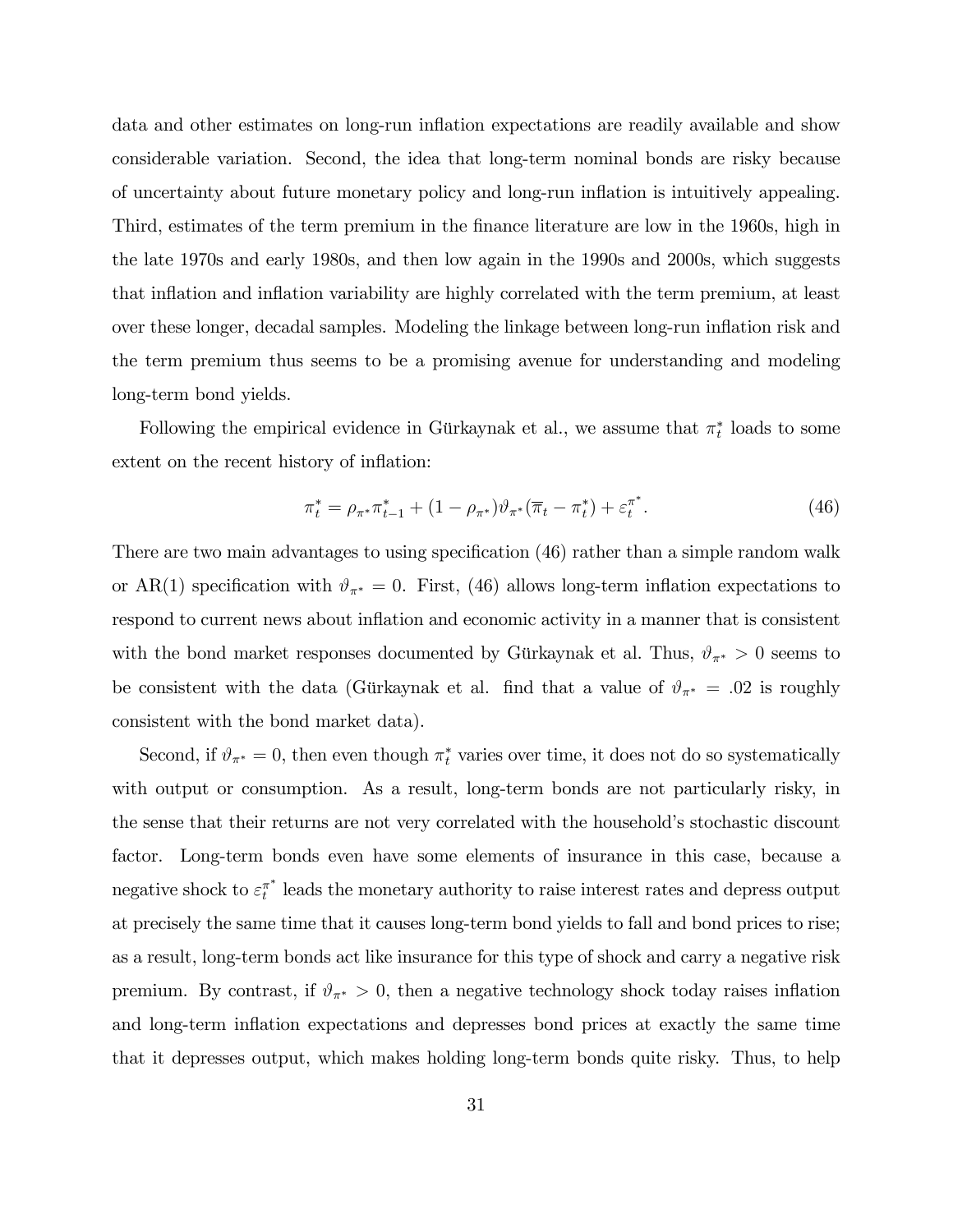the model generate a term premium that is positive on average, we will set  $\vartheta_{\pi^*} > 0$ .

To focus on the effects of the long-run nominal risk, we abstract away from Bansal and Yaron's long-run productivity risk in this section and consider only the effects of including equation (46) in our DSGE model. As discussed above, we set the baseline value of  $\vartheta_{\pi^*} = .02$ , consistent with the high-frequency bond market evidence in Gürkaynak et al. (2005). We set the baseline values for  $\rho_{\pi^*}$  and  $\sigma_{\pi^*}$  equal to .995 and 5bp, respectively, consistent with the Bayesian DSGE model estimates in Levin et al. (2005).

In Figure 1, we can see that the effects of the long-run nominal risk are indeed substantial. As the quasi-CRRA is varied along the horizontal axis, holding the other parameters of the model fixed at their baseline values, the term premium is always the highest for the version of the model with long-run inflation risk.

This observation is further reinforced in Table 4, which reports all of the basic macroeconomic and financial moments that result from introducing the long-run inflation risk into our DSGE model. The first column presents results for the model with expected utility preferences and long-run inflation risk, the second column present results for our baseline parameterization of the Epstein-Zin version of the model with long-run ináation risk, and the last column presents results for the best Öt parameterization of the Epstein-Zin version of the model with long-run inflation risk, where we search over values for  $\alpha$ ,  $\gamma$ ,  $\chi$ ,  $\rho_A$ ,  $\sigma_A$ ,  $\rho_{\pi^*}, \vartheta_{\pi^*}, \text{ and } \sigma_{\pi^*}.$ 

With expected utility preferences, the presence of long-run inflation risk has little effect on the term premium or other measures of bond market risk—intuitively, even though the quantity of nominal bond risk is greater, households simply arenít risk averse enough for that greater quantity to have a substantial effect. Introducing long-run nominal risk into the model with Epstein-Zin preferences, however, virtually doubles the size of the term premium in the second column, relative to Table 2, and has a tremendous effect on the variability of the term premium and other measures of bond market risk. The variability of the macro variables in the second column is too high, however, due to the additional volatility introduced by the presence of long-run inflation risk.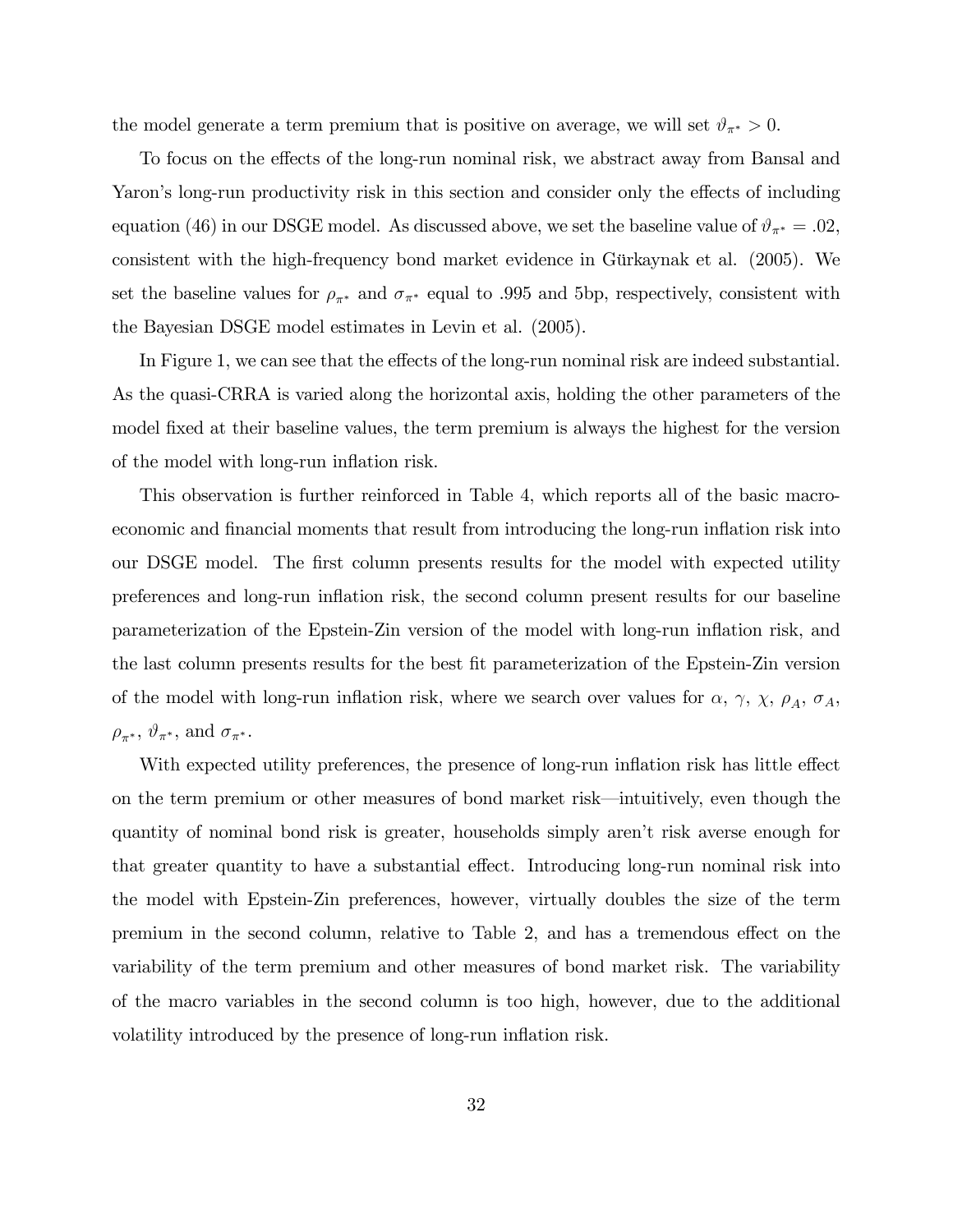|                             | Model with<br><b>Expected Utility</b> | Model with<br>Epstein-Zin                                          | Model with<br><b>EZ</b> Preferences and |
|-----------------------------|---------------------------------------|--------------------------------------------------------------------|-----------------------------------------|
| Variable                    | Preferences and                       | Preferences and<br>Long-run Inflation Risk Long-run Inflation Risk | Long-run Inflation Risk<br>(best fit)   |
|                             |                                       |                                                                    |                                         |
| sd[C]                       | 1.92                                  | 3.42                                                               | 1.86                                    |
| sd[L]                       | 3.33                                  | 3.45                                                               | 1.73                                    |
| $sd[w^r]$                   | 2.55                                  | 4.45                                                               | 1.45                                    |
| $sd[\pi]$                   | 5.00                                  | 6.65                                                               | 3.22                                    |
| sd[i]                       | 4.74                                  | 5.97                                                               | 2.99                                    |
| sd[r]                       | 2.61                                  | 3.10                                                               | 1.48                                    |
| $sd[i^{(10)}]$              | 3.32                                  | 4.39                                                               | 1.94                                    |
|                             |                                       |                                                                    |                                         |
| $\text{mean}[\psi^{(10)}]$  | .002                                  | .170                                                               | .748                                    |
| $sd[\psi^{(10)}]$           | .001                                  | .270                                                               | .431                                    |
| $\text{mean}[i^{(10)} - i]$ | $-.062$                               | .171                                                               | .668                                    |
| $sd[i^{(10)} - i]$          | 1.60                                  | 1.49                                                               | 1.11                                    |
| $\text{mean}[x^{(10)}]$     | .003                                  | .169                                                               | .737                                    |
| $sd[x^{(10)}]$              | 16.96                                 | 21.58                                                              | 11.83                                   |
|                             |                                       |                                                                    |                                         |
| memo:                       |                                       |                                                                    |                                         |
| quasi-CRRA                  | $\overline{2}$                        | 15                                                                 | 65                                      |
| <b>IES</b>                  | 0.5                                   | 1.5                                                                | 1.2                                     |
| $\chi$                      | 1.5                                   | $1.5\,$                                                            | 0.1                                     |
| $\rho_A$                    | 0.9                                   | 0.9                                                                | 0.95                                    |
| $\sigma_A$                  | .01                                   | .01                                                                | .005                                    |
| $\rho_{\pi^*}$              | .995                                  | .995                                                               | .99                                     |
| $\vartheta_{\pi^*}$         | .02                                   | .02                                                                | .02                                     |
| $\sigma_{\pi^*}$            | 5bp                                   | 5bp                                                                | 1bp                                     |

Table 4 Model-Based Unconditional Moments with Long-Run Inflation Risk

All variables are quarterly values expressed in percent. Inflation and interest rates, the term premium  $(\psi)$ , and excess holding period returns  $(x)$  are expressed at an annual rate.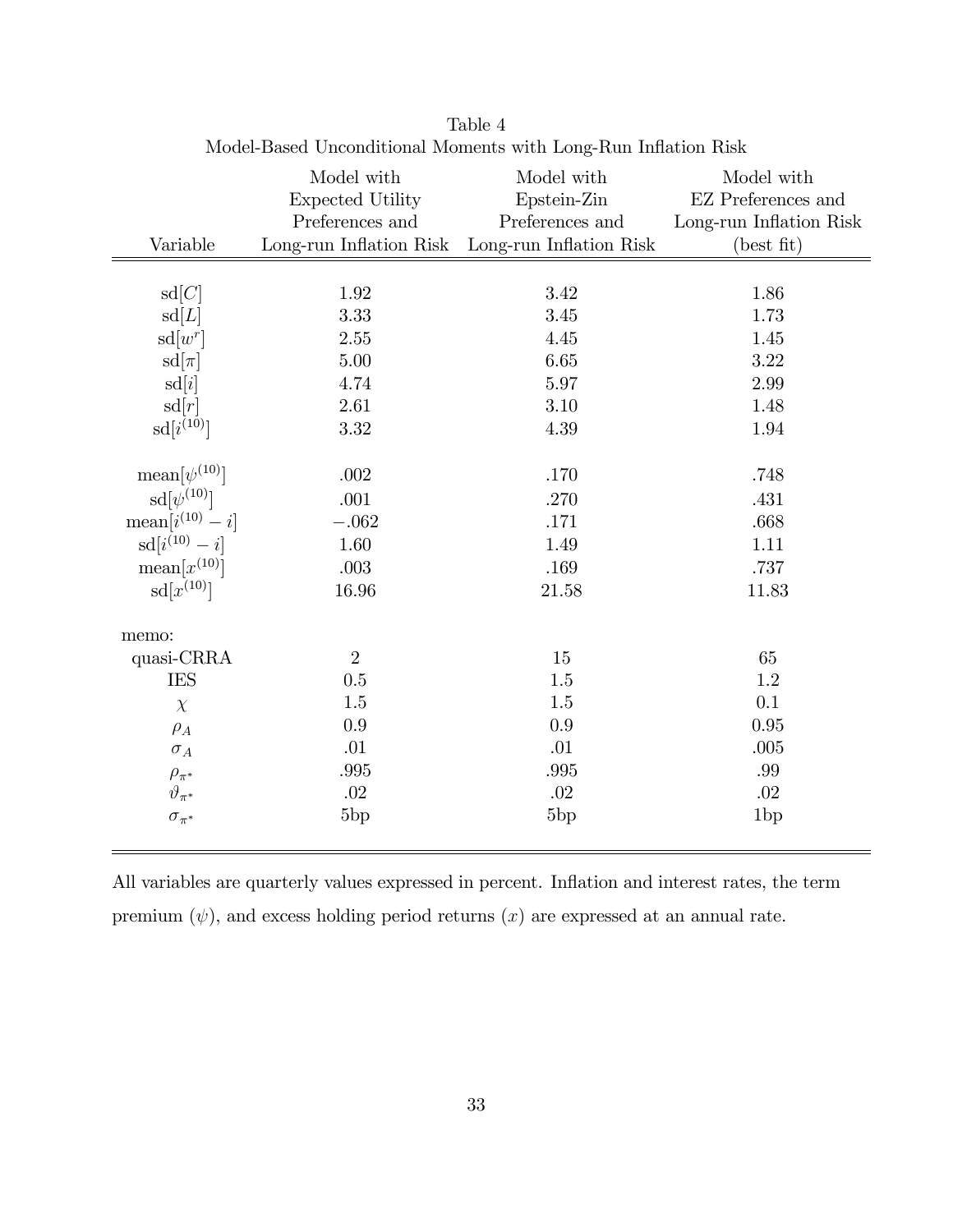The excessive macroeconomic volatility in the second column of Table 4 can be fixed once we consider varying the parameters of the model more freely. The final column of Table 4 reports results for the best-fitting set of parameter values, which involves slightly less longrun inflation risk than in our baseline specification and a lower value for  $\sigma_A$ , both of which help to reduce the macroeconomic volatility of the model. The estimation also results in a much higher value for the quasi-CRRA, which increases the level and variability of the term premium and other Önancial moments without greatly distorting the macro moments implied by the model. The low estimated value for  $\chi$  helps to keep the variability of real wages, marginal cost, and inflation low, just as in the model without long-run inflation risk in Table 2.

### 5 Conclusions

In stark contrast to our earlier work with habits (Rudebusch and Swanson, 2008), here we have found that introducing Epstein-Zin preferences into a DSGE model is a very successful strategy for matching both financial and macroeconomic moments. We are able to obtain a large and volatile term premium in a structural model of a production economy, thus generalizing the earlier endowment economy results in Önance. Of course, it will be important to examine the robustness of our results by incorporating Epstein-Zin preferences into larger, more empirical DSGE models. A related next step would go beyond just matching sample moments and perform econometric estimation and inference of DSGE models with Epstein-Zin preferences, as in Van Binsbergen, Fernández-Villaverde, Koijen, and Rubio-Ramírez  $(2008)$ , but extended to include intrinsic nominal rigidities and endogenous inflation. Examining to what extent a DSGE model can jointly explain the risk premiums on equity, real bonds, nominal bonds, and perhaps even exchange rates would be very interesting. Finally, the relationship between the variability or uncertainty surrounding the central bank's inflation objective and the size and variability of the term premium warrants further study, in our view. In short, there appear to be many fruitful avenues for future research in this area.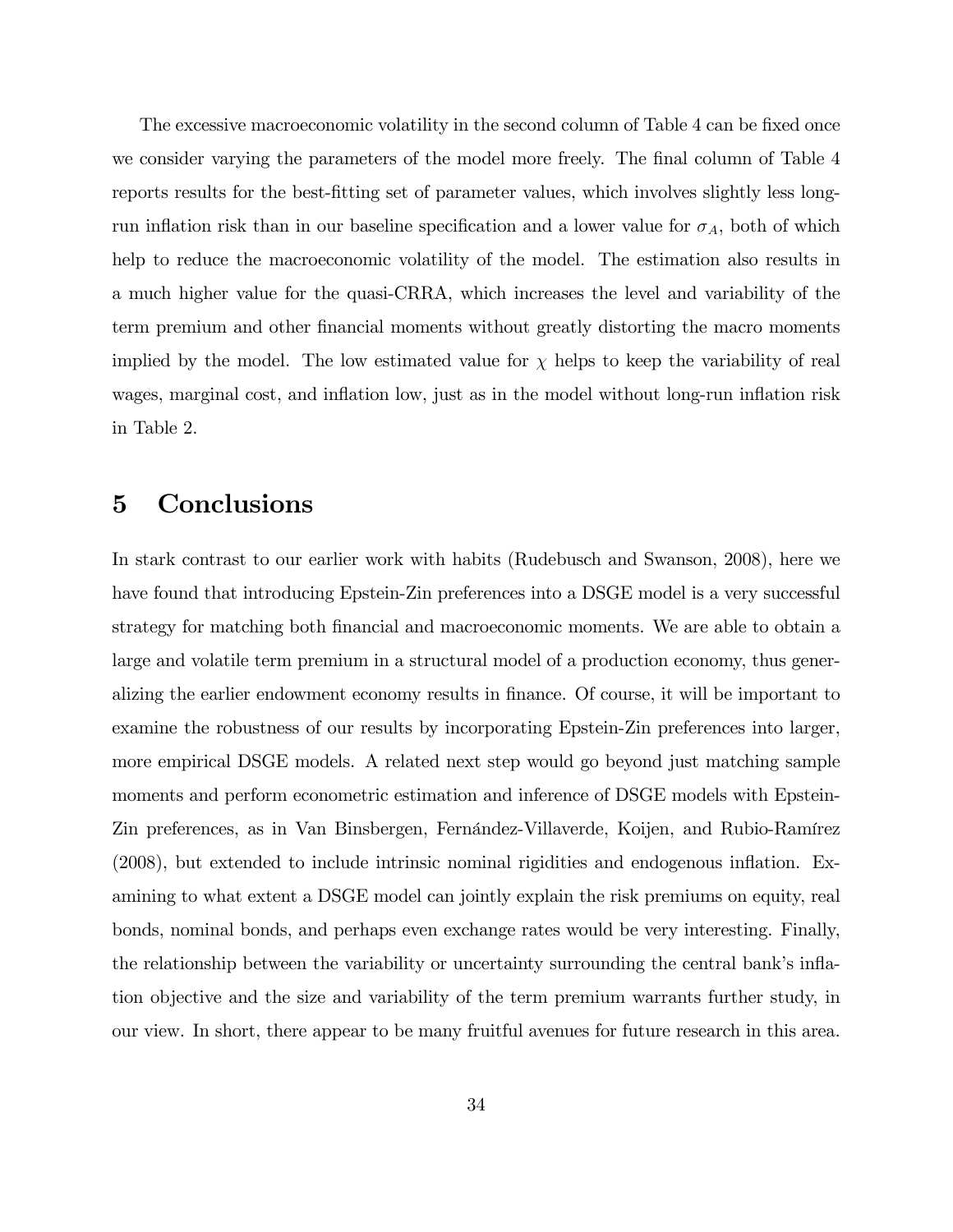### 6 Appendix: Equations of the Model

The following equations show exactly how we incorporate Epstein-Zin preferences into our otherwise standard DSGE model in Örst-order recursive form, and how bond prices and the term premium are computed in the model. The Mathematica-style syntax of these equations is consistent with the perturbation AIM algorithm of Swanson et al. (2006), which we use to solve this system to 3rd order around the nonstochastic steady state.

(\* Value function and Euler equation \*)  $V = C[t]^{(1-1)}(1-1)$  /(1-gamma) - chi0 \*L[t]<sup>{</sup>(1+chi) /(1+chi) + beta \*Vkp[t],  $C[t]$ <sup>-</sup>-gamma == beta \*(Exp[Int[t]]/pi[t+1]) \*C[t+1]<sup>-</sup>-gamma \*(V[t+1]/Vkp[t])<sup>-</sup>-alpha,

 $(*$  The following two equations define the E-Z-W-K-P certainty equivalent term  $Vkp = (E_t V[t+1]^{(1-a]pha)})^{(1/(1-a]pha)})$ . It takes two equations to do this because perturbationAIM sets the expected value of all equations equal to zero, E\_t F(variables) = 0. Thus, the first equation below defines Valphaexp[t]  $== E_t V[t+1]$ <sup> $\cap$ </sup>(1-alpha). The second equation then takes the (1-alpha)th root of this expectation.

Note: the literature often refers to the coefficient alpha as the CRRA, but that terminology is only justifiable when the model has only one state variable (wealth) and the model is homothetic. The present model does not satisfy either of these conditions. Nevertheless, alpha is \*a\* measure of risk aversion, as shown by Epstein and Zin.

Finally, the scaling and unscaling of Valphaexp[t] by the constant VAIMSS improves the numerical behavior of model; without it, the steady-state value of Valphaexp can be minuscule (e.g.,  $10^{\degree}$ -50), which requires Mathematica to use astronomical levels of precision in order to solve.  $*)$  $Valphaexp[t] = (V[t+1]/VAIMSS)^(1-alpha),$ 

 $Vkp[t] == VAIMSS *Valphaexp[t]^(1/(1-alpha)),$ 

(\* Price-setting equations \*)

 $z_n[t] = (1+theta)^*MC[t] * Y[t] + xi^*beta * (C[t+1]/C[t]) \text{ and } * (V[t+1]/Vkp[t]) \text{ -alpha}$  $*pi[t+1]$ <sup> $\cdot$ </sup>((1+theta)/theta/eta)  $*zn[t+1]$ ,

 $zdl[t] == Y[t] + xi * beta * (C[t+1]/C[t]) \hat{-}gamma * (V[t+1]/Vkp[t]) \hat{-}alpha * pi[t+1] \hat{(1/theta)}$  $*_{zd}[t+1],$ 

 $p0[t]^{(1+1+t) + \text{theta}}/t$ heta \*(1-eta)/eta) == zn[t] /zd[t],  $pi[t]^(-1/\text{theta}) = (1-xi) * (p0[t]*pi[t])^(-1/\text{theta}) + xi,$ 

(\* Marginal cost and real wage \*)  $MC[t] ==$  wreal[t] /eta \*Y[t]^((1-eta)/eta) /A[t]^(1/eta) /KBar^((1-eta)/eta), chi0 \*L[t]^chi /C[t]^-gamma == wreal[t], (\* no adj costs \*)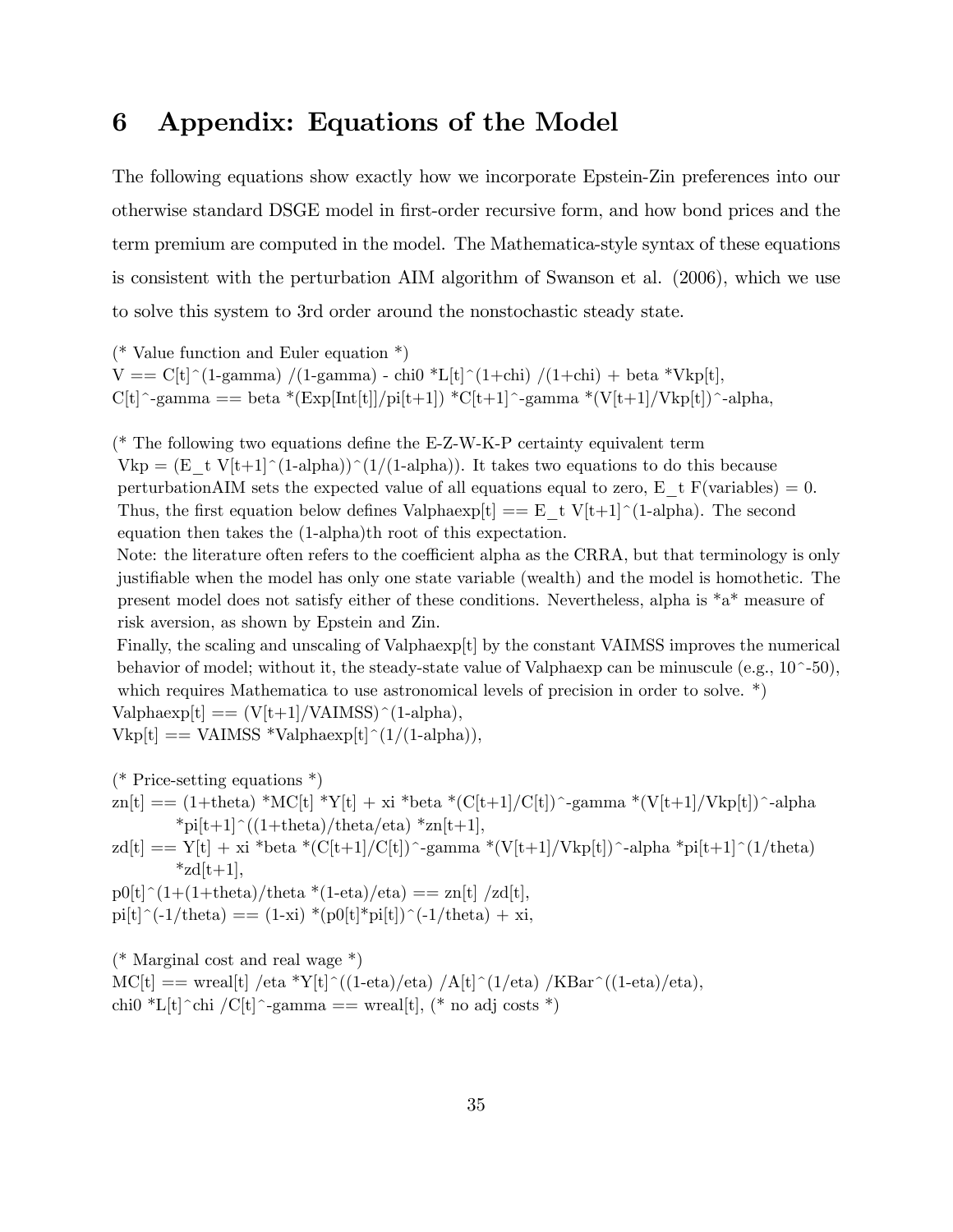(\* Output equations \*)  $Y[t] == A[t] * KBar^(1-eta) *L[t] * eta /Disp[t],$  $Disp[t]^{(1/\text{eta})} = (1-xi) *p0[t]^{(-1+\text{theta})/\text{theta}/\text{eta}/\text{eta})}$  $+\overline{\text{xi}}$  \*pi[t]^((1+theta)/theta/eta) \*Disp[t-1]^(1/eta),  $C[t] == Y[t] - G[t] - IBar$ , (\* aggregate resource constraint, no adj costs \*) (\* Monetary Policy Rule \*)

 $pi\gamma[t] == \text{rhoinflavg} * \text{pi}\gamma[t-1] + (1\text{-rhoinflavg}) * \text{pi}[t],$  $4*Int[t] == (1-taylrho) * (4*Log[1/beta] + 4*Log[piavg[t]])$  $+$  taylpi \*  $(4 * Log[piavg[t]] - pistar[t]) + tayly * (Y[t]-YBar)/YBar$ ) + taylrho \*  $4*Int[t-1]$  + eps[Int][t], (\* multiply Int, infl by 4 to put at annual rate \*)

(\* Exogenous Shocks \*)  $Log[A[t]/ABar] ==$  rhoa \*  $Log[A[t-1]/ABar] + exp[A][t],$  $Log[G[t]/GBar] == rhog * Log[G[t-1]/GBar] + eps[G][t],$ pistar[t]  $=$  (1-rhopistar) \*piBar + rhopistar \*pistar[t-1] + gssload \*(4\*Log[piavg[t]] - pistar[t])  $+$  eps[pistar][t],

(\* Term premium and other auxiliary finance equations  $*$ ) Intr[t]  $=$  Log[Exp[Int[t-1]]/pi[t]], (\* ex post real short rate \*) pricebond $[t] == 1 +$ consoldelta \*beta \* $(C[t+1]/C[t])$  -gamma \* $(V[t+1]/Vkp[t])$  -alpha /pi[t+1] \*pricebond $[t+1]$ , pricebondrn $[t] == 1 +$ consoldelta \*pricebondrn $[t+1]$  /Exp[Int[t]],  $ytm[t] == Log[consider a * pricebond[t]/(pricebond[t]-1)] * 400, (* yield in annualized pet *)$  $\text{ythm}[\text{t}] == \text{Log}[\text{consoldelta*pricebondrn}[\text{t}]/(\text{pricebondrn}[\text{t}]-1)]$  \*400, termprem $[t] == 100 * (ytm[t] - ytmrn[t]),$  (\* term prem in annualized basis points \*) ehpr $[t] == ($  (consoldelta \*pricebond $[t] + Exp[Int[t-1]])$  /pricebond $[t-1] - Exp[Int[t-1]])$  \*400, slope<sup>[t]</sup> == ytm<sup>[t]</sup> - Int<sup>[t]\*400</sup>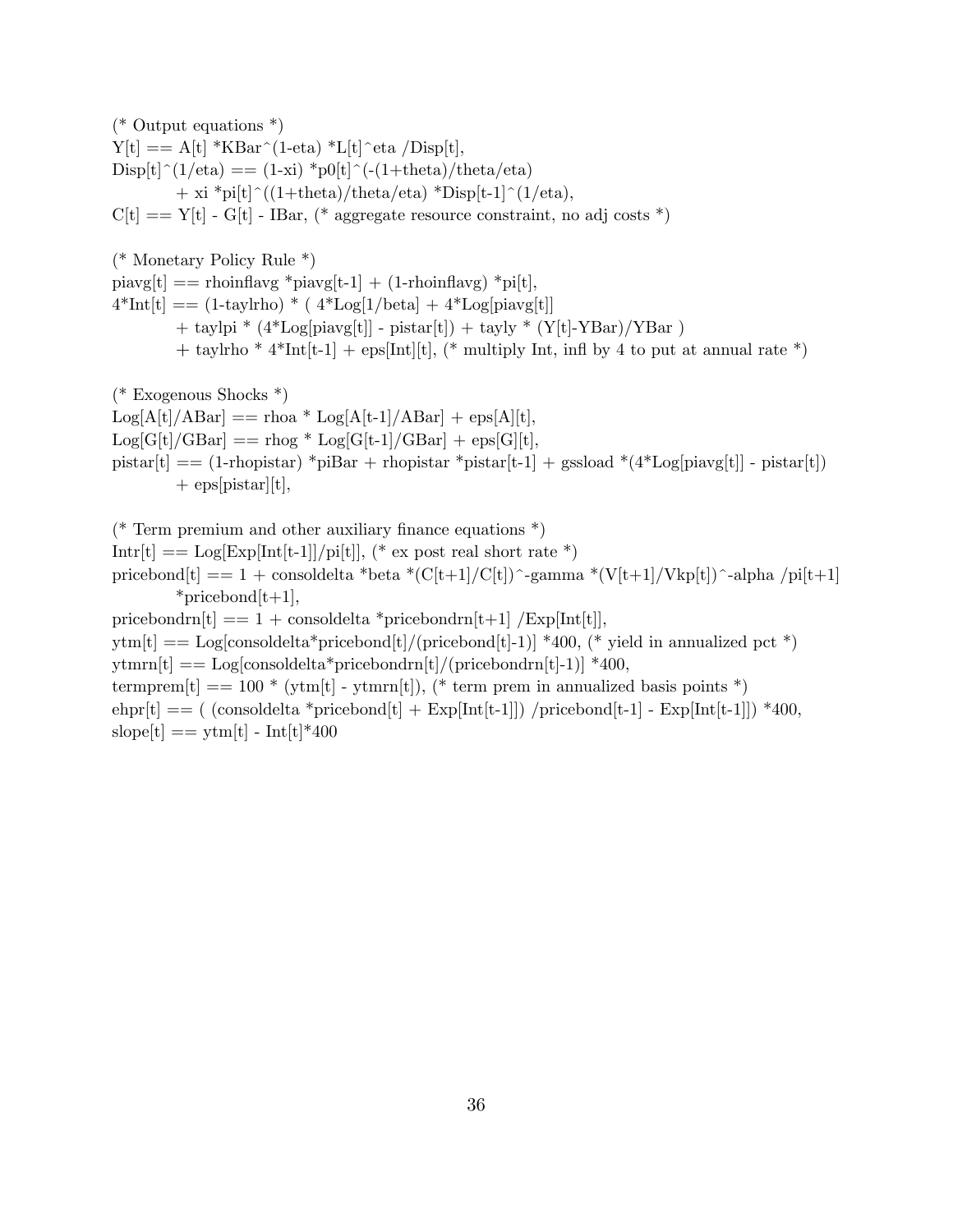# References

- [1] Altig, David, Lawrence Christiano, Martin Eichenbaum, and Jesper LindÈ (2004), Eirm-Specific Capital, Nominal Rigidities, and the Business Cycle," unpublished manuscript, Northwestern University.
- [2] Backus, David, Bryan Routledge, and Stanley Zin (2007), "Asset Prices in Business Cycle Analysis," unpublished manuscript, Columbia Business School.
- [3] Bansal, Ravi and Ivan Shaliastovich (2008), "Risk and Return in Bond, Currency, and Equity Markets," unpublished manuscript, Duke University.
- [4] Bansal, Ravi and Amir Yaron (2004), "Risks for the Long Run: A Potential Resolution of Asset Pricing Puzzles," Journal of Finance 59, 1481–1509.
- [5] Blanchard, Olivier and Jordi Galí (2005), "Real Wage Rigidities and the New Keynesian Model," NBER Working Paper 11806.
- [6] van Binsbergen, Jules, Jesus Fernández-Villaverde, Ralph Koijen, and Juan Rubio-Ramírez (2008), "Working with Epstein-Zin Preferences: Computation and Likelihood Estimation of DSGE Models with Recursive Preferences," unpublished manuscript, Duke University.
- [7] Boldrin, Michele, Lawrence Christiano, and Jonas Fisher (2001), "Habit Persistence, Asset Returns, and the Business Cycle," American Economic Review 91, 149–66.
- [8] Calvo, Guillermo (1983), "Staggered Prices in a Utility-Maximizing Framework,"  $Jour$ nal of Monetary Economics 12, 383–98.
- [9] Campbell, John and John Cochrane (1999), "By Force of Habit: A Consumption-Based Explanation of Aggregate Stock Market Behavior," Journal of Political Economy 107,  $205 - 51.$
- [10] Campbell, John and Robert Shiller (1991), "Yield Spreads and Interest Rate Movements: A Bird's Eye View," Review of Economic Studies 58, 495–514.
- [11] Carrillo, Julio, Patrick FËve, and Julien Matheron, 2001. Monetary Policy Inertia or Persistent Shocks: A DSGE Analysis. International Journal of Central Banking 3, 1- 38.
- [12] Christiano, Lawrence, Martin Eichenbaum, and Charles Evans (2005), "Nominal Rigidities and the Dynamic Effects of a Shock to Monetary Policy," Journal of Political Economy 113, 1–45.
- [13] Cochrane, John (2001), Asset Pricing (Princeton: Princeton University Press).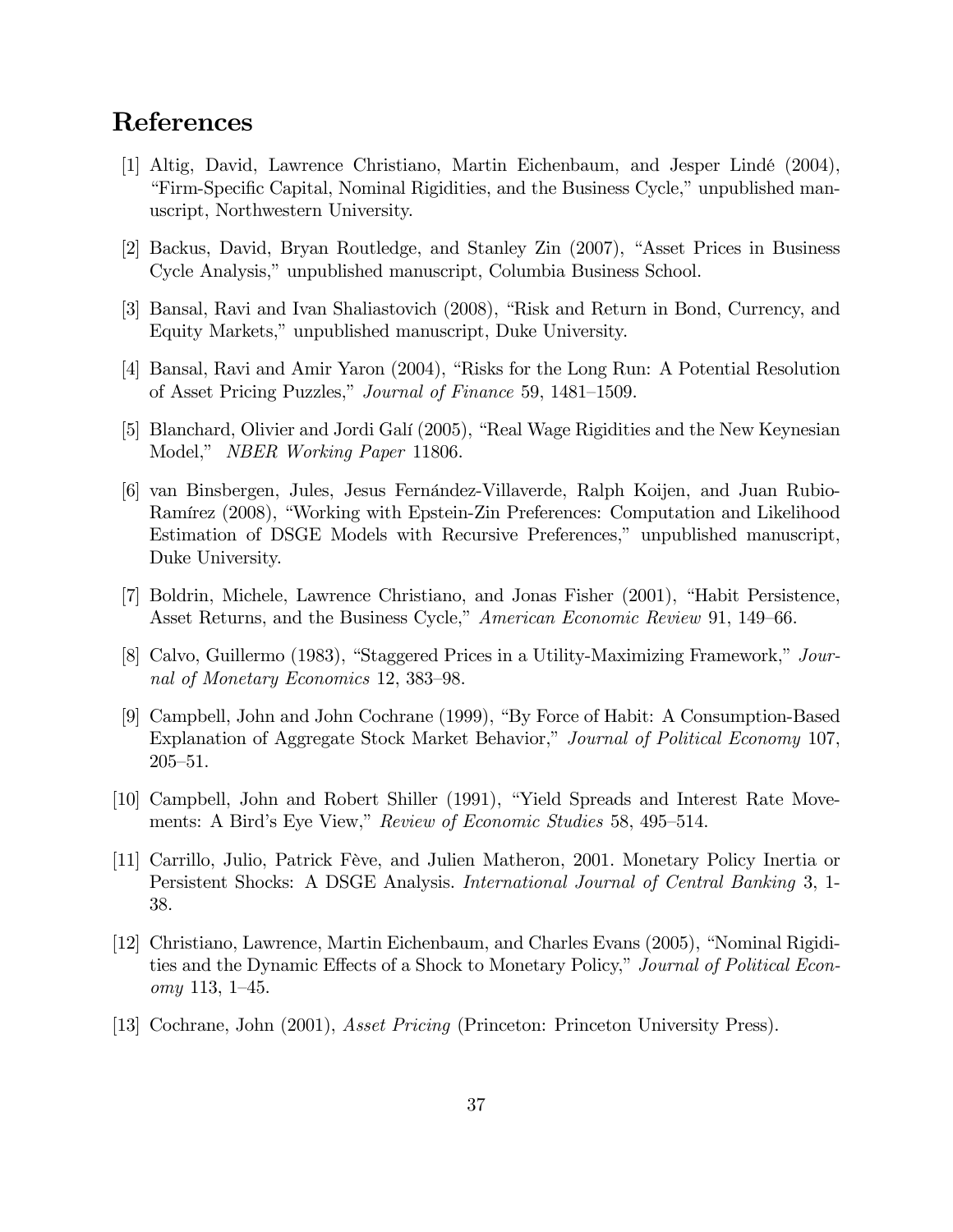- [14] Cochrane, John (2007), "Financial Markets and the Real Economy," in Handbook of the Equity Risk Premium, edited by Rajnish Mehra, Amsterdam: Elsevier,  $237-330$ .
- [15] Cochrane, John and Monika Piazzesi (2005), "Bond Risk Premia," American Economic  $Review 95, 138–60.$
- [16] Donaldson, John, Thore Johnsen, and Rajnish Mehra (1990), "On the Term Structure of Interest Rates," Journal of Economic Dynamics and Control 14, 571–96.
- [17] Epstein, Lawrence and Stanley Zin (1989). "Substitution, Risk Aversion and the Temporal Behavior of Consumption and Asset Returns: A Theoretical Framework.<sup>n</sup> Econometrica 57, 937–69.
- [18] Golob, John (1994), "Does Inflation Uncertainty Increase with Inflation?," Economic Review, Federal Reserve Bank of Kansas City, 27-38.
- [19] Gürkaynak, Refet, Brian Sack, and Eric Swanson (2005), "The Sensitivity of Long-Term Interest Rates to Economic News: Evidence and Implications for Macroeconomic Models," American Economic Review 95, 425–36.
- [20] Gürkaynak, Refet, Brian Sack, and Jonathan Wright (2007), "The U.S. Treasury Yield Curve: 1961 to the Present," Journal of Monetary Economics 54, 2291-2304.
- [21] Hall, Robert (1988). "Intertemporal Substitution in Consumption," Journal of Political Economy 96, 339–57.
- $[22]$  Ireland, Peter (1996). "Long-Term Interest Rates and Inflation: A Fisherian Approach," Federal Reserve Bank of Richmond Economic Quarterly 82, 21–35.
- [23] Jermann, Urban (1998), "Asset Pricing in Production Economies," Journal of Monetary  $Economics\ 41, 257–75.$
- [24] Kihlstrom, Richard and Leonard Mirman (1974). "Risk Aversion with Many Commodities," Journal of Economic Theory 8, 361–88.
- [25] Kim, Don and Jonathan Wright (2005). "An Arbitrage-Free Three-Factor Term Structure Model and the Recent Behavior of Long-Term Yields and Distant-Horizon Forward Rates," Federal Reserve Board Finance and Economics Discussion Series 2005–33.
- [26] Kozicki, Sharon and Peter Tinsley (2001), "Shifting Endpoints in the Term Structure of Interest Rates," Journal of Monetary Economics 47, 613-652.
- [27] Kozicki, Sharon and Peter Tinsley (2005), "What Do You Expect? Imperfect Policy Credibility and Tests of the Expectations Hypothesis," Journal of Monetary Economics 52, 421-447.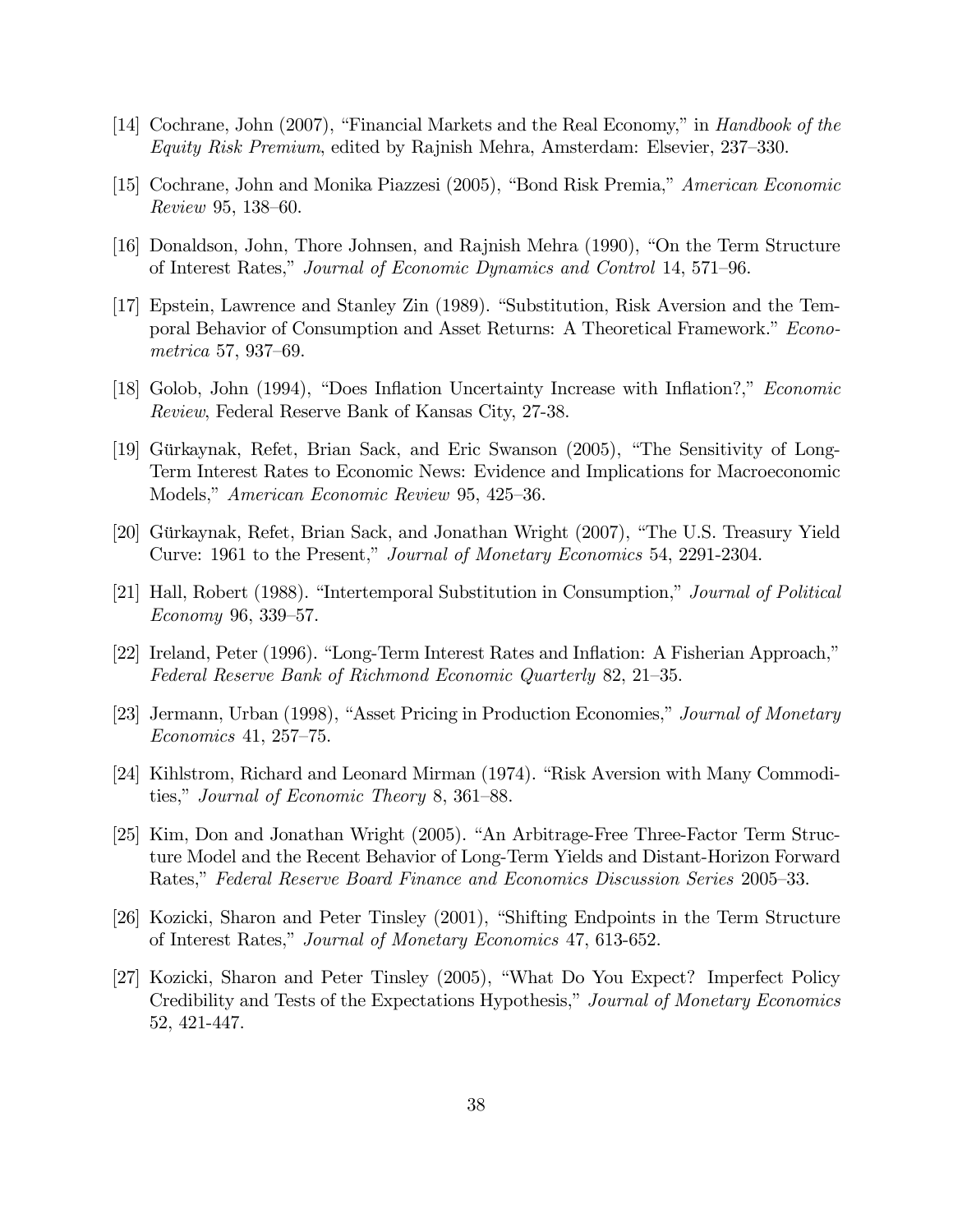- [28] Kreps, David and Evan Porteus (1978), "Temporal Resolution of Uncertainty and Dynamic Choice Theory," Econometrica 46, 185–200.
- [29] Lettau, Martin and Harald Uhlig  $(2000)$ , "Can Habit Formation Be Reconciled with Business Cycle Facts?" Review of Economic Dynamics 3, 79-99.
- [30] Levin, Andrew, David Lopez-Salido, Edward Nelson, and Tack Yun (2007). "Macroeconometric Equivalence, Microeconomic Dissonance, and the Design of Monetary Policy," unpublished manuscript, Federal Reserve Board.
- [31] Levin, Andrew, Alexei Onatski, John C. Williams, and Noah Williams (2005), "Monetary Policy Under Uncertainty in Micro-Founded Macroeconometric Models," NBER Macro Annual,  $229-87$ .
- [32] Mehra, Rajnish and Edward Prescott (1985). "The Equity Premium: A Puzzle," Journal of Monetary Economics 15, 145–61.
- [33] Piazzesi, Monika and Martin Schneider (2006). "Equilibrium Yield Curves," NBER  $Macro Annual$ , 389–442.
- [34] Pistaferri, Luigi (2003). "Anticipated and Unanticipated Wage Changes, Wage Risk, and Intertemporal Labor Supply," Journal of Labor Economics 21.
- [35] Rudebusch, Glenn D., 2002. Term Structure Evidence on Interest Rate Smoothing and Monetary Policy Inertia. Journal of Monetary Economics 49, 1161–87.
- [36] Rudebusch, Glenn D., 2006. Monetary Policy Inertia: Fact or Fiction? International Journal of Central Banking 2, 85-135.
- [37] Rudebusch, Glenn D., Brian Sack, and Eric Swanson (2007), "Macroeconomic Implications of Changes in the Term Premium," Federal Reserve Bank of St. Louis, Review 89,  $241 - 69.$
- [38] Rudebusch, Glenn D. and Eric Swanson (2008), "Examining the Bond Premium Puzzle with a DSGE Model," Journal of Monetary Economics, forthcoming.
- [39] Rudebusch, Glenn D., and Tao Wu (2007), "Accounting for a Shift in Term Structure Behavior with No-Arbitrage and Macro-Finance Models," Journal of Money, Credit, and Banking 39 (2-3), March, 395-422.
- [40] Rudebusch, Glenn D., and Tao Wu (2008), "A Macro-Finance Model of the Term Structure, Monetary Policy, and the Economy," Economic Journal 118, July 2008, 906–26.
- [41] Smets, Frank, and R. Wouters (2003), "An Estimated Stochastic Dynamic General Equilibrium Model of the Euro Area," Journal of European Economic Association 1, 1123-75.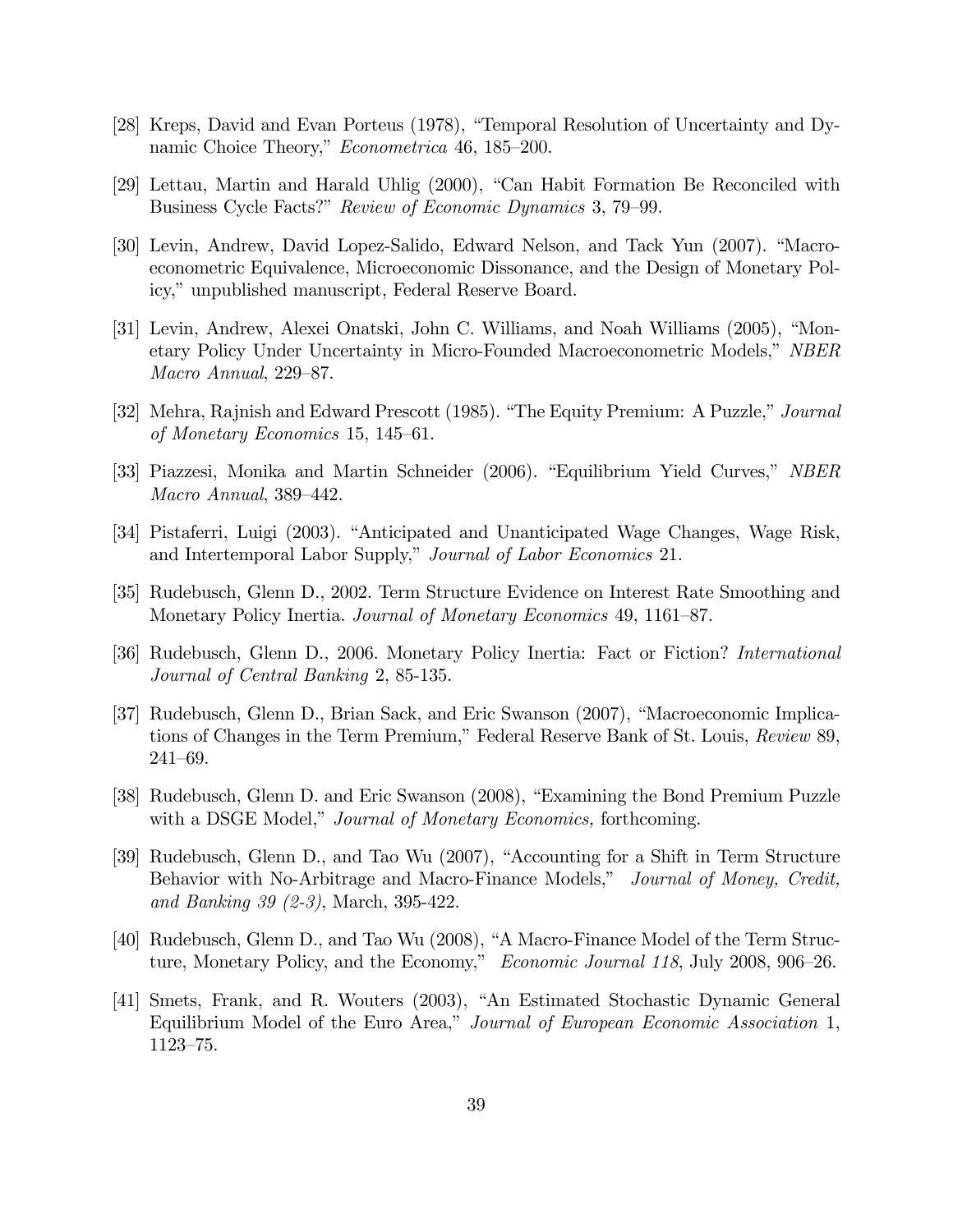- [42] Swanson, Eric, Gary Anderson, and Andrew Levin (2006), "Higher-Order Perturbation Solutions to Dynamic, Discrete-Time Rational Expectations Models," Federal Reserve Bank of San Francisco Working Paper 2006-01.
- [43] Tallarini, Thomas (2000). "Risk-Sensitive Real Business Cycles," Journal of Monetary  $Economics 45, 507-32.$
- [44] Vissing-Jorgenson, Annete (2002). "Limited Asset Market Participation and the Elasticity of Intertemporal Substitution," Journal of Political Economy 110, 825–53.
- [45] Wachter, Jessica (2006). "A Consumption-Based Model of the Term Structure of Interest Rates," Journal of Financial Economics 79, 365-99.
- [46] Weil, Phillipe (1989). "The Equity Premium Puzzle and the Risk-Free Rate Puzzle," Journal of Monetary Economics 24, 401-21.
- [47] Woodford, Michael (2003). *Interest and Prices: Foundations of a Theory of Monetary* Policy, Princeton University Press.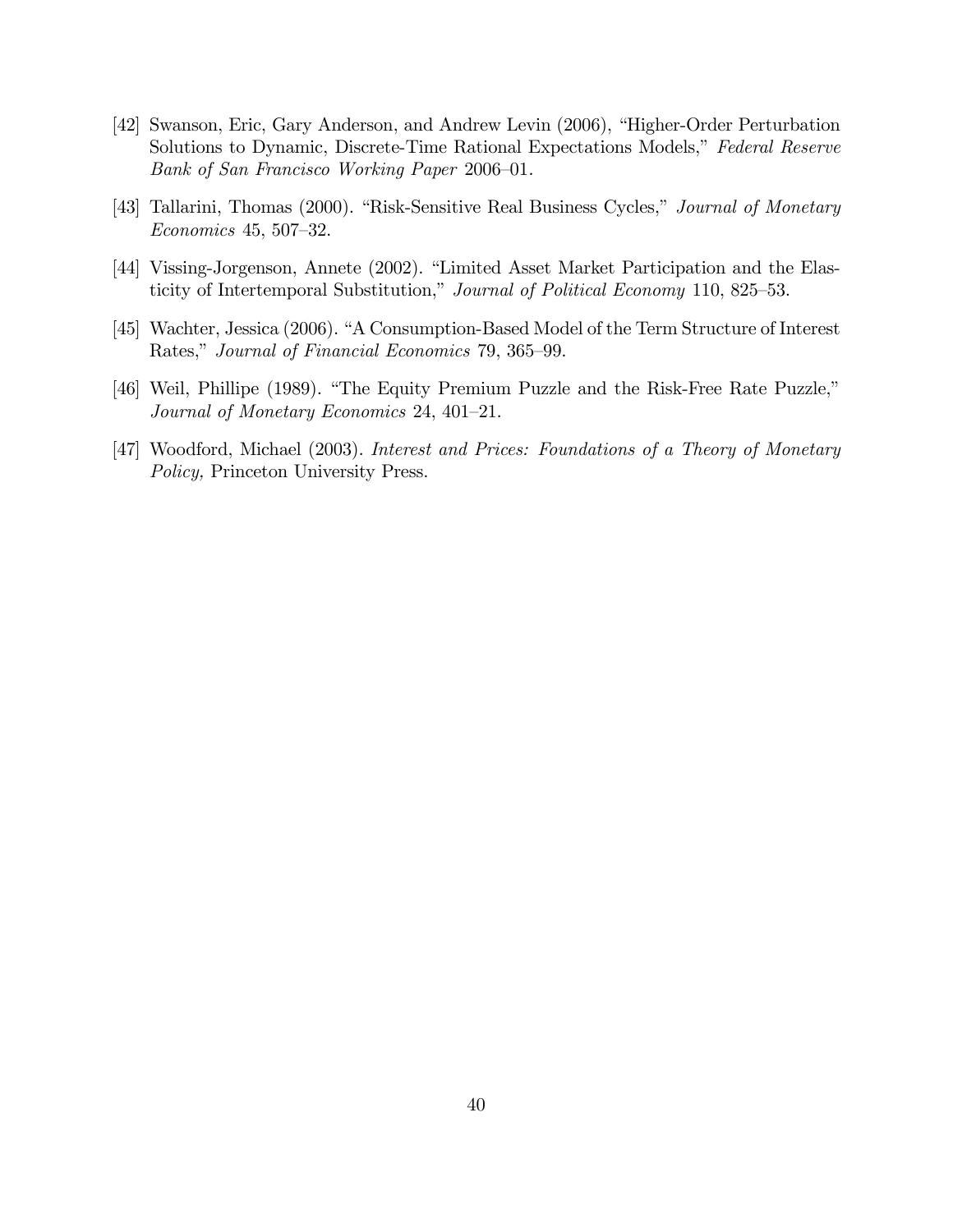

**Figure 1. Mean Term premium in DSGE models with varying amounts of risk aversion.** The solid and dashed lines show the mean 10-year term premium in a DSGE model without and with long-run inflation risk, respectively. The dotted line shows the mean term premium in the version of the model with expected utility preferences.